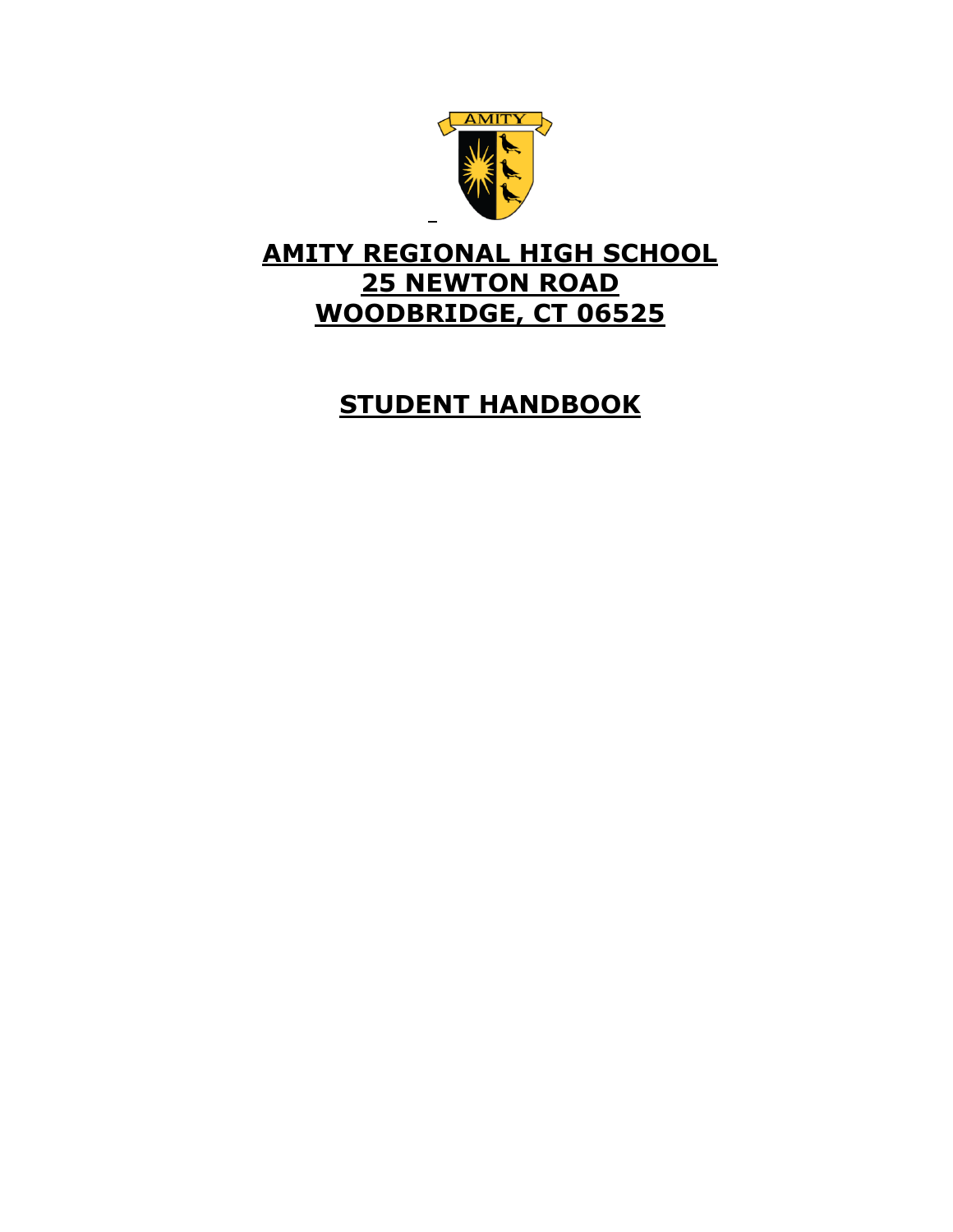# **2022-2023 Amity Regional High School Schedule**

|                         |                                                              | <b>Bell Schedule</b> |                   |              |          |
|-------------------------|--------------------------------------------------------------|----------------------|-------------------|--------------|----------|
|                         |                                                              | A                    | B                 | $\mathsf{C}$ | D        |
| P                       | Session 1<br>$7:34-8:27$                                     | Period 1             | Period 1          | Period 1     | Period 3 |
| E<br>R                  | Session 2<br>8:32-9:26<br>*Announcements                     |                      | Period 2 Period 2 | Period 2     | Period 4 |
| I<br>$\mathbf O$<br>D   | Session 3<br>9:31-10:24                                      | Period 3             | Period 3          | Period 5     | Period 5 |
| $\overline{\mathbf{S}}$ | Session 4<br>10:29-12:22<br>*Extra Time for<br>Lunch and SSP | Period 4             | Period 4          | Period 6     | Period 6 |
|                         | Session 5<br>12:27-1:20                                      | Period 5             | Period 7          | Period 7     | Period 7 |
|                         | Session 6<br>$1:25 - 2:18$                                   | Period 6             | Period 8          | Period 8     | Period 8 |
|                         | Drop                                                         | 7,8                  | 5,6               | 3,4          | 1,2      |

| Lunch Waves: First Wave |             | 10:29-10:51 |
|-------------------------|-------------|-------------|
|                         | Second Wave | 10:59-11:21 |
|                         | Third Wave  | 11:28-11:50 |
|                         | Fourth Wave | 12:00-12:22 |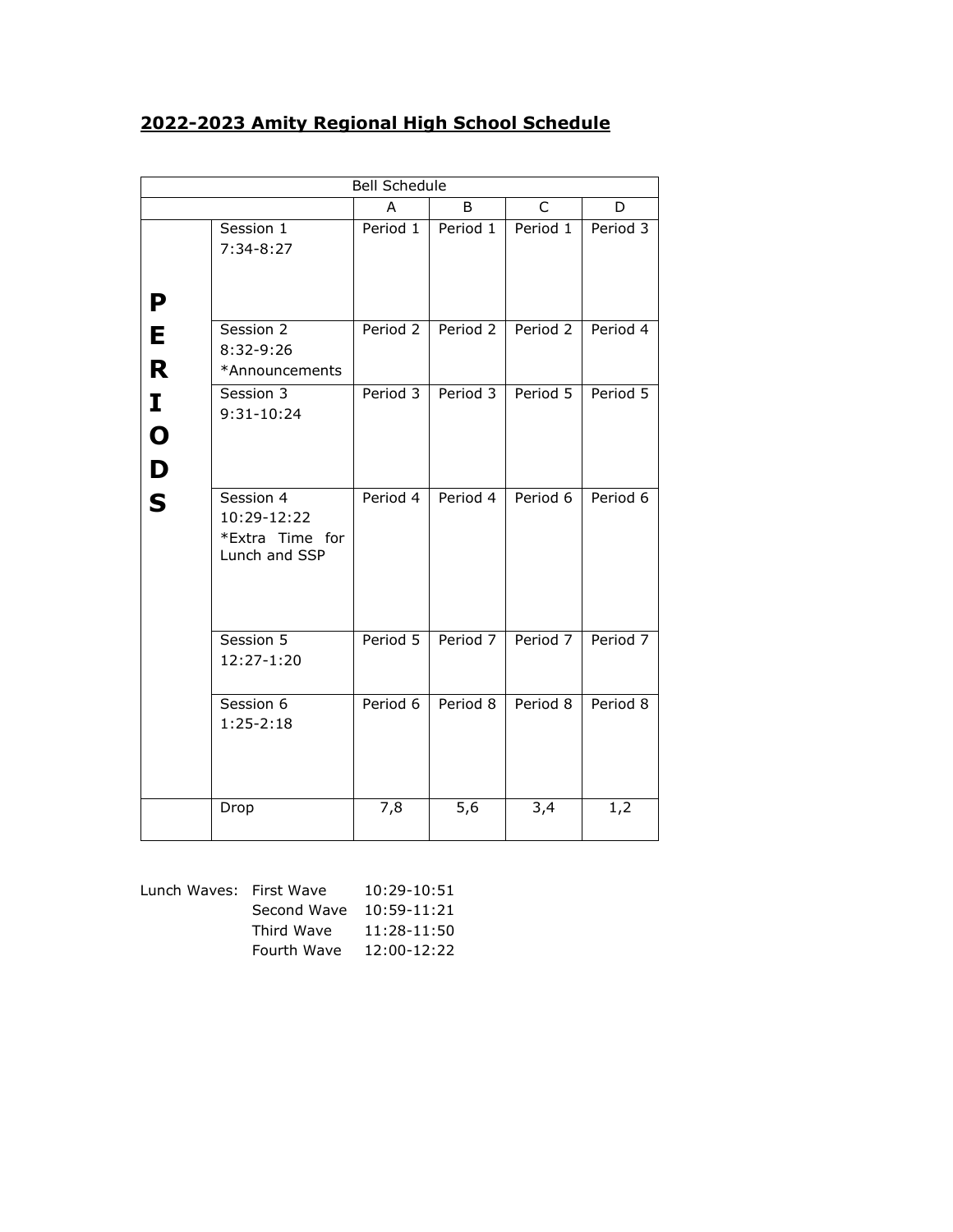# Contents

| 1.  |  |
|-----|--|
| 2.  |  |
| 3.  |  |
| 4.  |  |
| 5.  |  |
| 6.  |  |
| 7.  |  |
| 8.  |  |
| 9.  |  |
| 10. |  |
| 11. |  |
| 12. |  |
| 13. |  |
| 14. |  |
| 15. |  |
|     |  |
| 16. |  |
| 17. |  |
| 18. |  |
| 19. |  |
| 20. |  |
| 21. |  |
|     |  |
| 1.  |  |
| 2.  |  |
| 3.  |  |
| 4.  |  |
| 5.  |  |
| 6.  |  |
| 7.  |  |
| 8.  |  |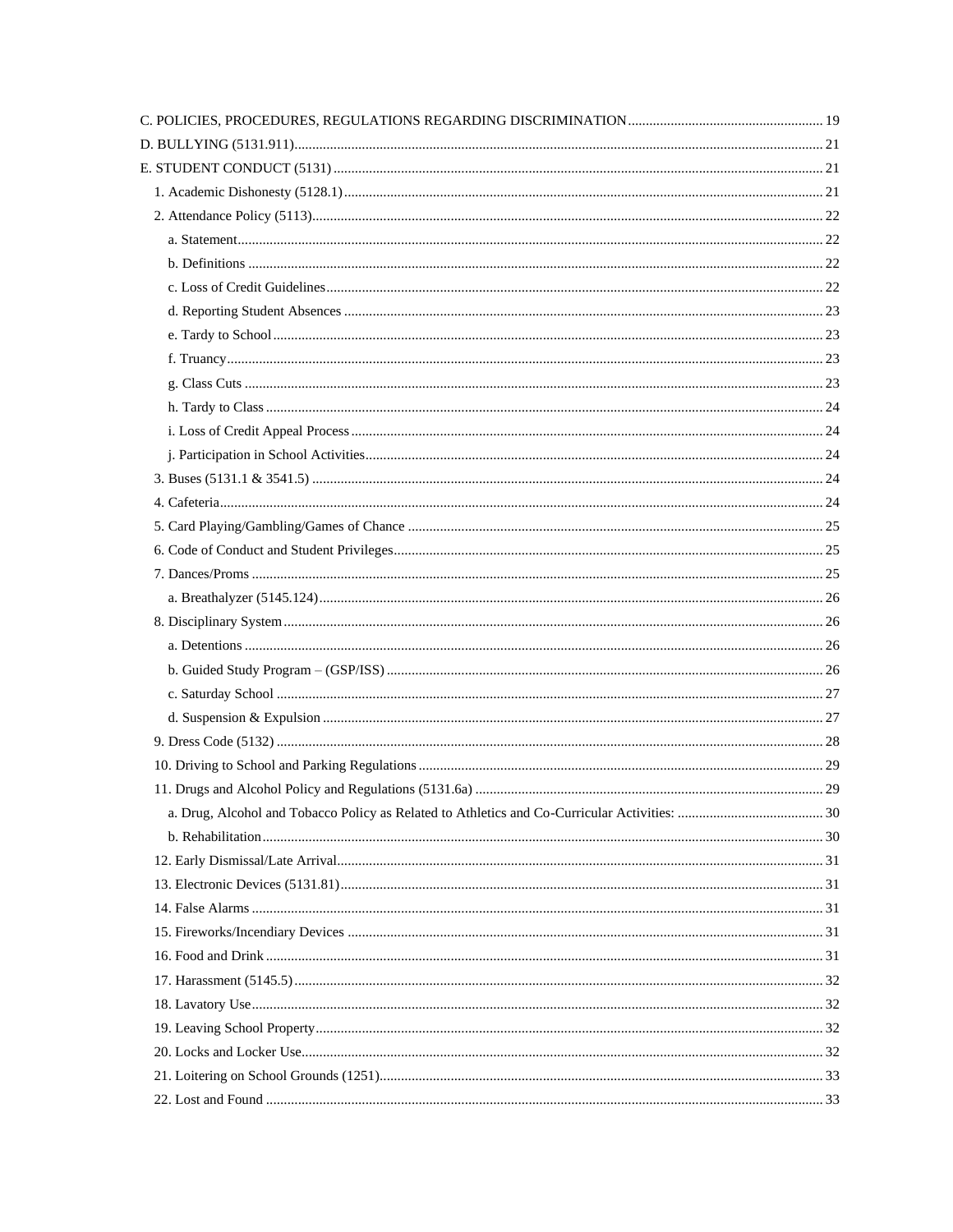| 1. |  |
|----|--|
|    |  |
|    |  |
|    |  |
|    |  |
|    |  |
|    |  |
|    |  |
|    |  |
|    |  |
|    |  |
|    |  |
|    |  |
|    |  |
|    |  |
|    |  |
|    |  |
|    |  |
|    |  |
|    |  |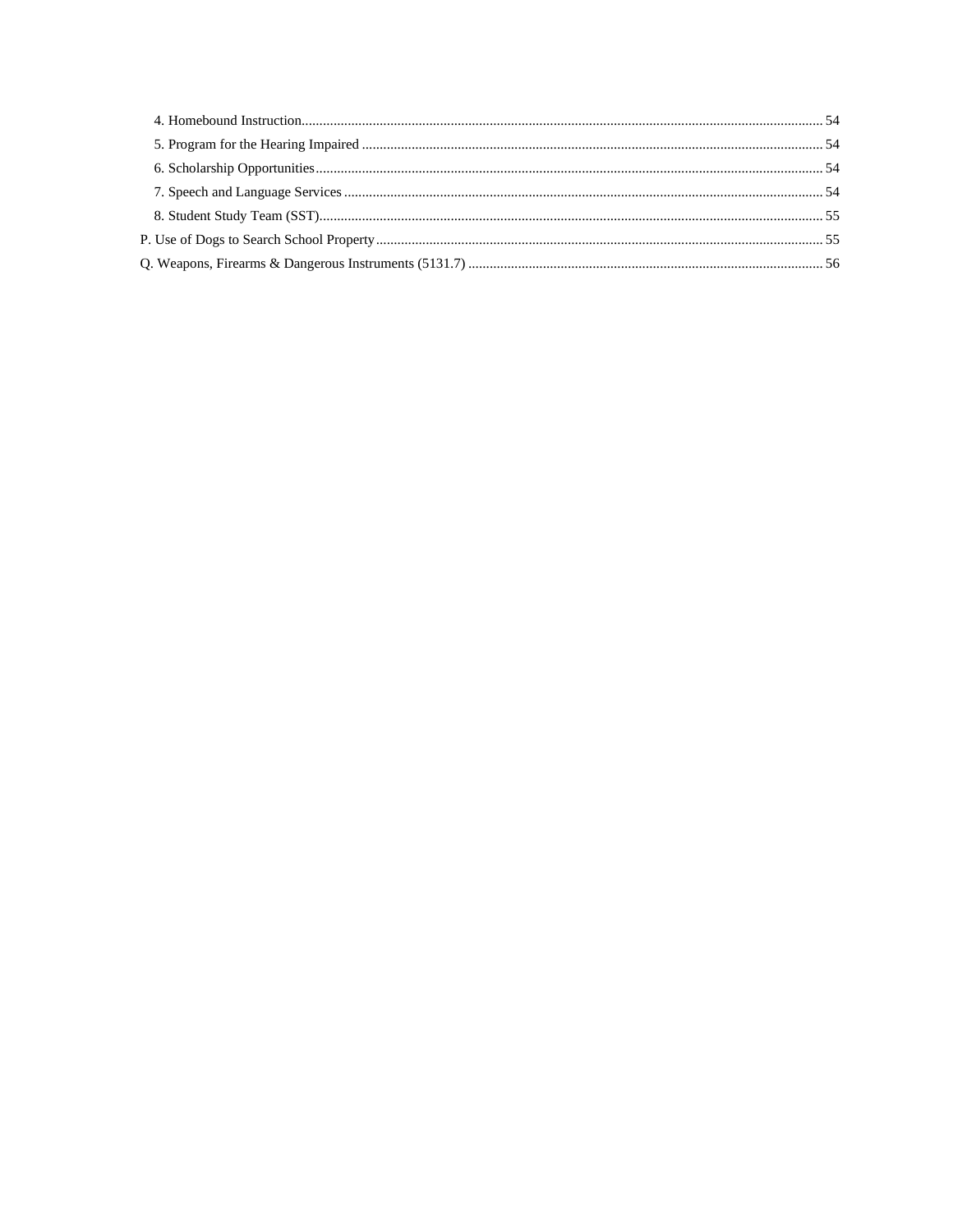# <span id="page-7-0"></span>**WELCOME BACK TO SCHOOL!**

August 2022

Dear Students, Parents & Guardians,

It is with great pleasure that we welcome you to the 2022-2023 academic year at Amity Regional High School. We are very proud of the program of studies that we have to offer. Working in partnership with students, parents, and guardians we are confident that we will provide all Amity Regional High School students with the skills and background necessary to go on to be successful and productive citizens.

Amity Regional High School is committed to the concept that a student's education extends from the classroom into the community at large. We recognize the value in establishing productive relationships with parent(s)/guardian(s) and members of the extended community. For our part, we need to keep students and parent(s)/guardian(s) informed on a regular basis about student progress, expectations, and school activities. To that end, the *AMITY REGIONAL HIGH SCHOOL STUDENT HANDBOOK* has been developed.

This handbook contains important information regarding our expectations for academic achievement and student conduct. Since students are held accountable for these expectations, we implore all students, parents and guardians to read this information carefully. If you have any questions about the expectations highlighted in this handbook please contact the administration. As acknowledgement of receipt of the handbook for each student, all parents/guardians will be asked to sign off via Unified Classroom along with other necessary school documentation. If you have any questions or concerns please contact the high school at (203) 397-4830.

Wishing you a successful and fulfilling year.

Sincerely,

Anna Mahon **Miguel Pickering** Monica Kreuzer Principal Associate Principal Associate Principal

Jill LaPlante Frank Barretta Ernie Goodwin Director of Counseling Associate Principal Athletic Director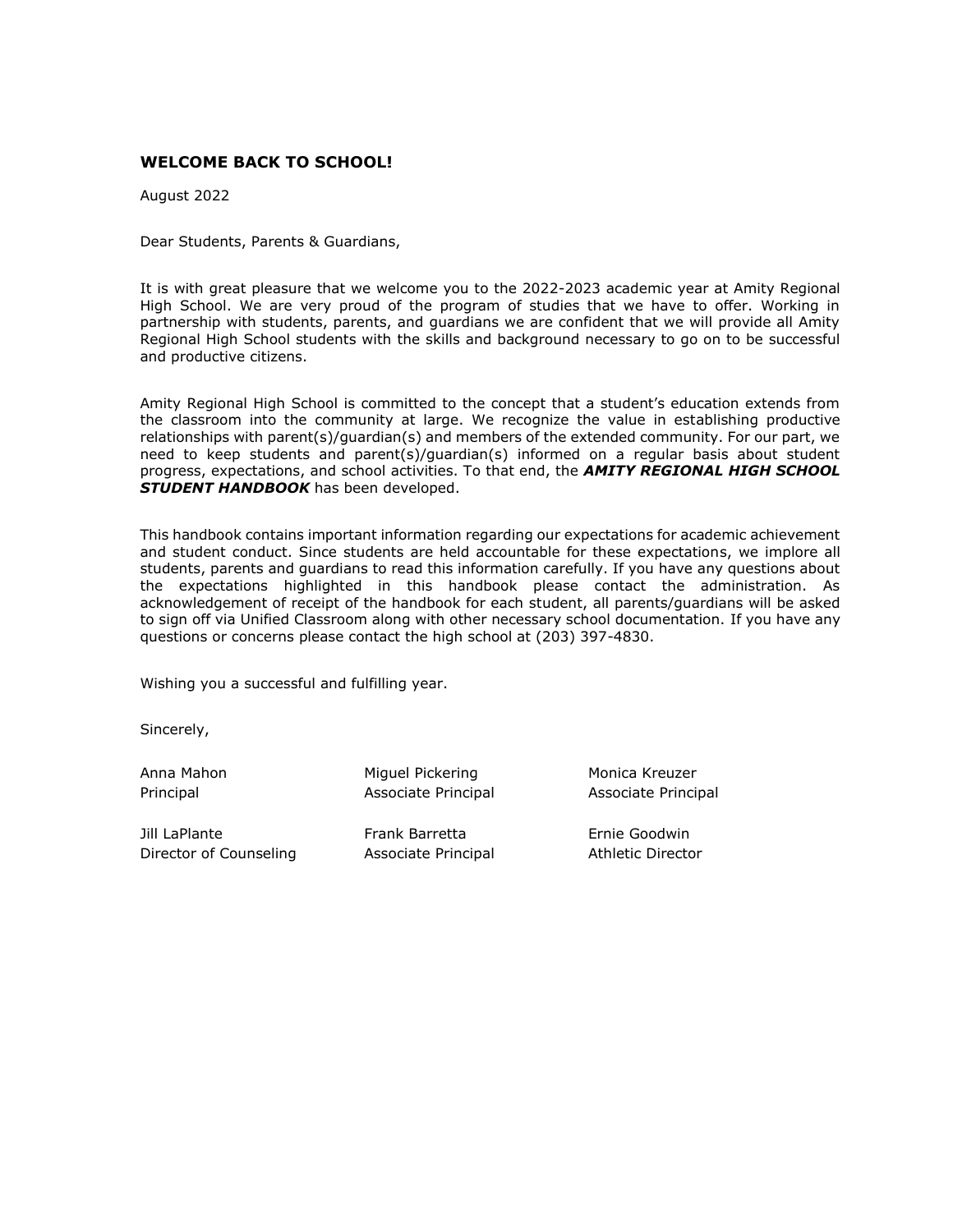# **Amity Regional High School**



## <span id="page-8-0"></span>**AMITY HIGH SCHOOL MISSION ACADEMIC EXPECTATIONS**

## **CORE BELIEFS**

<span id="page-8-1"></span>The Amity Regional High School community is dedicated to three overarching principles that guide our beliefs and actions. We are committed to developing:

**FAIRNESS** Compassion Integrity **RESPECT** Collaboration Communication **PASSION** Persistence Inspiration

#### **MISSION STATEMENT**

<span id="page-8-2"></span>The mission of Amity Regional High School is to create an inclusive community that affirms the contributions, strengths, and talents of all of its members. We bear a responsibility to ourselves and to the school community to develop in all students the skills and the desire necessary to become contributing members of a just society.

To accomplish this mission, we are committed to developing creative skills and critical thinking in all of our students through the following learning expectations:

#### **ACADEMIC**

- <span id="page-8-3"></span>• Students will demonstrate the ability to effectively read a range of texts with varying complexity.
- Students will produce and distribute a variety of writing designed to entertain, inform, or argue, as well build and present knowledge derived from research.
- Students will speak and listen effectively in order to comprehend ideas and information, collaborate, and present knowledge and ideas to a variety of audiences.
- Students will demonstrate a command of language convention through effective use of language in writing and speaking, and through the acquisition and use of domain-specific and academic vocabulary.
- Students will make sense of problems and persevere when solving them.
- <span id="page-8-4"></span>• Students will use appropriate tools strategically to solve problems. **SOCIAL**
- Students will respect the rights, property and opinions of others.
- Students will regularly give to others unselfishly and be considerate and kind to all.
- Students will be aware of, and concerned for, the feelings of others and deal with others in a kind and sympathetic manner.
- <span id="page-8-5"></span>• Students will demonstrate an ability and commitment to work collaboratively with others. **CIVIC**
- Students will exhibit personal integrity and ethical decision-making.
- Students will demonstrate social responsibility for the school environment by recognizing the impact of their decisions on others and themselves.
- Students will participate in meaningful activities within the school community.
- Students will demonstrate an awareness of their global responsibility to others and the environment.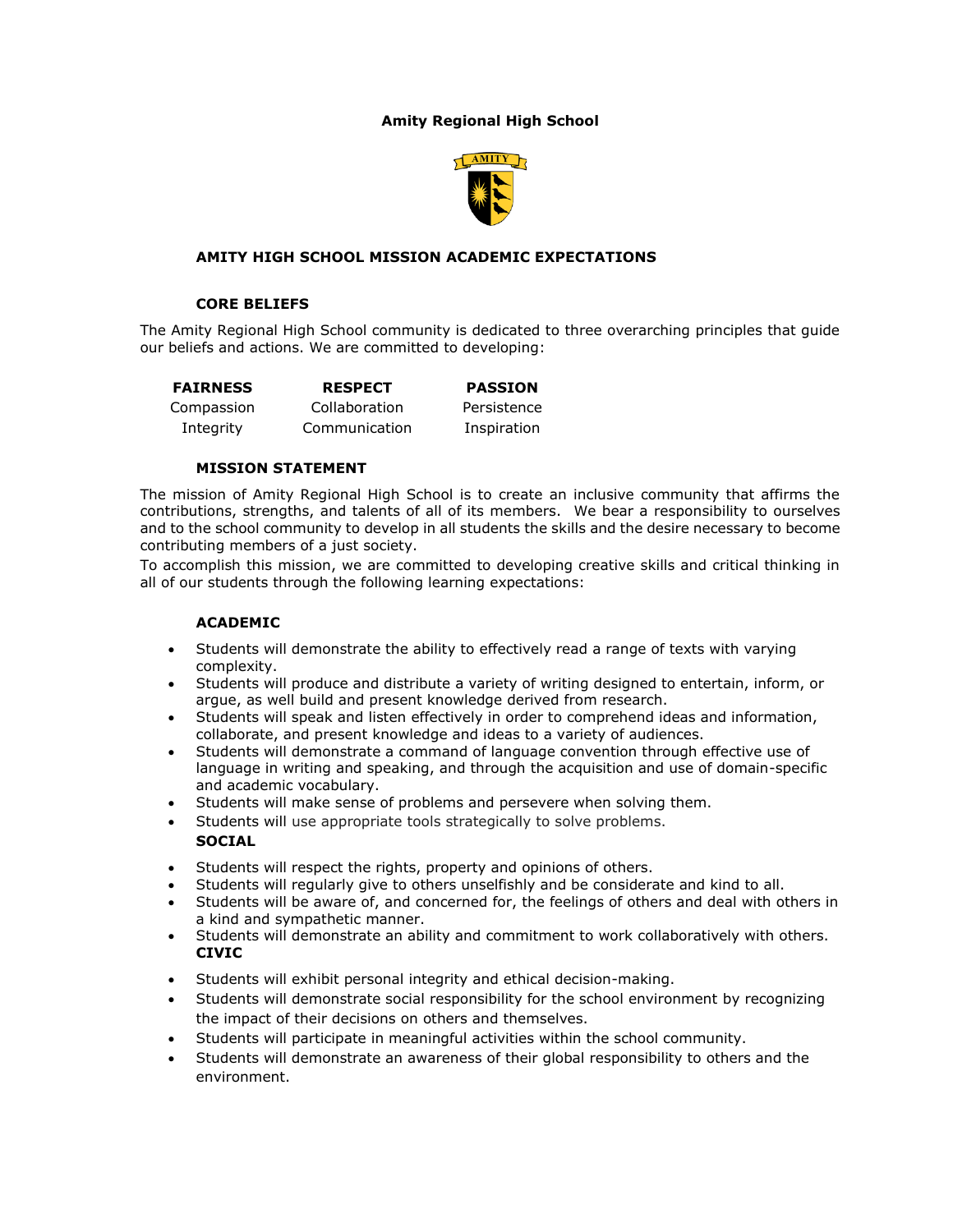# <span id="page-9-0"></span>**STATEMENT**

The material covered within this student handbook is intended as a method of communicating to students and parents regarding the general district information, rules and procedures, and is not intended to either enlarge or diminish any Board policy, administrative regulation or negotiated agreement. Material contained herein may therefore be superseded by such Board policy, administrative regulation, or negotiated agreement. Any information contained in this handbook is subject to unilateral revision or elimination from time to time without notice.

This handbook is a part of the school's efforts to develop an effective partnership with Amity Regional High School students and their parent(s)/guardian(s). The handbook contains general information, rules and procedures that are designed to assist in the daily routines that are a part of our school. Students are required to sign off via Unified Classroom stating that they have received a handbook and understand that it is their responsibility to adhere to the rules and expectations articulated in this handbook.

## <span id="page-9-1"></span>**ACCREDITATION**

Amity Regional High School is accredited by the New England Association of Schools and Colleges, Inc., a nongovernmental, nationally recognized regional accrediting organization. Accreditation of an institution by the New England Association indicates that it meets or exceeds criteria for the assessment of institutional quality periodically applied through a peer review process. An accredited school or college is one which has available the necessary resources to achieve its stated purposes through appropriate educational programs, is substantially doing so, and gives reasonable evidence that it will continue to do so in the foreseeable future. Institutional integrity is also addressed through accreditation.

Accreditation by the New England Association is not partial but applies to the institution as a whole. As such, it is not a guarantee of the quality of every course or program offered, or the competence of Individual graduates. Rather, it provides reasonable assurance about the quality of opportunities available to students who attend the institution.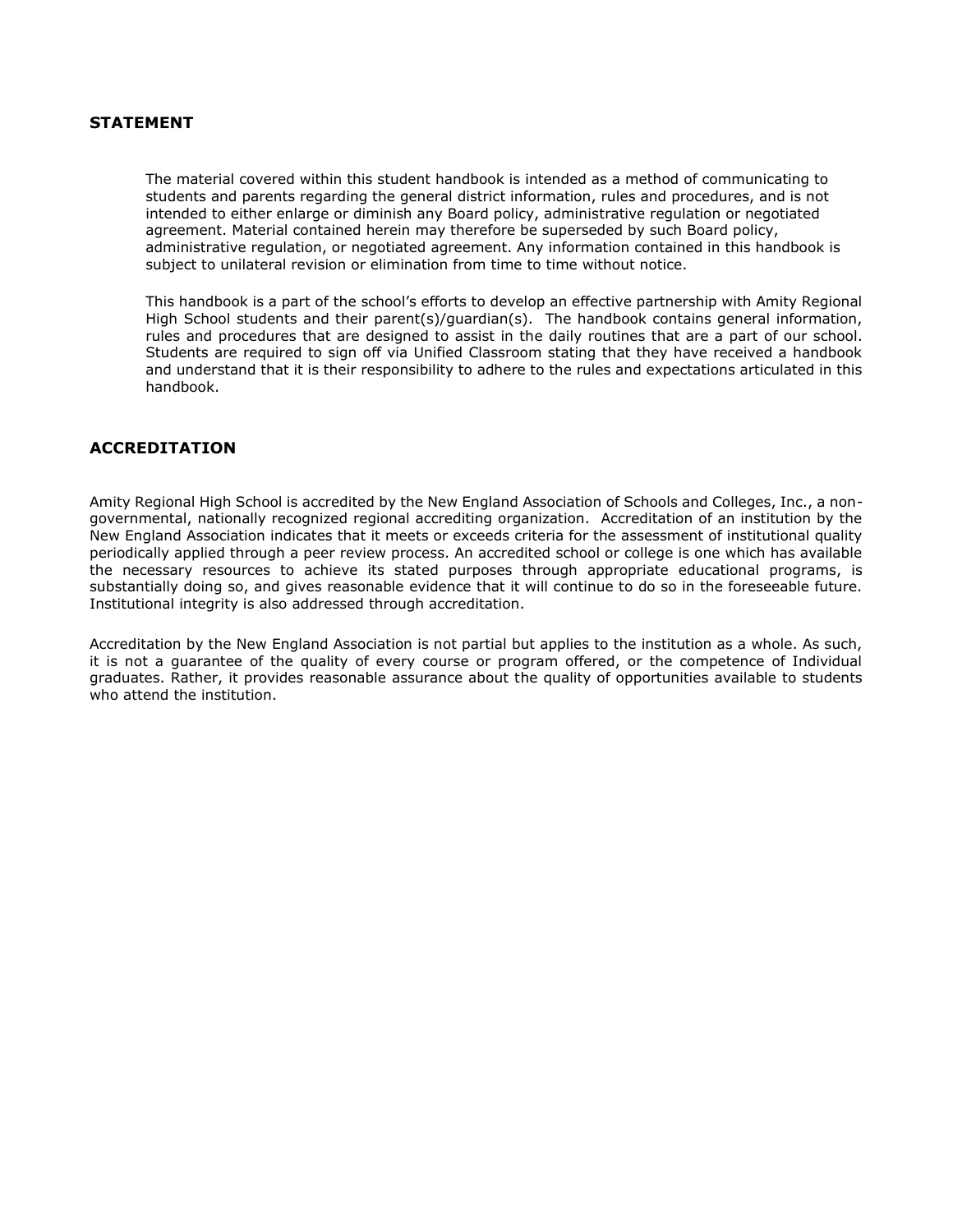# <span id="page-10-1"></span><span id="page-10-0"></span>**A. ACADEMIC POLICIES AND PROCEDURES**

# **1. ADDING COURSES**

The deadlines for adding courses after the school year begins are:

Full Year Courses: Students who wish to add a full year course may enroll in the course by the mid-marking point of the first marking period.

Semester Courses: Students who wish to add a semester course must enroll in the course not later than 10 school days.

Any exceptions to the above stated policy must be approved by an administrator.

## <span id="page-10-2"></span>**2. ASSIGNMENTS**

All class assignments are due on the assigned date. Assignments are classified as short-term or long-term. A short-term assignment is one for which the student has had less than five days to prepare while a long-term assignment is one for which a student has had five or more days to prepare. If a student is absent for one day, the day the assignment is due, short-term assignments are automatically due on the day of the return. If a student is absent for more than one day, shortterm assignments are due on the day of return or on a day specified by the teacher. It is expected that long-term assignments must be turned in on the date they are due unless a teacher makes other arrangements with the student. Penalties for assignments that are late will be stated in each teacher's class rules at the beginning of a course.

## <span id="page-10-3"></span>**3. BOOKS AND MATERIALS**

Students are responsible for bringing their books, notebooks, and pens/pencils to each class, each day, as required by the teacher.

## <span id="page-10-4"></span>**4. CLASS WORK AND CLASS PARTICIPATION**

Class work and participation are factors in all classes. Class participation or the lack thereof, can and will affect a student's grade in a course.

## <span id="page-10-5"></span>**5. STUDENT STUDY RECOURSES/ CONTENT INTERVENTIONISTS**

Students may seek extra help from a teacher during a study hall. Students may seek extra help for English and social studies courses in the Writing Center located in Room 103 and from the Literacy Interventionist in room 225. Students may seek extra help for math from the Math Interventionist in room 281 and science courses from the Science Interventionist in room 250. These rooms are open every period of the school day.

#### <span id="page-10-6"></span>**6. DROPPING COURSES**

The deadline for withdrawal from a full-year course is before the end of the first marking period, or from a semester course before the mid-marking period of the first/third marking period, with parent permission. Courses will be removed from student academic transcripts only if the withdrawal request is made prior to the deadline. Students cannot drop a full-year course after the beginning of the third marking period or a semester course after the beginning of the second or fourth marking period without administrative approval.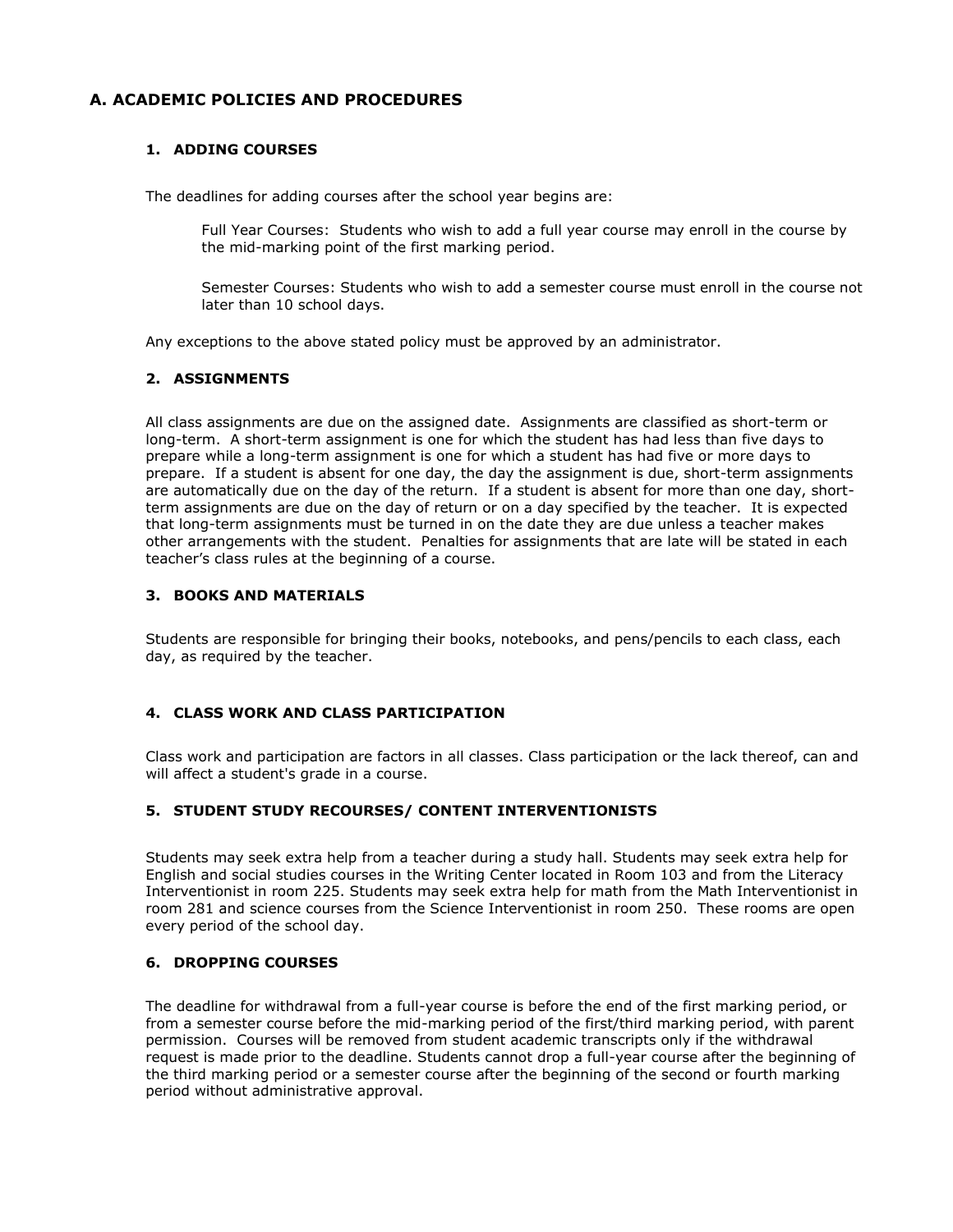Students who drop a course after the deadlines indicated above will receive a grade of WP (Withdraw Pass) or WF (Withdraw Fail) on their report cards. WP or WF designations are determined by academic standing in the class (i.e. grade) at the time of withdrawal. Teachers will record the appropriate WP/WF through the remaining marking periods so this grade is reflected on the final report card and transcript. No credit will be issued for any course or any part of a course from which a student withdraws.

## <span id="page-11-0"></span>**7. EXAM EXEMPTION POLICY [\(6155A\)](https://resources.finalsite.net/images/v1563719312/amityregion5org/ioliardyoutkhjesyrn1/instruction_6000_6155_ClassExams.pdf)**

Teachers who chose to enact the board policy on exam exemption may exempt only seniors from exams under the following conditions:

Full Year Course: Midterm Exam: Average of B or better for marking periods 1 and 2. Final Exam: Average of B or better for the entire course.

Semester Course: Final Exam: Final average of B or better for the course.

## <span id="page-11-1"></span>**8. EXAM MAKE-UP POLICY**

Students who wish to arrange for alternative times, or make-up exams during or after the start of the exam testing week, because of illness must make arrangements with their teacher (s). Students missing exams for other reasons must request permission from their administrator to make up the exam(s).

## <span id="page-11-2"></span>**9. EXAMS**

All students, except seniors receiving exemptions (see above), must take exams at the mid-year and at the end of the year. The exams are designed to allow students to demonstrate mastery of material in each course.

Finals in a full-year course count l/10 of the grade for the year. This exam is combined with the midterm exam (taken in January that also counts 1/10), and the total weight of these exams is l/5 of the yearly grade equals the equivalent of one marking period grade.

Finals in semester courses count l/5 of the grade, the equivalent of l/2 a marking period grade. This significant weight indicates the importance of the midterm and final exams in a course. The midterm and final exam schedules are planned to meet the needs of the students and the school programs.

#### <span id="page-11-3"></span>**10. EXTRA HELP**

Teachers are available to give extra help after school between 2:18 PM and 2:49 PM. A student seeking extra help should see his/her teacher to make arrangements to stay for help during these times. Teachers also may be available during their preparation periods. Students should check with their teachers for additional times.

Peer tutors are available to provide extra help in almost every subject. The Homework Help Center is open on Tuesdays and Thursdays from 2:30-3:30 PM for students to drop in. Counselors will assist students in obtaining a peer tutor.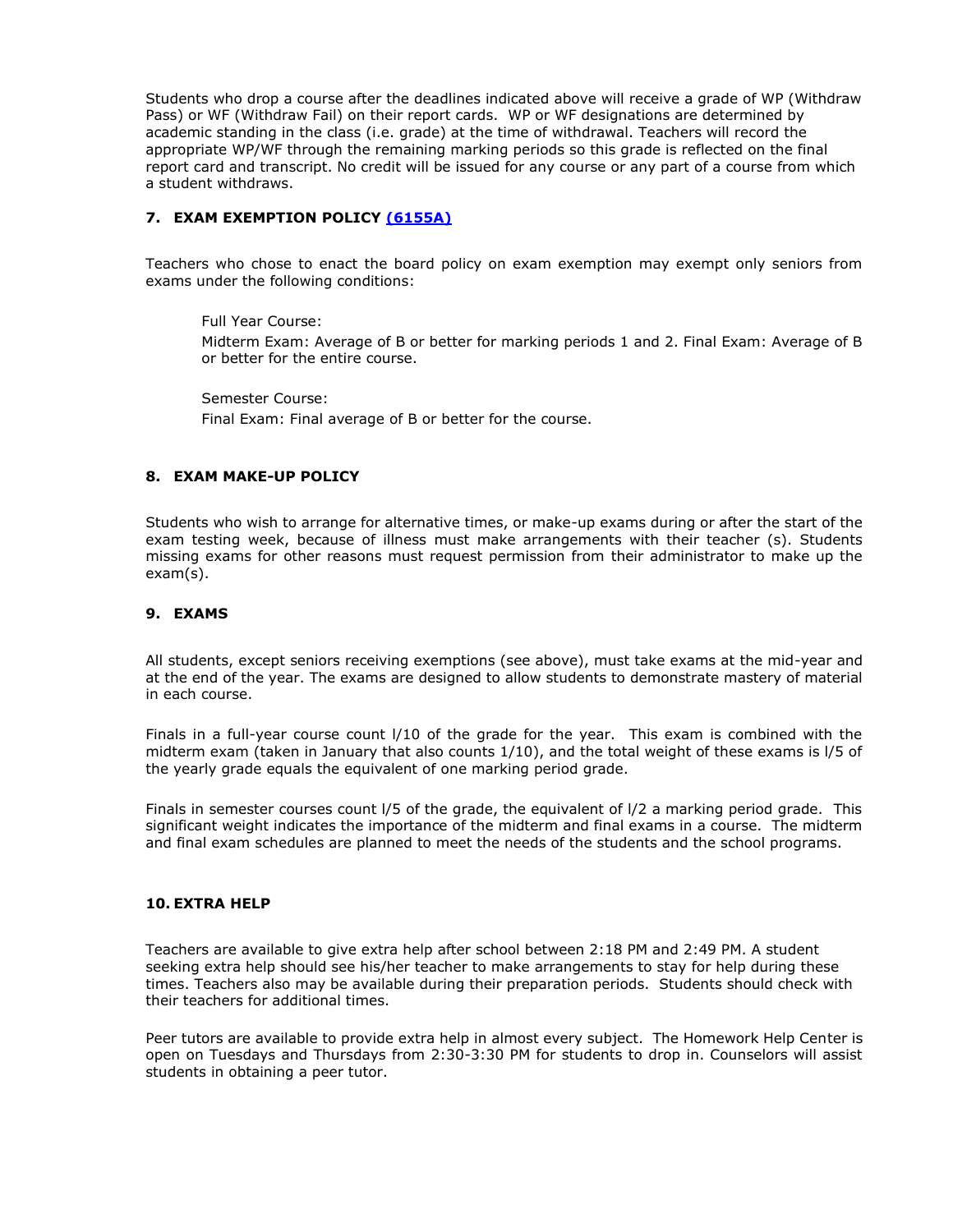## <span id="page-12-0"></span>**11. FIELD TRIPS [\(6153\)](https://resources.finalsite.net/images/v1579795775/amityregion5org/hxdeushp5reas8hhr8zb/instruction_6000_6153_FieldTrips.pdf)**

Field trips are an extension of the classroom and therefore all school rules apply. Students who have failed to exhibit good behavior or attendance and/or have a poor academic record may be excluded. Before deciding to participate, the student should balance the educational value of the trip with other academic responsibilities and attendance requirements. Parents are required to sign electronic permission forms via Unified Classroom for each field trip.

Students who participate must be members of the class or program for which the activity is designed. Any student who receives free or reduced lunch rates should see the administrator in charge of field trips if the trip poses an economic hardship.

#### <span id="page-12-1"></span>**12. GRADING SYSTEM [\(6146.1B\)](https://resources.finalsite.net/images/v1563719312/amityregion5org/uglle8euaj6yuxyyci6u/instruction_6000_6146_1_Grading.pdf)**

Grades on report cards and transcripts are letter grades rather than numerical notations. The system of grading used by Amity is as follows:

| A+ 97-100 | B+ 87-89 | $C_{+}$ 77-79           | D+ 67-69 |
|-----------|----------|-------------------------|----------|
| A 93-96   |          | B 83-86 C 73-76 D 63-66 |          |
| A- 90-92  |          |                         |          |
| F *50-59  |          |                         |          |

\*A grade below 50 can be recorded as such only with administrative approval. Incomplete and other grades are explained below.

1. The Grade of "AU" (Audit)

A student may, with permission of the classroom teacher & counselor, audit a course as a seventh subject. Students who wish to change from credit to audit status after the school year begins may do so with the teacher's permission and under the following conditions:

- a. The student must get written approval of the teacher and the counselor prior to the end of the first marking period in a full year course.
- b. The student must get written approval of the teacher and the counselor prior to the mid-marking period of the first and third marking period in a semester course.
- 2. The Grade of "I"

A student receives an "I" (Incomplete) when he/she is unable to complete course work for the marking period due to extenuating circumstances. This includes class work, tests, assignments, mid-term and final exams. All assignments must be made up and submitted within ten (10) school days after the grading period closes or the Incomplete "I" grade will be re-recorded as an "F". Exceptions are handled by the school counselor and administration.

3. The Grade of "N"

A student receives this grade when he/she has lost credit in a class according to the standards contained in the Amity Regional High School Attendance Policy. The "N" signifies No Credit/No Grade. "N" grades will be counted as an F in all weighted and unweighted GPA.

4. The Grade of "ME"

A student receives this when he/she has been judged by a physician to be medically ineligible to participate in physical education. The "ME" signifies Medical Exemption.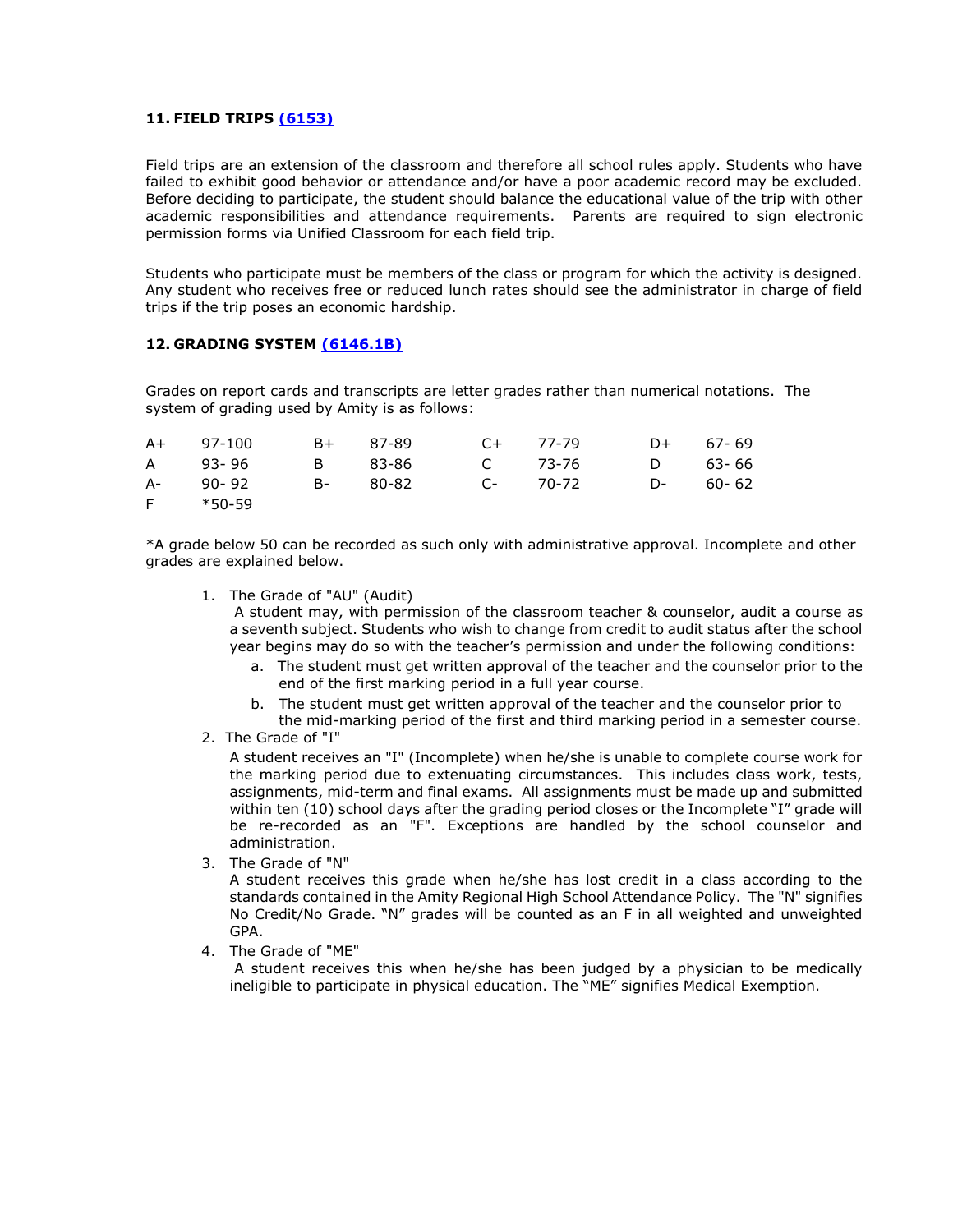6. The Grade of W

This grade is given if a student withdraws from a class after the deadline to move to a different level of the same course. No credit is issued for a grade of W.

7. The Grade of WP or WF

A "WP" signifies a Withdraw Pass from a class and issued when a student drops the class with a passing grade. A "WF" signifies withdraw fail and is issued when a student drops the class with a failing grade. No credit is issued for a grade of "WP" or "WF"

## <span id="page-13-0"></span>**13. HEALTH EDUCATION [\(6142.10\)](https://resources.finalsite.net/images/v1563719311/amityregion5org/imehqlyvist4xgbrzosl/instruction_6000_6142_101_Nutrition.pdf)**

As part of the Physical Education requirement for all  $9<sup>th</sup>$ , 10<sup>th</sup> and 11<sup>th</sup> grade students, students will be required to participate in Health education. Components of the Health education program follow Connecticut State Department of Education curriculum frameworks and include instruction on sex education. Sex education includes science and health-based information including, but not limited to, safe sex practices, HIV, AIDS, and STD awareness and prevention practices. Parent(s)/guardian(s) who object to this instruction may request that their student be removed from those portions of the course which are objectionable. If a parent or guardian wishes to withdraw his/her child from these classes, it is necessary to notify the principal in writing. For more information about the Health Education Program at Amity Regional High School please contact the counseling department or PE/Health Department Chairperson.

## <span id="page-13-1"></span>**14. HOMEWORK [\(6154\)](https://resources.finalsite.net/images/v1563719312/amityregion5org/f6fx2pvanjwnovoskpfp/instruction_6000_6154_Homework.pdf)**

It is the policy of the Amity Board of Education that homework should be assigned when it is a necessary and effective means to augment the classroom learning experience and provide and opportunity for independent study.

#### <span id="page-13-2"></span>**15. HONOR ROLL [\(5126B\)](https://resources.finalsite.net/images/v1569519938/amityregion5org/dtdais01pdpo6v5x5q7p/P5126AwardsforAchievement06102019.pdf)**

Amity students may achieve scholastic honors by meeting the following criteria for each marking period.

First Honors:

To obtain first honors a student must achieve an unweighted GPA of 3.6 to 4.3 with no grade lower than a B-.

Second Honors:

To obtain second honors a student must achieve an unweighted GPA of 3.0 to 3.59 with no grade lower than B-.

The unweighted GPA is calculated on a 4.3 scale. All courses are included in determining an unweighted GPA except pass/fail courses.

<span id="page-13-3"></span>a. Class Awards

Class awards are a special designation recognizing academic achievement. These designations are posted on student transcripts. All students who attain a B or better in all subjects are eligible for class awards. These awards are based on final grades for the year. Amity Regional High School issues Class I, Class II, Class III and Class IV awards. A Class I award is earned the first year a student achieves the necessary grades. Class II, III and IV awards follow yearly as earned.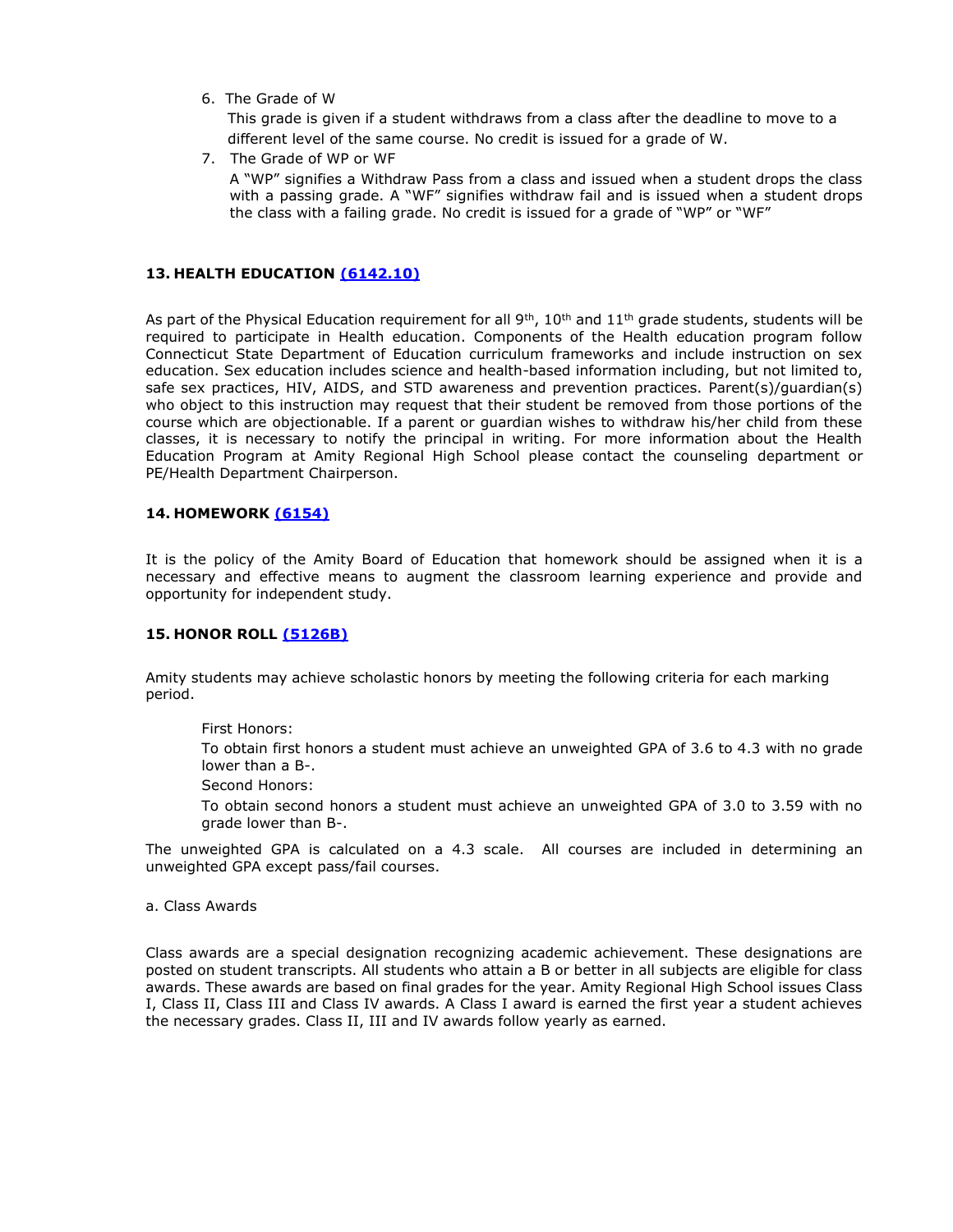## <span id="page-14-0"></span>**16. MAJOR TEST POLICY**

Students who are scheduled to take three major tests on a given day may request the teacher announcing the third test to reschedule it to a different day. Students must make this request during the class period that the third test is announced. This privilege will not be granted to students who make the request at a later time.

#### <span id="page-14-1"></span>**17. MAKE-UP WORK**

Students are responsible for finding out what work was missed during an absence and for the makeup work without further reminder. Students are responsible for obtaining the class notes from a fellow student and studying the notes before asking the teacher for help with the missed class work. When possible, the student should utilize the department's resource room to obtain extra help.

The basic make-up policy is that the student returning from an absence has one day to make up work, including any tests or quizzes missed for each day's absence. Teachers may allow extra time at their discretion. Failure to make up work, quizzes and/or tests will result in a zero for the work involved. Students who are given an unauthorized absence (i.e. cuts, truancy, unauthorized leaving school grounds, etc.) for missing a class will receive a zero for any work done that day. There is no opportunity to make up that work.

## <span id="page-14-2"></span>**18. NATIONAL HONOR SOCIETY**

The National Honor Society (NHS) is sponsored by the National Association of Secondary School Principals to recognize students who combine outstanding scholarship with demonstrated qualities of leadership, character, and service.

Membership in the NHS is both an honor and a responsibility. Students selected for membership must continue to demonstrate the qualities of scholarship, leadership, character, and service. The Amity chapter of NHS is a service organization, which conducts fund-raising drives for charities and works with other school organizations in school and community service projects.

Candidates for membership in the Amity NHS chapter must have a minimum unweighted cumulative grade point average of 3.5. Academically eligible students will receive an invitation to complete and submit a Study Activity Information Form. The forms contain detailed directions and the date by which it is to be submitted. An informational session is offered to review the process and to answer students' questions.

Members of the Amity NHS are selected by a faculty council composed of five voting faculty members appointed by the principal. The Amity NHS faculty advisors facilitate the selection process, but have no voting powers. In making its selections, the NHS faculty council reviews Student Activity Information Forms, students' academic performance, and written evaluation forms from faculty members. Students are selected by a point system to determine those candidates who demonstrate sufficient scholarship, leadership, service, and character for membership. Candidates receiving the necessary number of points are inducted in Amity's NHS chapter in early fall.

The National Honor Society Handbook offers guidelines regarding leadership, service, and character, portions of which are reprinted below for informational purposes:

Leadership – A student who exercises leadership:

Exercises influence on peers in upholding school Ideals; Contributes to improve the civic life of the school; Is thoroughly dependable in any responsibility accepted; Demonstrates academic initiative and inspires positive behavior in others;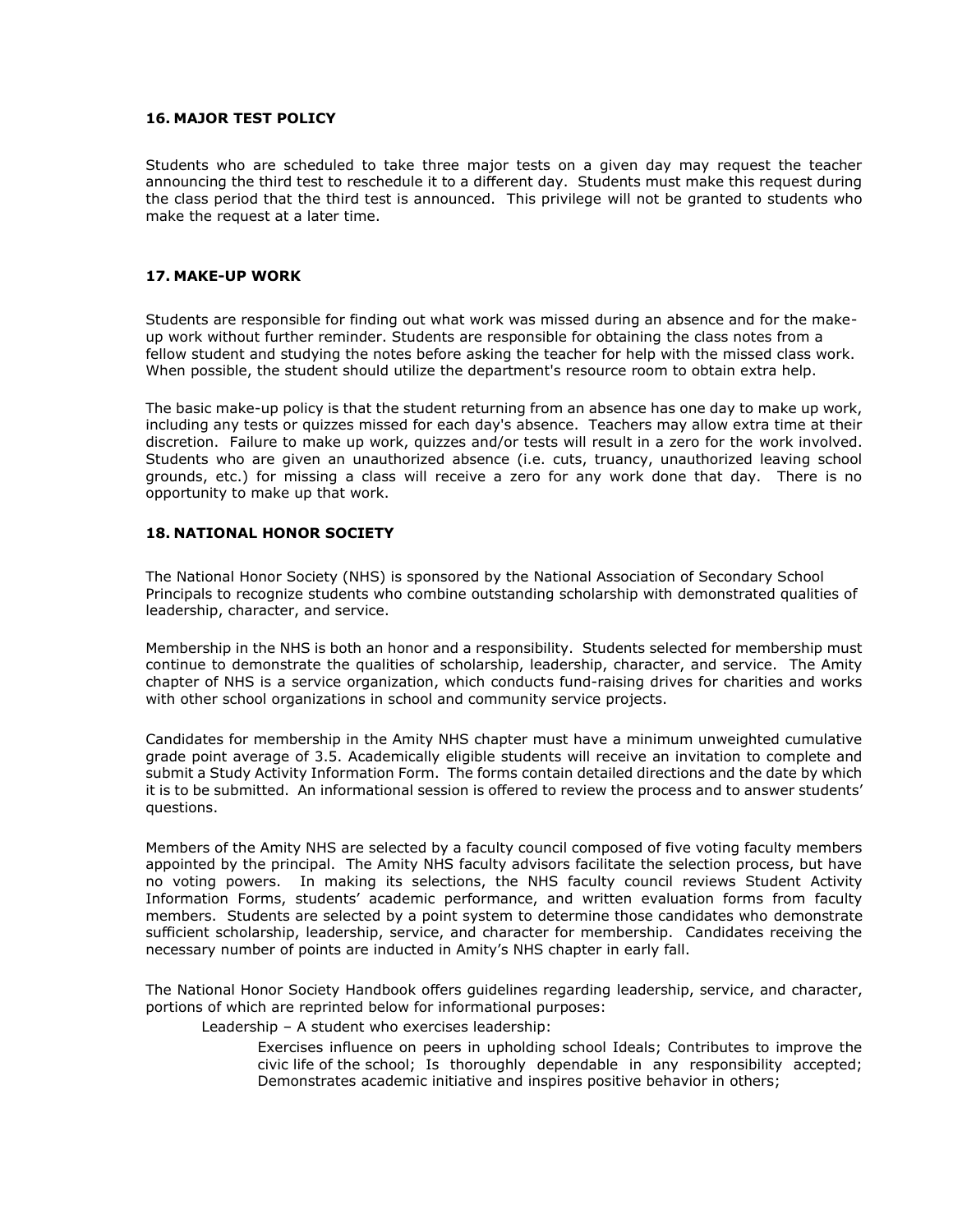Successfully holds positions of responsibility, conducts business effectively, and demonstrates reliability and dependability; Demonstrates leadership in the classroom and in school and community activities.

Service – A student who serves:

Participates in volunteer activities such as scouting and charitable services; Volunteers dependable assistance and is willing to sacrifice to help others;

Works well with others and will take on difficult or inconspicuous tasks; Selflessly renders requested services to the school or community; Does committee and staff work without need for recognition; Shows courtesy by assisting teachers, other students, or visitors to the school.

## Character – A student of character:

Demonstrates the highest standards of honesty and reliability; Takes criticism willingly and accepts recommendations graciously; Consistently exemplifies desirable qualities; i.e., friendliness, compassion, etc.; Upholds principles of morality and ethics; Shows courtesy, concern, and respect for others; Manifests truthfulness, obedience to school rules, and integrity in activities inside and outside the classroom.

The preceding descriptions of leadership, service, and character are offered as illustrations of the qualities considered by the faculty council. Membership in the NHS is truly an honor and not an entitlement. Members are required to attend chapter meetings regularly and participate frequently in the society's activities as well as to adhere to all school rules and regulations to remain in good standing.

## <span id="page-15-0"></span>**19. TEST AND ASSIGNMENT RETURN POLICY [\(6155\)](https://resources.finalsite.net/images/v1563719312/amityregion5org/ioliardyoutkhjesyrn1/instruction_6000_6155_ClassExams.pdf)**

Students will have tests and assignments returned and reviewed promptly. Students will be allowed to retain all tests or assignments other than common midterms and finals, lab reports, unit tests, and a limited number of teacher-prepared tests and assignments that cannot be distributed without destroying the future validity and reliability of the assessment.

## <span id="page-15-1"></span>**20. WEIGHTED GRADING [\(6146.1\)](https://resources.finalsite.net/images/v1563719312/amityregion5org/uglle8euaj6yuxyyci6u/instruction_6000_6146_1_Grading.pdf)**

When reporting GPA to colleges Amity includes a weighted grade point average based on the following scale. A Weighted Grade Point Average will be calculated for each student.

| <b>GRADE</b> | <b>GPA</b> | LH  | L1   | L <sub>2</sub> | L3  |
|--------------|------------|-----|------|----------------|-----|
| A+           | 4.3        | 5.6 | 5.16 | 4.73           | 4.3 |
| Α            | 4          | 5.3 | 4.86 | 4.43           | 4   |
| A-           | 3.7        | 5.  | 4.56 | 4.13           | 3.7 |
| B+           | 3.3        | 4.6 | 4.16 | 3.73           | 3.3 |
| B            | 3          | 4.3 | 3.86 | 3.43           | 3   |
| B-           | 2.7        | 4   | 3.56 | 3.13           | 2.7 |
| $C+$         | 2.3        | 3.6 | 3.16 | 2.73           | 2.3 |
| C            | 2          | 3.3 | 2.86 | 2.43           | 2   |
| $C-$         | 1.7        | 3   | 2.56 | 2.13           | 1.7 |
| D+           | 1.3        | 2.6 | 2.16 | 1.73           | 1.3 |
| D            |            | 2.3 | 1.86 | 1.43           |     |
| D-           | 0.7        | 2.0 | 1.56 | 1.13           | 0.7 |
| F            | 0          | 0   | 0    | 0              | 0   |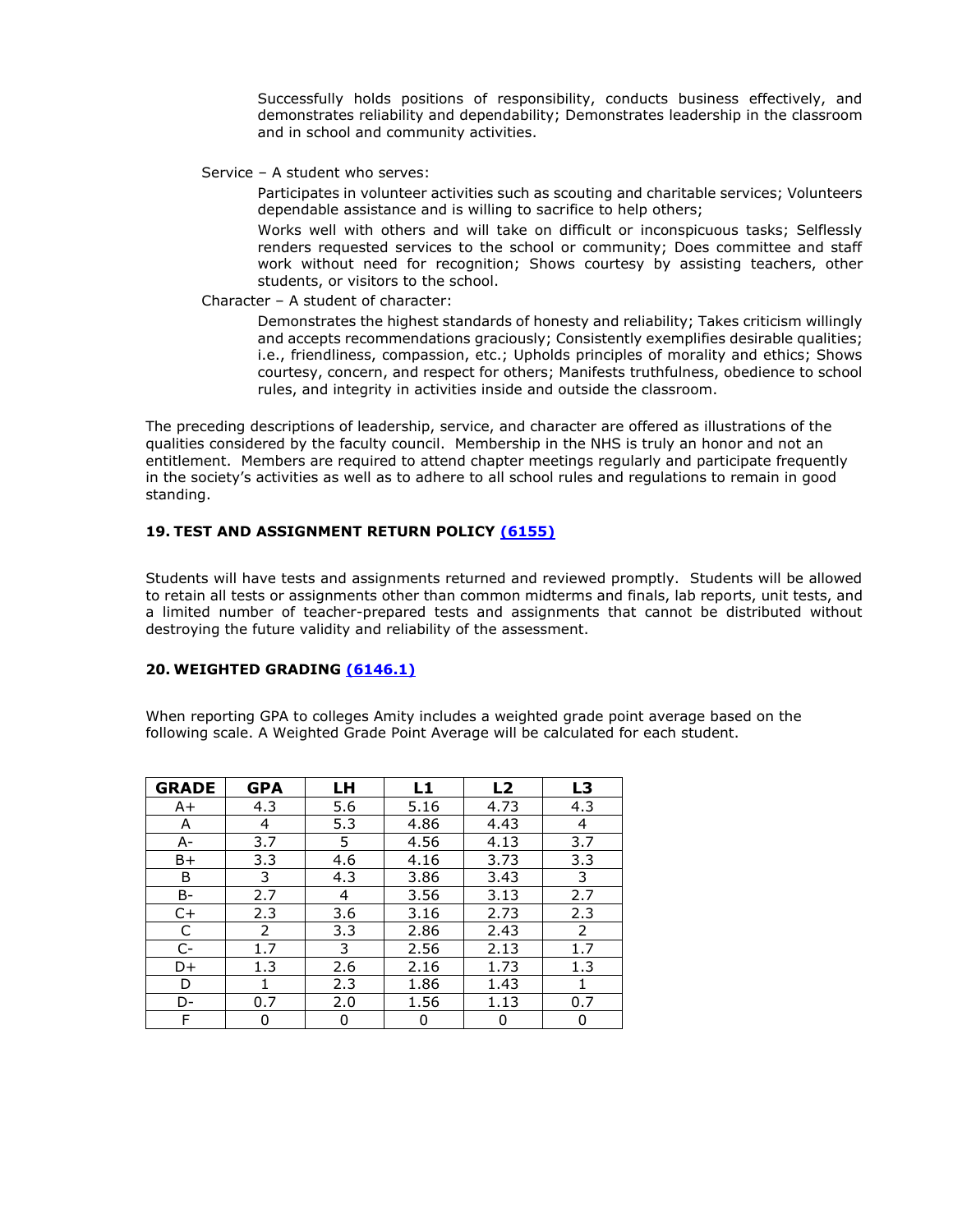## <span id="page-16-0"></span>**21. WEIGHTED GRADING AFTER LEVEL CHANGES**

When a student moves up/down a level after the end of the first marking period or any subsequent marking period, the sending teacher will record the grade earned and this grade will appear on the student's report card. When averaging the final grade for the new level course, the receiving teacher will adjust the average in the previous class to reflect the value of the grade at the current level. The average will be used to determine the final grade. The report card will reflect all quarter grades as issued by each teacher, and the final grade with reflect the adjusted average. If a student changes levels during the marking period, the receiving teacher will adjust the average to reflect the value of the grade at the current level.

If a student changes levels after the mid-term exam is taken, the original exam grade will be recorded on the student report card.

# <span id="page-16-1"></span>**B. ACADEMIC PROGRAMS**

Amity Regional High School offers a comprehensive array of programs, both curricular and cocurricular, to meet the needs of students. A complete description of the curricular offerings may be found in the school's Program of Studies. The Student-Athlete Handbook describes the interscholastic athletic program. The Club Council Webpage describes the co-curricular activities in the school. Some of the special programs offered are described below.

# <span id="page-16-2"></span>**1. ADVANCED PLACEMENT [\(6141.5\)](https://resources.finalsite.net/images/v1563719310/amityregion5org/qogskn2ee7wb2qqskn5x/instruction_6000_6141_5_AdvancedCollege.pdf)**

Advanced Placement is a program of college-level courses and examinations available to qualified students in grades 10, 11 and 12. More than 90% of the nation's colleges and universities offer Advanced Placement standing to students whose AP exam grades are considered acceptable. Success on four or more exams may result in a year of college credit. Refer to the Amity High School Program of Studies for further information.

## <span id="page-16-3"></span>**2. SPARTAN ACADEMY**

The Spartan Academy is a specialized high school program designed to offer selected students an optimal learning environment to facilitate their academic progress, social-emotional growth and development and assist them in meeting the requirements for graduation from Amity. The program is designed to enable students to develop the maturity, self-confidence, independence, sense of responsibility and social skills necessary to successfully make the transition from adolescence to young adulthood. For more information about the Spartan Academy and the referral process necessary for students to gain admittance to the Spartan Academy please contact the Amity Regional High School Counseling Department.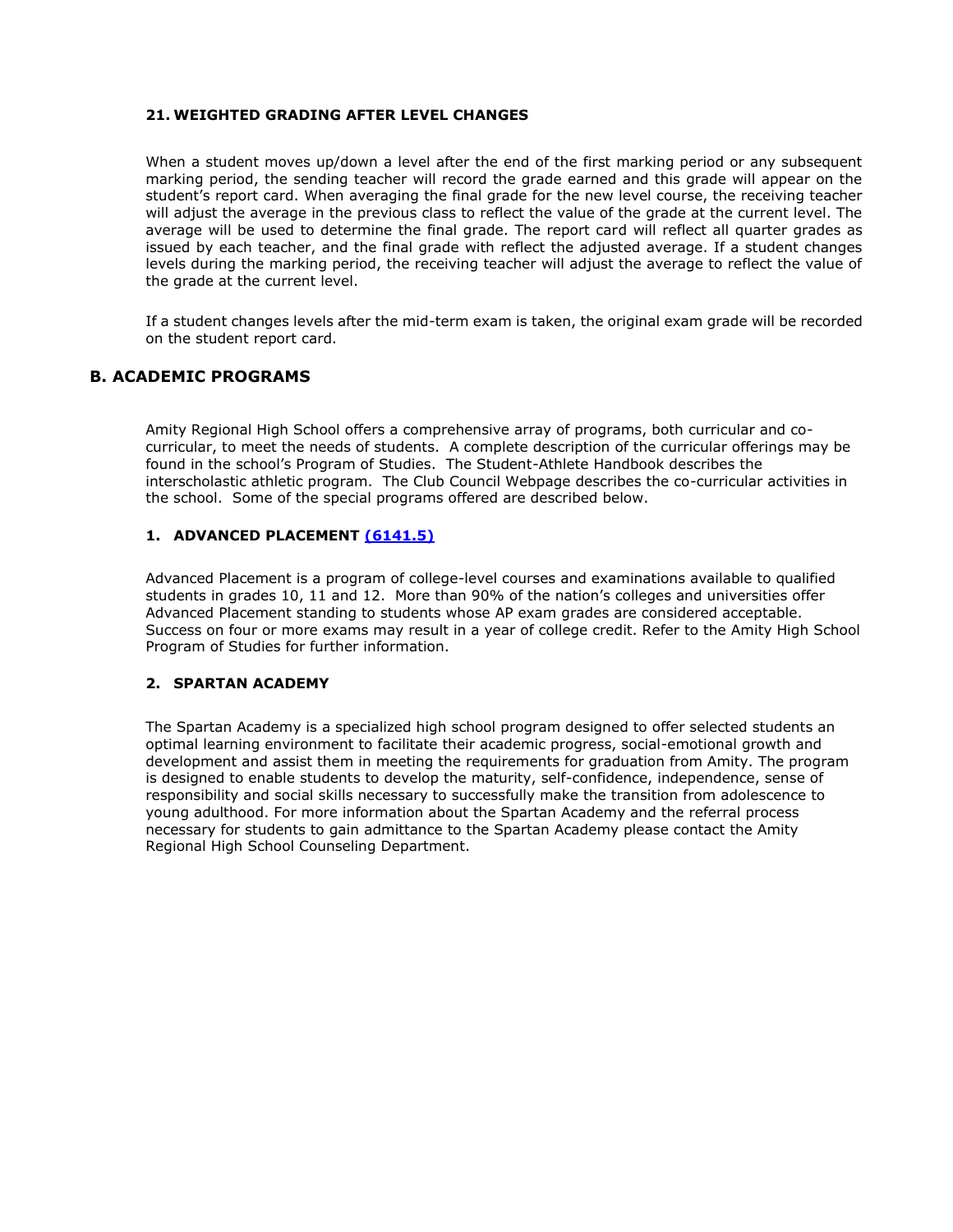# <span id="page-17-0"></span>**3. COMMUNITY SERVICE GRADUATION INCENTIVE**

Amity Regional High School offers a Community Service Graduation Incentive. Key components of this incentive include the following:

- 1. Students who voluntarily complete 25 hours of community service in each of their four years at Amity Regional High School, for a total of 100 hours, will receive the following:
	- a. An Amity High School Diploma with "Service Distinction"
	- b. A letter of commendation from the High School Principal recognizing them as a student who has earned "Service Distinction"

Logistics: The Career Center staff will maintain a bulletin board which contains vetted community service opportunities available in the Bethany, Orange, and Woodbridge area, and in the extended community. Students will assume all responsibility for coordinating transportation and hours with the appropriate service outlets. Students will also assume responsibility for documenting the hours and ensuring that Career Center staff has the information necessary to update a spreadsheet with the hours. In the senior year, students who successfully document their 100 hours of community service prior to February will be recognized at graduation as a student who is graduating with "Service Distinction".

The District assumes no financial responsibility for transportation or any related costs associated with student participation in community service. Parent(s)/guardian(s) assume all liability associated with student participation in, and performance of, community service.

## <span id="page-17-1"></span>**4. COMMUNITY SERVICE PROGRAM**

This program is a credit program that provides students with an opportunity to participate in different volunteer activities, group fund raising and individual service projects. Students in this program complete thirty hours of volunteer work per semester. Students may participate on a non-credit basis with the advisor's permission. Credit is awarded based on Pass/Fail.

## <span id="page-17-2"></span>**5. COURSES TAKEN OFF-CAMPUS FOR AMITY CREDIT**

Under normal circumstances, the administration at Amity Regional High School requires students to complete all credits necessary to graduate through in-house courses and programs. The administration does recognize that there may be circumstances in which students wish to pursue off-campus courses, and wish to apply the credits earned through these off-campus courses towards Amity Regional High School credit for graduation. Enrollment in an off-campus course does not waive the full-time student status requirement at Amity Regional High School (refer to Student Handbook or Program of Studies for definition of full-time student status). Tuition, transportation, and all associated costs/fees for offcampus courses are the sole responsibility of the student; the district will assume no financial responsibility. Off-campus courses must meet the following requirements:

- 1. Course must be taken at an accredited school, college, university, or on-line program
- 2. Course must be taught by a state or nationally certified teacher
- 3. Seat hours must be equivalent to Amity Regional High School courses (120 hours for 1 credit course and 60 hours for .5 credit course)
- 4. If the off-campus course is also offered in-house, the student must receive a passing grade (60+) on the final exam from the comparable course taught at Amity Regional High School. If the off-campus course is not offered in-house, the student may be asked to present a portfolio of completed work to the Academic Standards Committee.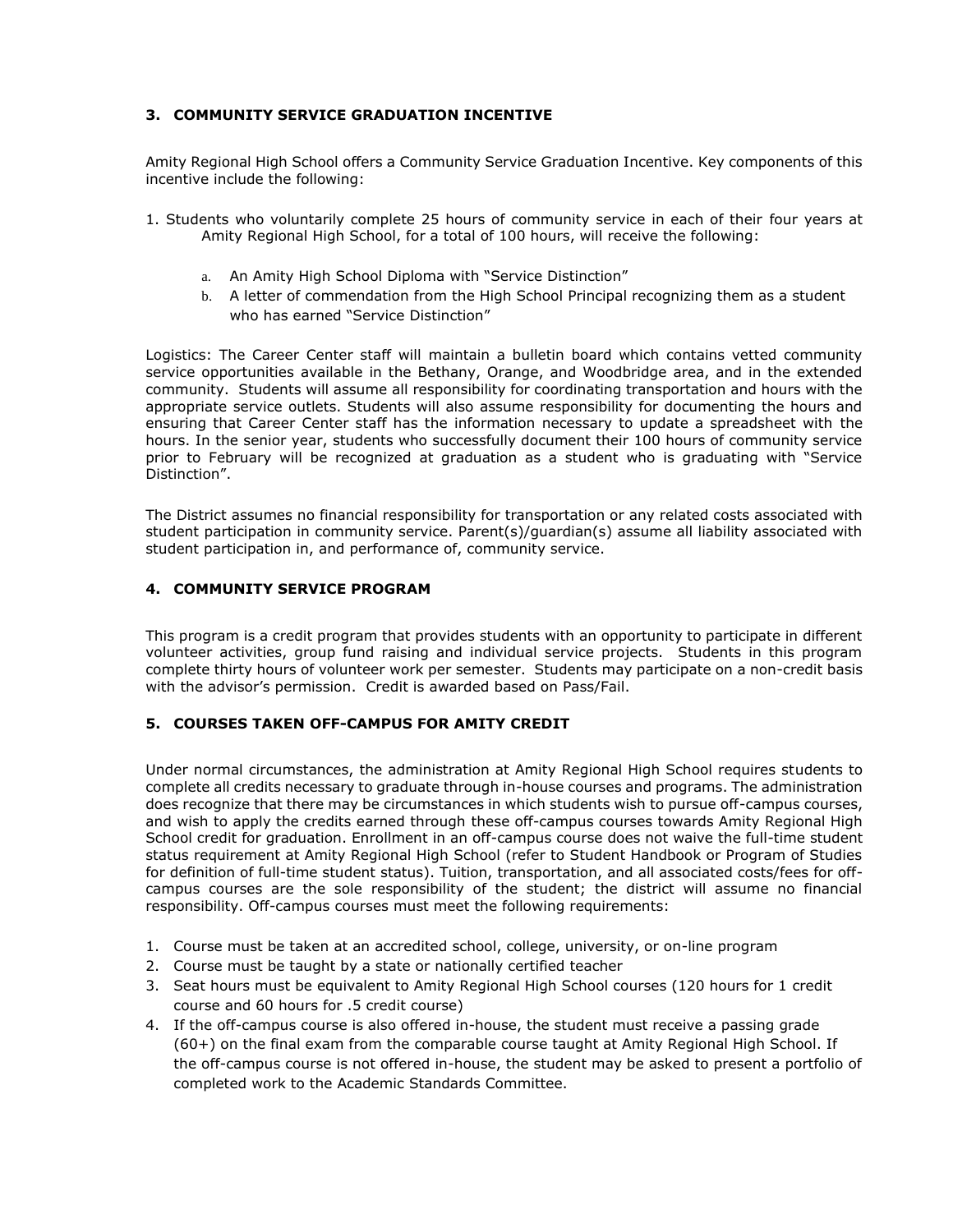Students who wish to apply credits from off-campus courses towards their graduation requirements at Amity High School must request approval by a standing committee at Amity Regional High School called the Academic Standards Committee. The Academic Standards Committee must approve all offcampus courses taken for Amity credit prior to enrollment. The Academic Standards Committee will include, but not be limited to, the Amity Regional High School Director of Counseling Services, the High School Principal, the student's counselor, and the department chair of the pertinent content area. The committee will review the merit of all requests. The Academic Standards Committee reserves the right to reject requests based on a determination of the academic value and rigor of the request. If courses are approved and successfully completed, the courses will be recorded on student transcripts as follows:

- 1. Course will be listed on the Amity Regional High School transcript as a transfer course showing the institution awarding the credit
- 2. Grade will be listed as Pass/Fail
- 3. Grade and quality points will not be factored into the student's GPA or WGPA

## <span id="page-18-0"></span>**6. SUMMER SCHOOL**

Students may take one academic courses for credit during a summer session. Students may take a scheduled summer school course to recover credit or to earn a passing grade (D-minus) in a failed course. Specific courses and credit recovery options should be discussed with the counselor and/or administrator.

## <span id="page-18-1"></span>**7. INDEPENDENT STUDY**

Juniors and seniors may apply for admission to the Independent Study Program. After receiving the approval of a faculty/student committee, the student has the opportunity to do an in-depth study in an area of interest under the supervision of a faculty sponsor. Independent study projects cannot overlap or duplicate material already offered in the high school curriculum. They also cannot be used to fulfill a graduation requirement. Students may do an independent study for a half or full year. Honors credit is awarded for successful completion of the project. Applications for this program are available through the Counseling Department.

## <span id="page-18-2"></span>**8. PEER TUTORING/COUNSELING SERVICE**

Each year Amity trains student volunteers who participate in a peer-tutoring/counseling program. After completion of the training program, they are assigned to work as tutors and counselors to other students who may request assistance through their school counselors.

# <span id="page-18-3"></span>**C. POLICIES, PROCEDURES, REGULATIONS REGARDING DISCRIMINATION**

Non-Discrimination Statement [\(5145.4a\)](https://resources.finalsite.net/images/v1600269364/amityregion5org/z02kymkpbzie99askk1z/P5145_4_Students_NondiscriminationTransgenderAndGenderNonConformingStudents_091420.pdf)

In compliance with regulations of the Office of Civil Rights and with equal employment opportunity practices as determined by state and federal legislation, the Amity Board of Education, as a matter of policy, does not knowingly condone discrimination in employment, assignment, program or services, on the basis of race, gender, gender identity or expression, creed, color, national origin, age, sexual orientation, disability, or other protected class status recognized by law to perform the duties of the position.

The right of a student to participate fully in classroom instruction and extracurricular activities shall not be abridged or impaired because of race, gender, color, religion, national origin, age, sexual orientation, pregnancy, parenthood, marriage, or for any other reason not related to his/her individual capabilities.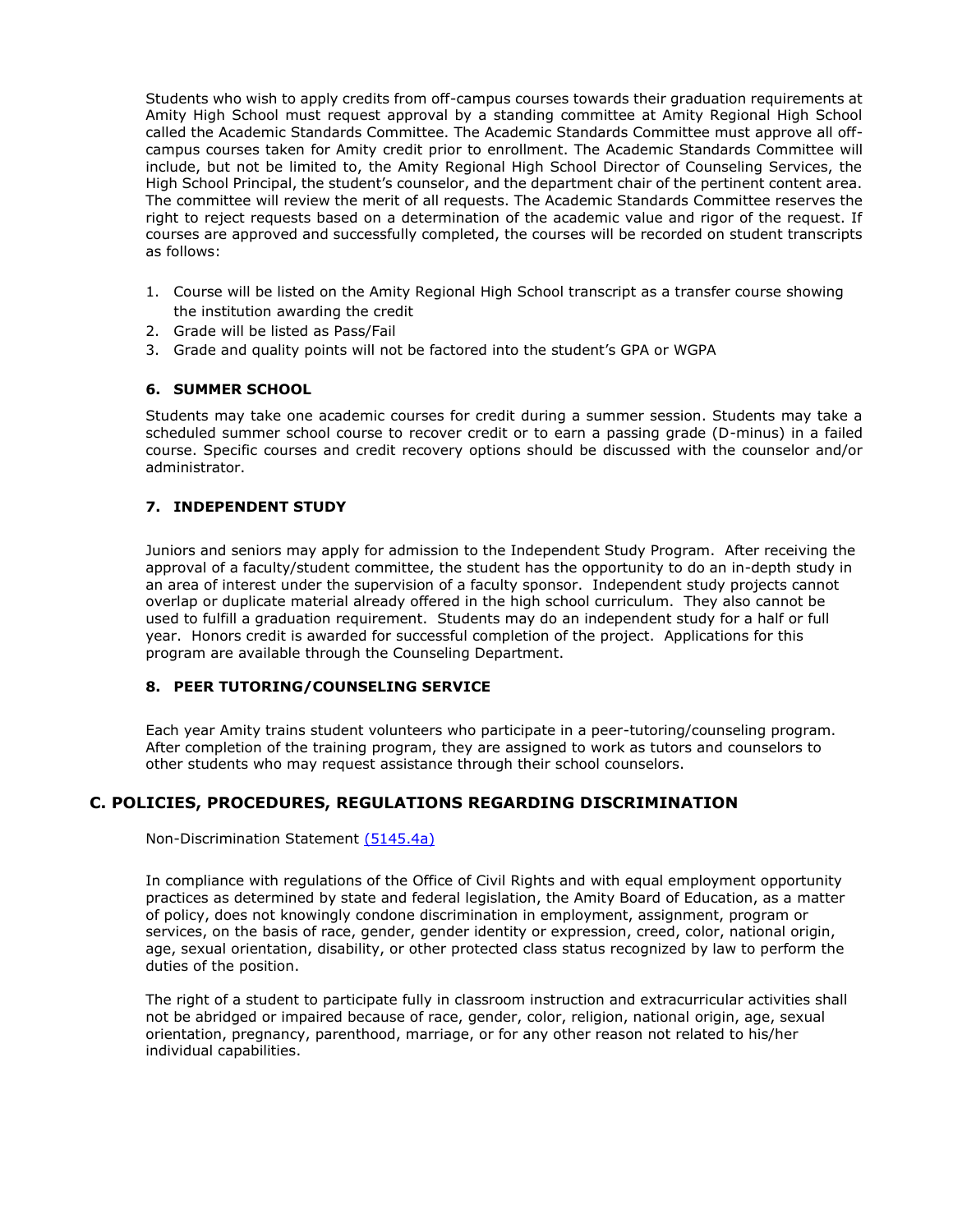#### Grievance Procedure

The purpose of this procedure is to secure, at the lowest possible administrative level, equitable solutions to problems, which may arise concerning clams of discrimination. All proceedings shall be kept as confidential as is appropriate. Evidence of reprisal against a complainant or witness shall be viewed as an infraction of this policy.

Any individual who wishes to inquire or to register a complaint concerning alleged discrimination in the Amity Public Schools shall have the opportunity to bring such concerns to the attention of the Equity/Title IX officer or the Superintendent who has the authority to resolve such complaints. The follow grievance procedure shall be utilized by any student, parent, or employee. In making a complaint or inquiry, officials shall be governed by this procedure.

Level I: The complainant shall discuss the alleged discriminatory act or practice with the Equity/Title IX Officer. If satisfaction cannot be achieved at this level the complainant shall follow the procedures outlined in Level II.

Level II: The complainant shall, within forty calendar days of the alleged incident, refer the complaint to the Equity/Title IX Officer. Within five working days a conference must be held. The Superintendent shall be notified of this meeting. Five working days following the conference, the complaint shall be resolved to the satisfaction of both parties. The Board will be apprised by the Superintendent of any grievance reaching Level II.

Level III: If the complainant is not satisfied with the resolution reached at Level II he/she must notify the Superintendent, in writing, in a timely fashion. The Superintendent must hold a hearing within two working days and within five working days of the hearing resolve the complaint or refer the matter to the Board of Education for consideration.

Level IV: The Board of Education, Superintendent and the Equity Officer shall proceed in accordance with applicable law.

Any individual who believes that they or any class of persons have been subjected to discrimination prohibited by this policy may file a complaint with the Director of Pupil Personnel Services:

Amity Regional School District Director of Pupil Personnel Services 25 Newton Road Woodbridge, CT., 06525 (203) 397-4820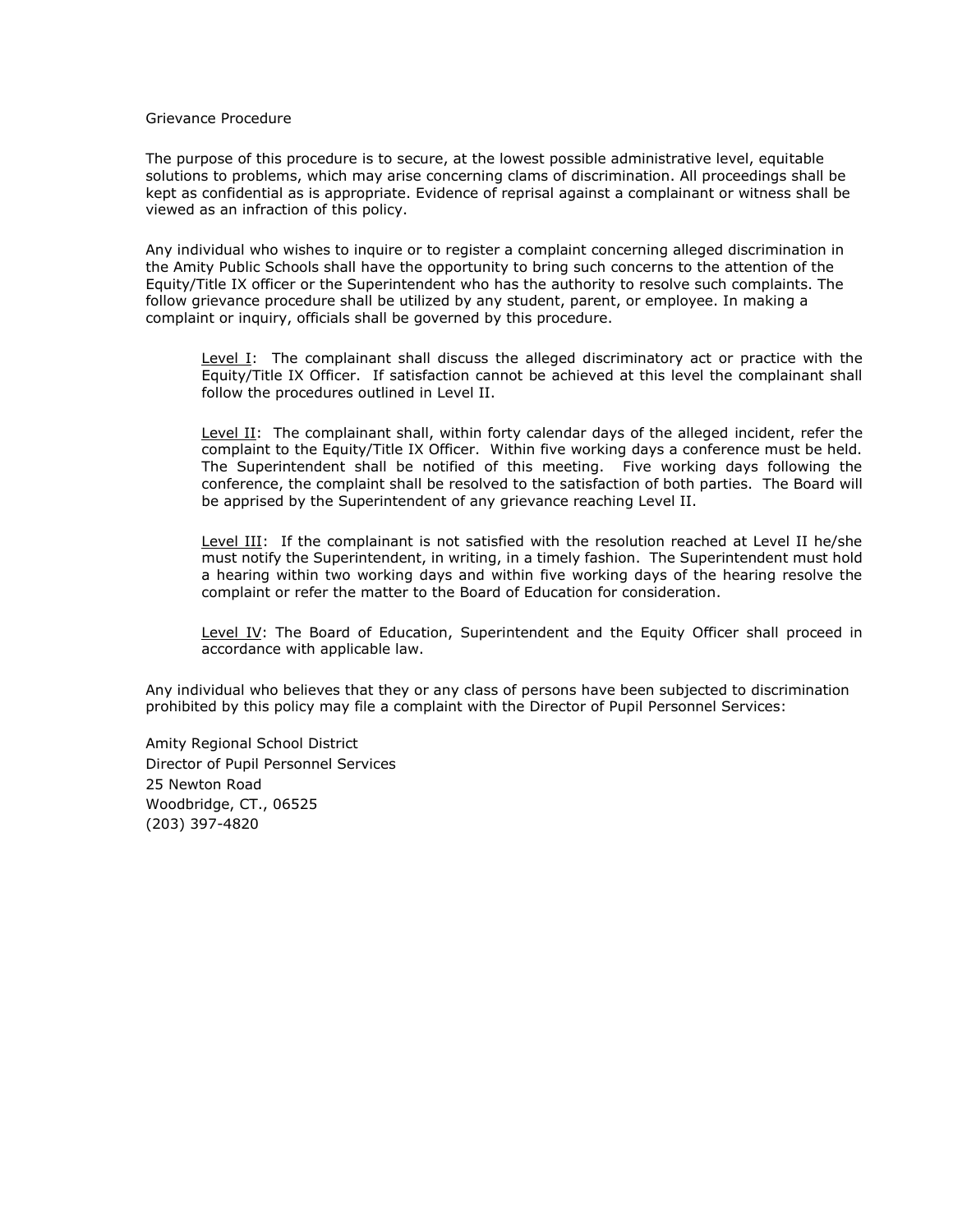# <span id="page-20-0"></span>**D. BULLYING [\(5131.911\)](https://resources.finalsite.net/images/v1636558387/amityregion5org/nkxz1nza5br6s85xtc5p/P5131_911_BullyingTeenDatingViolence_110821.pdf)**

The Board believes that a school environment in which students feel safe, supported, engaged and helpfully challenged is optimal for learning and healthy development. The Board seeks an environment in which students and adults feel socially, emotionally, intellectually and physically safe; an environment that is free of harassment, intimidation and bullying. Therefore, it shall be the policy of the Board that bullying of a student by another student is prohibited.

A comprehensive program, to improve the climate, involving everyone in the schools and the community, to address at all school levels is essential to reducing incidences of bullying. Such a program must involve interventions at all levels, school-wide, classroom and individual.

The Board expects prompt and reasonable investigations of alleged acts of bullying. The safe-school climate specialist of each school is responsible for handling all complaints of alleged bullying. The safe-climate specialist shall investigate or supervise the investigation of all reports of bullying promptly.

In addition, the norms that are established by adults through consistent enforcement of all policies pertaining to conduct and modeling appropriate behavior at school and at home will reduce the instances and damage of bullying. It is necessary for students to promote the concept that caring for others is a valued quality, one that is accepted and encouraged.

For a full definition of bullying, please refer to the Region 5 Board of Education policy 5131.911 posted on the district website.

# <span id="page-20-1"></span>**E. STUDENT CONDUCT [\(5131\)](https://resources.finalsite.net/images/v1570471431/amityregion5org/xqeb51plq0fvrreafmrt/students_5000_5131_Discipline.pdf)**

General Disclaimer: The information contained in this section is based on the Region 5 Board of Education Policy 5131 Student Conduct. Policy 5131 Student Conduct is located on the district website. Students and parents are encouraged to review the policy and be aware that student will be held accountable to the expectations articulated in policy.

## <span id="page-20-2"></span>**1. ACADEMIC DISHONESTY [\(5128.1\)](https://resources.finalsite.net/images/v1563560241/amityregion5org/qbhd0toglfcswhh9bjnj/students_5000_5128_1_Plagiarism.pdf)**

Academic dishonesty in any form is not tolerated at Amity Regional High School. While not an exhaustive list, possession or use of cheat sheets, unauthorized use of electronic devices during an assessment, sharing/copying answers, improperly securing questions or materials, and unauthorized collaboration of a paper, report, and project are some examples of cheating that will result in disciplinary action. In addition any form of plagiarism is a very serious matter which represents academic dishonesty and discredits the integrity of the student. To plagiarize is "to pass off the ideas or words of another as one's own … to present as new and original an idea or product derived from an existing source". When students do consult outside sources and include the ideas of others in their school work they must credit their sources.

Teachers may confiscate any work in question. If it is determined that a student has been cheating and/or plagiarizing, the following actions will be taken:

- 1. The student receives a zero as a grade for the work
- 2. The student will not be permitted to make up the plagiarized work
- 3. The student *may* be required to do an additional assignment for 50% credit
- 4. The student's parents will be informed via an email or letter from the teacher with a copy being sent to the student's counselor and to the student's administrator
- 5. A referral will be submitted and will become part of the disciplinary record
- 6. Disciplinary action will be taken by administration when appropriate.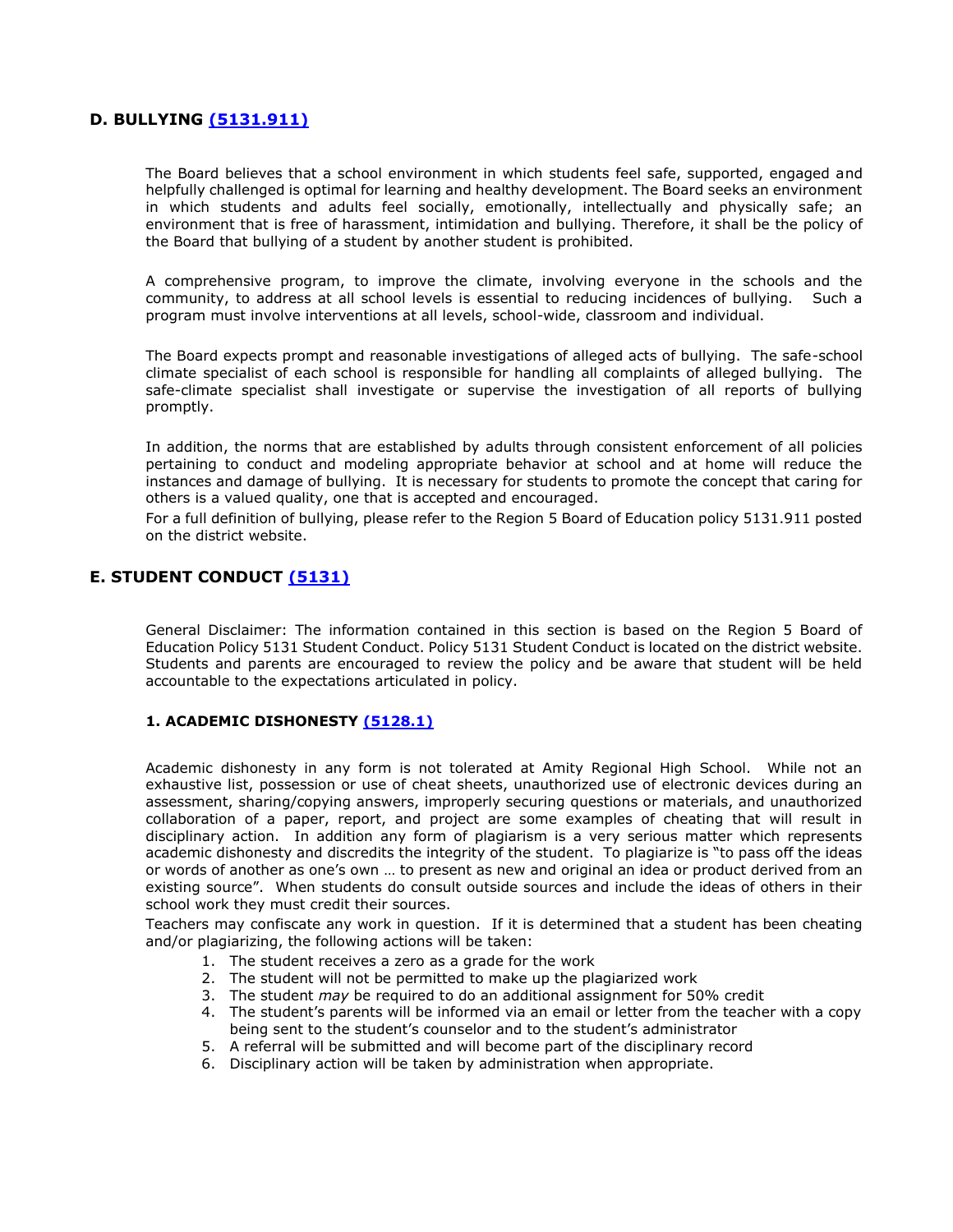## <span id="page-21-0"></span>**2. ATTENDANCE POLICY [\(5113\)](https://resources.finalsite.net/images/v1636556409/amityregion5org/qjwsqgzavrctvhzhds8n/students_5000_5113_2_Attendance.pdf)**

#### <span id="page-21-1"></span>a. Statement

Amity is a community of people who care about learning. Connecticut state law requires parents/guardians to make sure that their children attend school regularly. Arriving to school and class on time and being present each day contributes to the learning process. Regular attendance enhances classroom discussion and interaction and improves overall student performance. Participation in the classroom is vital. In addition, regular attendance demonstrates a responsible attitude towards developing positive work habits. Therefore, this policy for attendance and participation is established to promote a healthy and realistic approach to school attendance and to support legislative mandates for compulsory school attendance.

Although the school will maintain records and keep parents informed within limits of its capacity, parents and students are expected to keep accurate attendance records and compare them to PowerSchool attendance data. Parents are also encouraged to contact the teachers, school counselors and administrators to get help in verifying attendance and attendance records at any time during the year.

| Code            | Description                                          |
|-----------------|------------------------------------------------------|
|                 | Student is present                                   |
| TU              | Tardy Unexcused-Student is tardy to class or school  |
| T <sub>20</sub> | Tardy more than 20 minutes into class -LOC applies   |
| <b>EXC</b>      | Excused absent (designated by school personnel)      |
| SA              | School Activity - including Field Trips              |
| <b>MHE</b>      | Mental Health Excused - max of 2, not consecutive    |
| AU              | Absent Unexcused-LOC applies                         |
| AE              | Absent Excused (designated by parent/guardian) - LOC |
|                 | applies                                              |
| <b>ISS</b>      | <b>Guided Study</b>                                  |
| <b>OSS</b>      | Out of School Suspension                             |

## <span id="page-21-2"></span>b. Definitions

#### <span id="page-21-3"></span>c. Loss of Credit Guidelines

Parents and students are expected to keep track of attendance via the online student management system. A student will lose credit in any course once the number of absences (excused and unexcused) reaches:

Full year Course: 16 absences Semester Course: 8 absences Full Year/Semester Course: 3 cuts

At 16 days absent from a yearlong course, or 8 days absent from a semester course, a letter will be sent home to notify parents/guardians that a loss of credit has been issued; families may then begin the loss of credit appeal process (see item "i").

Absences that count toward loss of credit include, but are not limited to, family vacations, appointments, college visits, and absences without a note from a physician. Each student is allowed up to 15 absences per full-year course, and 7 absences per semester course. The Attendance Policy is not designed to deny credit to a student who, through no fault of his/her own, was unable to come to school due to legitimate illness or other conditions described earlier in this policy.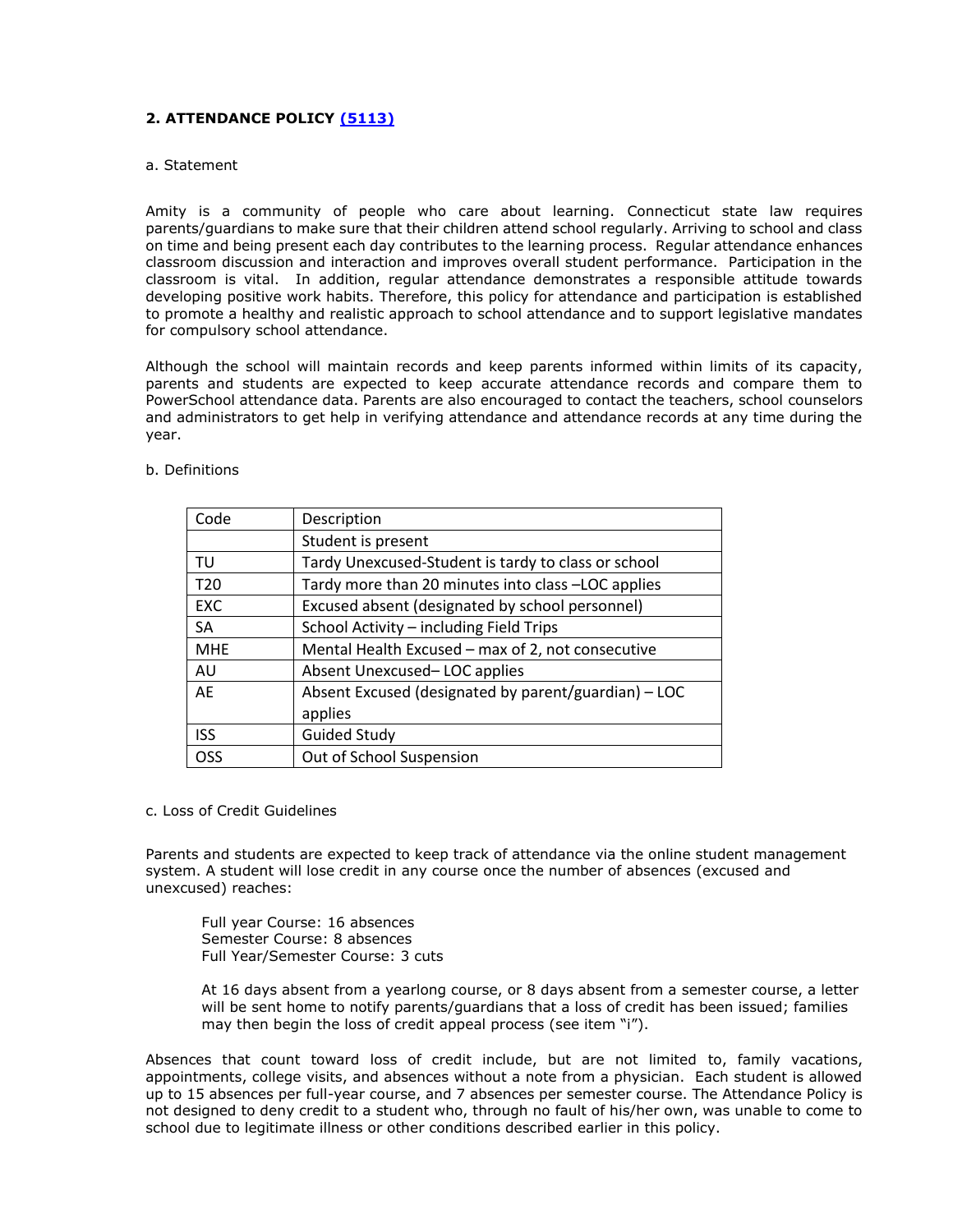#### <span id="page-22-0"></span>d. Reporting Student Absences

A parent is to call the attendance office (203-397-4844) each and every time a student is absent from school. Students seeking to have an absence documented as excused must submit appropriate written documentation to the attendance office *within five school days*. Appropriate written documentation includes notes from medical professionals, the court system, mental health professionals, religious observations, or verification of family emergency.

#### <span id="page-22-1"></span>e. Tardy to School

Students arriving tardy to school after 7:34 a.m. must sign into school at the attendance office to obtain a pass to enter class. Students arriving later must:

- Sign in at the attendance office
- Provide a note or phone call from a parent or guardian.

If, by coming tardy to school, students miss an entire class period or periods, these absences will be coded as cuts unless the tardiness is verified by a call or note from a parent or guardian. Students who arrive to school more than 20 minutes into any class period are considered absent from that class.

#### <span id="page-22-2"></span>f. Truancy

A student age five to eighteen inclusive with four (4) unexcused absences in one month (30 consecutive calendar days) or ten (10) unexcused absences in a school year will be considered a truant. Disciplinary action may be taken and academic work missed in class that day will be recorded as a zero grade. Parents have the responsibility to assist school officials in remedying and preventing truancy.

#### <span id="page-22-3"></span>g. Class Cuts

Any student who is truant or misses a class after having been marked present in school, or who fails to sign in when arriving after 7:34 a.m., is cutting class. No make-up work will be allowed, no daily participation grade will be given, and the student will be referred to the administration.

#### First cut:

The teacher confirms that the student cut the class. The teacher sends a referral to the administrator and calls home. The administrator confers with the student and sends a letter home with a copy to the student's counselor. The administrator assigns an extended detention or a Saturday School detention.

#### Second cut:

The teacher confirms that the student cut the class. The teacher sends a referral to the administrator and calls home. The administrator confers with the student and sends a letter home with a copy to the student's counselor. The counselor meets with the student and contacts the student's parents. The administrator assigns an extended detention or a Saturday School detention.

#### Third cut and any subsequent cuts:

The teacher confirms that the student cut the class. The teacher sends a referral to the administrator and calls home. The administrator confers with the student and sends a letter home with a copy to the student's counselor. The counselor meets with the student and contacts the student's parents. The student loses credit in the class and appropriate disciplinary action is taken.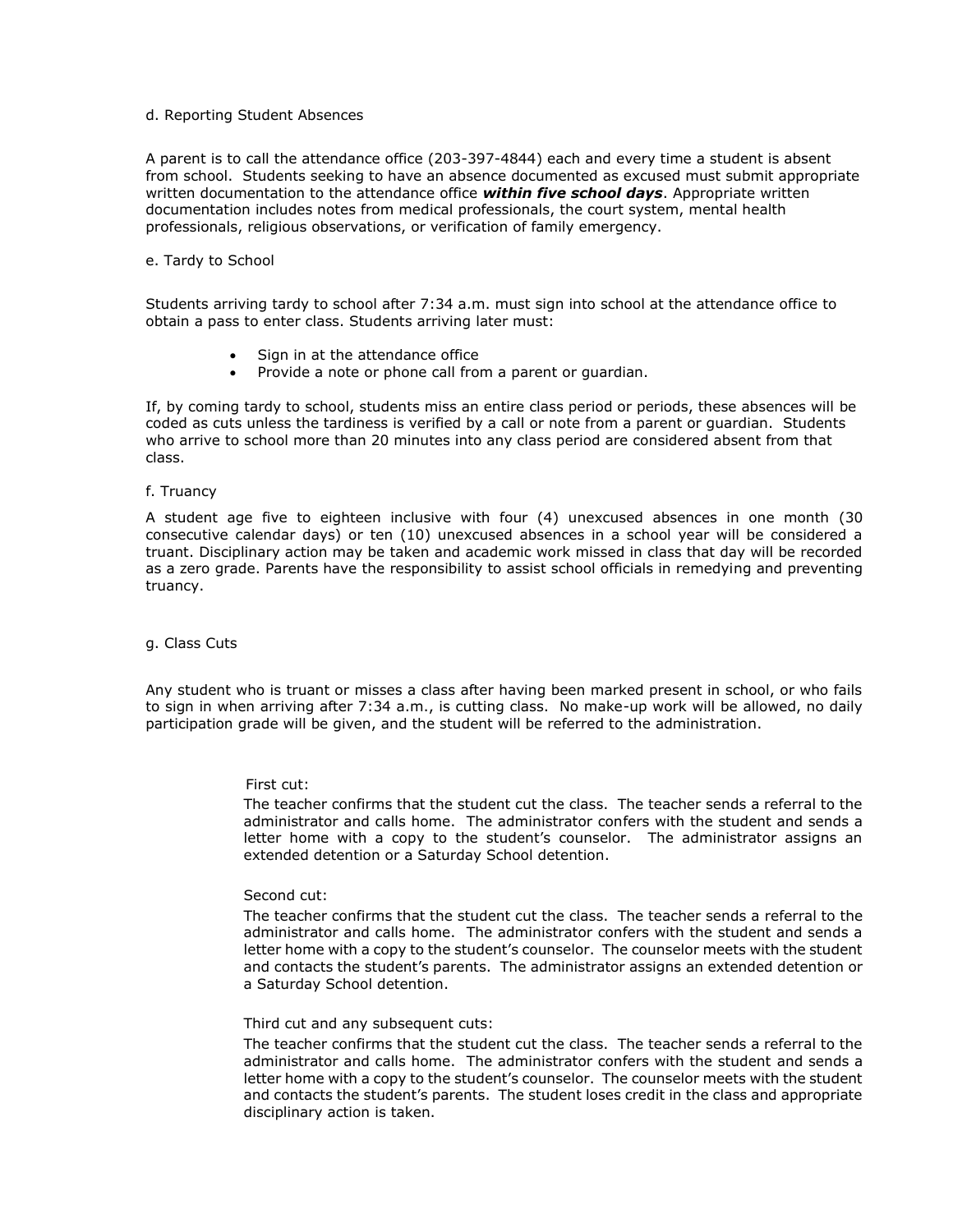#### <span id="page-23-0"></span>h. Tardy to Class

Any unauthorized tardy to class will be managed by the classroom teacher. The progressive disciplinary measures to be followed prior to an office referral for excessive tardiness are:

- a. Student is warned and the student's parents are contacted by teacher
- b. Three or more classroom detentions have been issued by teacher and served
- c. The student is referred to his/her administrator if detentions are not served
- d. Repeated tardiness to all classes will result in disciplinary actions by the administrator.
- e. excessive tardiness will be considered in the loss of credit appeal process
- <span id="page-23-1"></span>i. Loss of Credit Appeal Process

A student loses credit in a course or courses in accordance with the terms of the attendance policy. A student may appeal in writing to the review committee for restoration of credit. The appeals are due to the committee via completion of the online loss of credit appeal form. The committee's decision on the restoration of credit will be based on the student's academic performance, attendance record since the day on which credit was lost, and other relevant factors.

<span id="page-23-2"></span>j. Participation in School Activities

A student must be in attendance for his/her full school day in order to participate in any program sponsored by the school (athletics, music, debate, dances, proms, etc.), held on that day. Students tardy or under suspension will not be allowed to participate. For any event scheduled on a non-school day, the student must attend a full scheduled day preceding the event.

#### <span id="page-23-3"></span>**3. BUSES [\(5131.1](https://resources.finalsite.net/images/v1563560238/amityregion5org/qgwhrsagimabzh4qbef4/students_5000_5131_1_BusConduct.pdf) & [3541.5\)](https://resources.finalsite.net/images/v1604939760/amityregion5org/yirjfrmkw4h9iy9mf9g0/business_3000_3541_5_TransportationComplaintsPR.pdf)**

Behavior expected of students on school buses is substantially the same as the classroom. Bus drivers are empowered to enforce all rules which ensure safety and orderliness. Students must pay for any damage to a school bus. In addition, intentional damage is considered vandalism and the student will be held responsible. All complaints concerning school transportation safety are to be made to the District Business Manager. A written record of all complaints will be maintained and an investigation of the allegations will take place.

#### <span id="page-23-4"></span>**4. CAFETERIA**

Students are expected to maintain an appropriate decorum in the cafeteria during the lunch waves. Raucous behavior will not be tolerated. Students are not assigned seats and may sit anywhere in the cafeteria as long as their behavior is not disruptive. Lunch room monitors reserve the right to assign seats if behavior dictates such action. Once in the cafeteria students may not leave without permission for the duration of the lunch wave. Students may not leave at the conclusion of the lunch wave until dismissed by the lunch room monitors.

By the end of each lunch wave, students must place all food wrappers, cartons, bottles, cans, trays and utensils in the appropriate trash or recycling container when finished eating. Littering is unacceptable. Students are not to throw anything in the cafeteria. This includes throwing debris toward a trash can. Violations of these rules will lead to a referral to an administrator.

The privilege of eating outside the cafeteria is extended to the patio. Students may eat and drink on the patio as long as their behavior is not disruptive and all litter is placed into the provided receptacles. If the area is not kept clean or behavior is unacceptable, the privilege will be revoked, temporarily or permanently.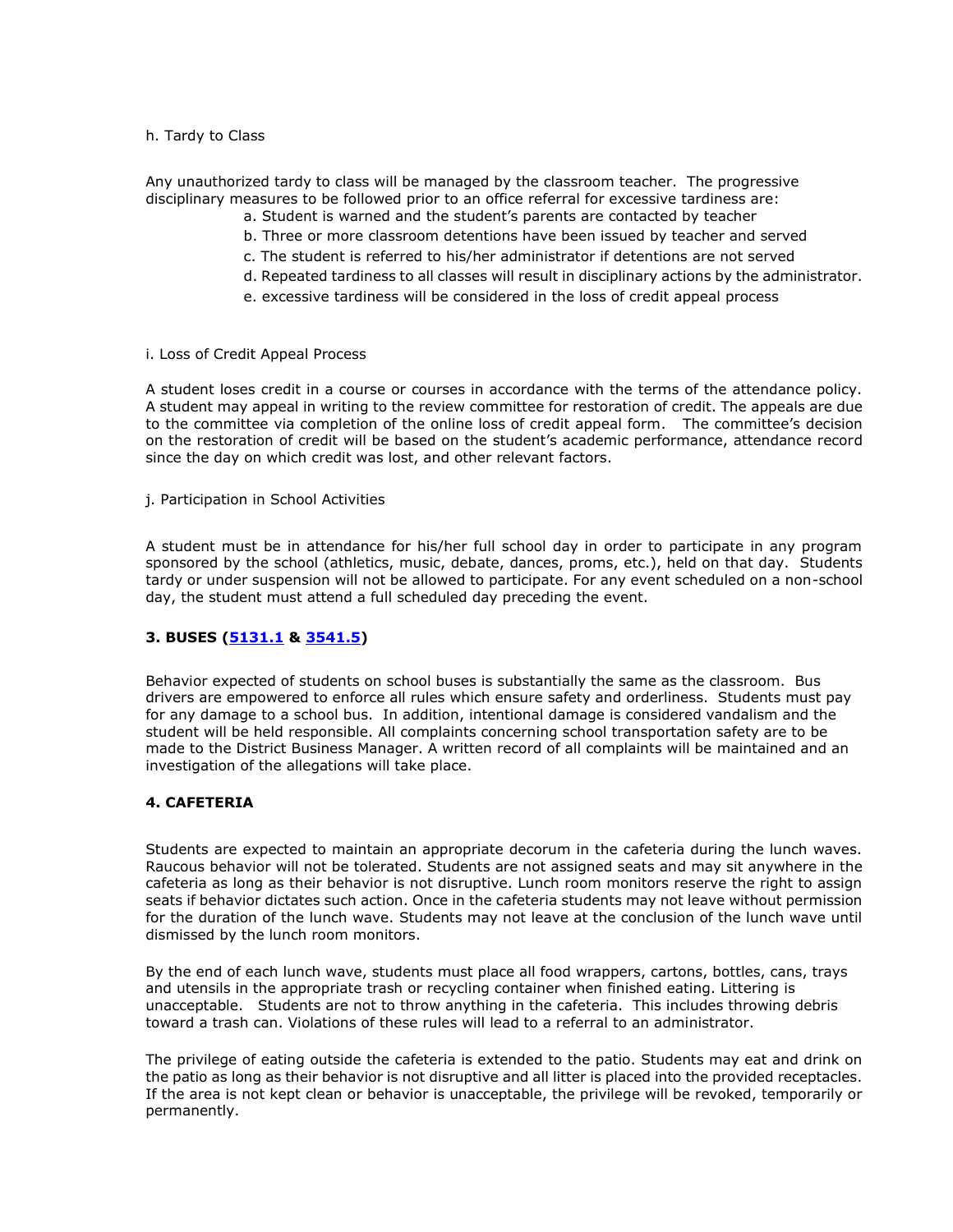Theft of any kind at Amity Regional High School will not be tolerated. This includes theft of food, drink or other consumables from the cafeteria. Students who are caught stealing will be subject to school disciplinary action and referral to the appropriate law enforcement agency.

## <span id="page-24-0"></span>**5. CARD PLAYING/GAMBLING/GAMES OF CHANCE**

Card playing, gambling and games of chance are not permitted at Amity Regional High School at any time. Students who play cards, gamble or participate in games of chance will be subject to school discipline and confiscation of materials.

## <span id="page-24-1"></span>**6. CODE OF CONDUCT AND STUDENT PRIVILEGES**

In our continuing efforts to create a positive learning environment and to set high standards for social behavior as well as academics, the administration is highlighting the relationship between the Code of Student Conduct and participation in special social activities. Attending social activities such as school dances, proms, the senior picnic, and graduation are privileges. If students chronically and willfully disregard basic social behavior standards, the administration reserves the right to deny students the ability to participate in social activities. We hope that no student will have to lose access to special events, but we feel it is important to make students and parents aware that such consequences can and will occur if students violate some of the following rules, policies and regulations:

- 1. Six or more of actionable referrals
- 2. Violation of BOE drug/alcohol/weapons policy
- 3. Fighting or violent behavior in school resulting in suspension
- 4. Repeated truancy
	- 3 or more cuts
	- 16 unverified absences in a full year course
	- 8 unverified absences in a semester course
		- 20 tardies in a course
- 5. Bullying or harassing that results in a suspension

6. Accumulation of 10 or more days out of school suspensions for other offenses/violation of school rules

7. Off campus arrests

Of particular interest to students, the ability to attend the Homecoming Dance, Junior Prom, Senior Prom, Senior Class Picnic, and the Graduation Ceremony will be denied if student conduct violates the Amity Regional High School Code of Conduct as enumerated above. Prior to each of these events, the administration will review student discipline records and issue a letter to students/parents indicating that the student has lost a specific privilege. If, after receipt of this letter, student conduct continues to violate the code of conduct, and/or student attendance continues to exceed limits articulated in the letter, the student will be denied the privilege of attending subsequent social event (i.e. Homecoming Dance, Junior Prom, Senior Prom, Senior Class Picnic, and/or Graduation Ceremony).

It is the responsibility of parents and students to monitor attendance and discipline records in the online student management system.

## <span id="page-24-2"></span>**7. DANCES/PROMS**

Tickets will be sold only to Amity students. An Amity student who wishes to bring a guest must register the name of his/her guest, the guest's school, and parent/guardian phone number of the guest with the dance's advisor before the close of school the day of the dance. Without this information the guest will be refused admittance to the dance/prom. Former Amity students or high school graduates may not attend an Amity dance/prom without prior permission from an administrator.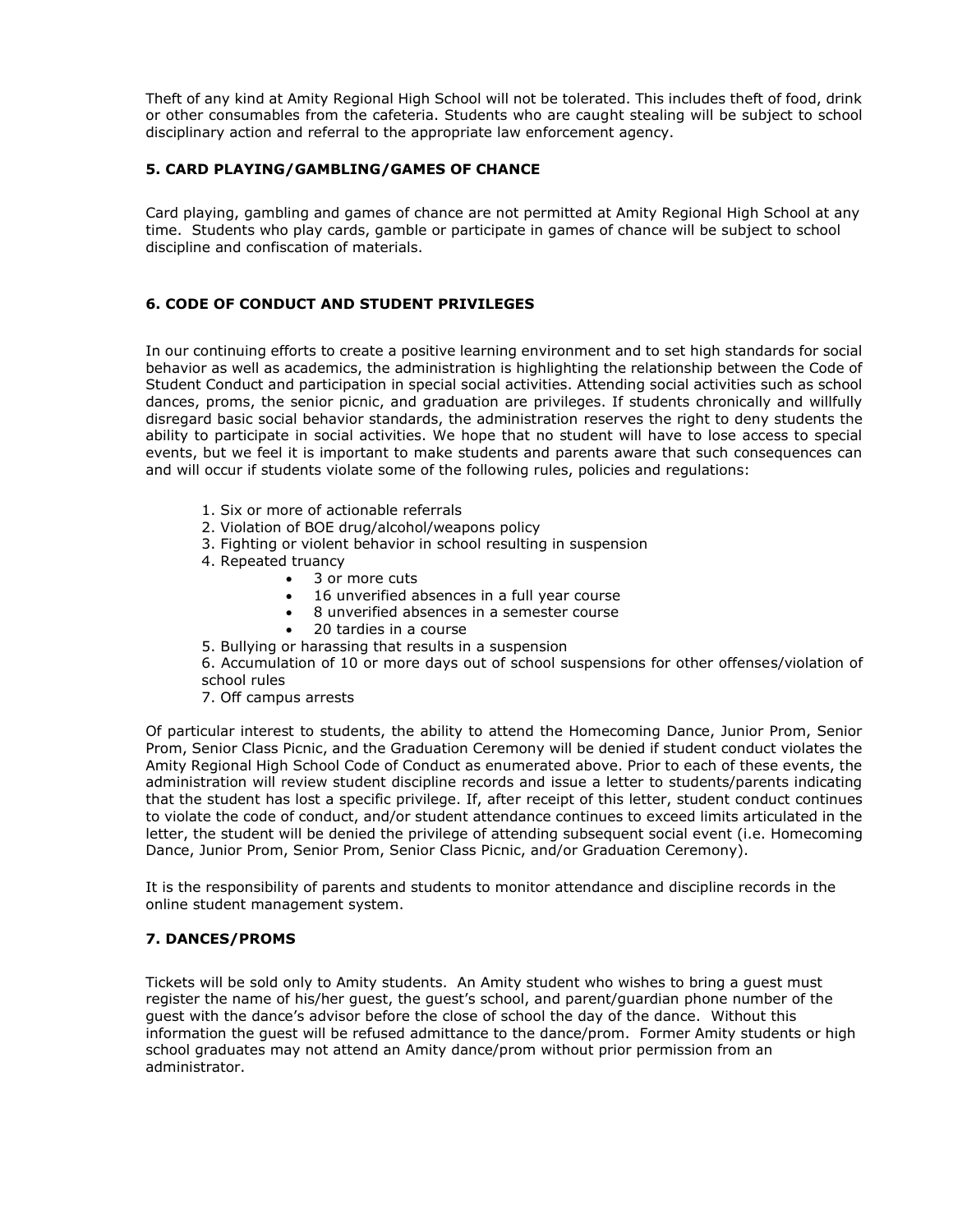Students will not be admitted one-half hour after the announced start of the dance/prom without prior permission from an administrator. Students, once admitted, cannot leave until one-half hour before the announced conclusion of the dance/prom.

No student absent or on suspension on the day of the dance or absent or suspended from school the day before a weekend dance will be admitted.

<span id="page-25-0"></span>a. Breathalyzer [\(5145.124\)](https://resources.finalsite.net/images/v1563560245/amityregion5org/uywkwdj4ahywdseyt8js/students_5000_5145_124_Breathalyzer.pdf)

All students wishing to gain entrance to a dance or prom must pass the administration of a passive alcohol sensor (breathalyzer). Any student who refuses to submit to the administration of a passive alcohol sensor will be denied entrance. Any student who fails the passive alcohol sensor will be denied entrance. Parents of students who fail the administration of a passive alcohol sensor will be notified and required to pick their student up at the dance/prom. Students who fail the administration of the passive alcohol sensor will face disciplinary action and possible referral to the appropriate law enforcement agency.

#### <span id="page-25-1"></span>**8. DISCIPLINARY SYSTEM**

In order to maintain an appropriate environment for the implementation of effective educational programs and activities, Amity Regional High School uses a system of progressive disciplinary responses to inappropriate behavior, behavior that disrupts the educational environment, or violates school regulations and/or the law. The exact response is determined by the nature of the inappropriate, disruptive, or illegal behavior. The components of the disciplinary system are described in this section. Parent notification is at the discretion of the administrator addressing the violation of the Amity Regional High School Code of Student Conduct. Notification is generally provided in the form of letters or electronic communication which state the nature of the violation and the consequence.

<span id="page-25-2"></span>a. Detentions

There are three forms of detention at Amity Regional High School. They are teacher assigned detention, general detention, and extended detention.

#### Teacher Detention

A teacher assigned detention will normally be on late bus days – Tuesday, Wednesday, or Thursday. Normally, 24 hour notice is given but at times it may be necessary to detain the student on the day of the offense. In such cases, the teacher will contact the parent/guardian to inform him/her of the action. The teacher also may arrange to detain a student on Mondays or Fridays. If the student does not appear for the detention, he/she will be referred to Administration.

#### General Detention

A general detention is a one-half hour detention that takes place immediately after school dismissal. Only a school administrator assigns general detentions.

#### Extended Detention

When assigned to an extended detention by a school administrator, the student remains after school from 2:30 PM to 5:30 PM under the supervision of a member of the school staff. The student must do homework during this time and must also explain in writing what he or she will do to improve his or her behavior. No food may be consumed during extended detention. Students must remain silent. Books may be read at the completion of the homework and essay. Failure to stay for the Extended School Disciplinary Program will result in further disciplinary action. Transportation from the school to the student's home after the extended detention is the responsibility of the student's parent.

<span id="page-25-3"></span>b. Guided Study Program – (GSP/ISS)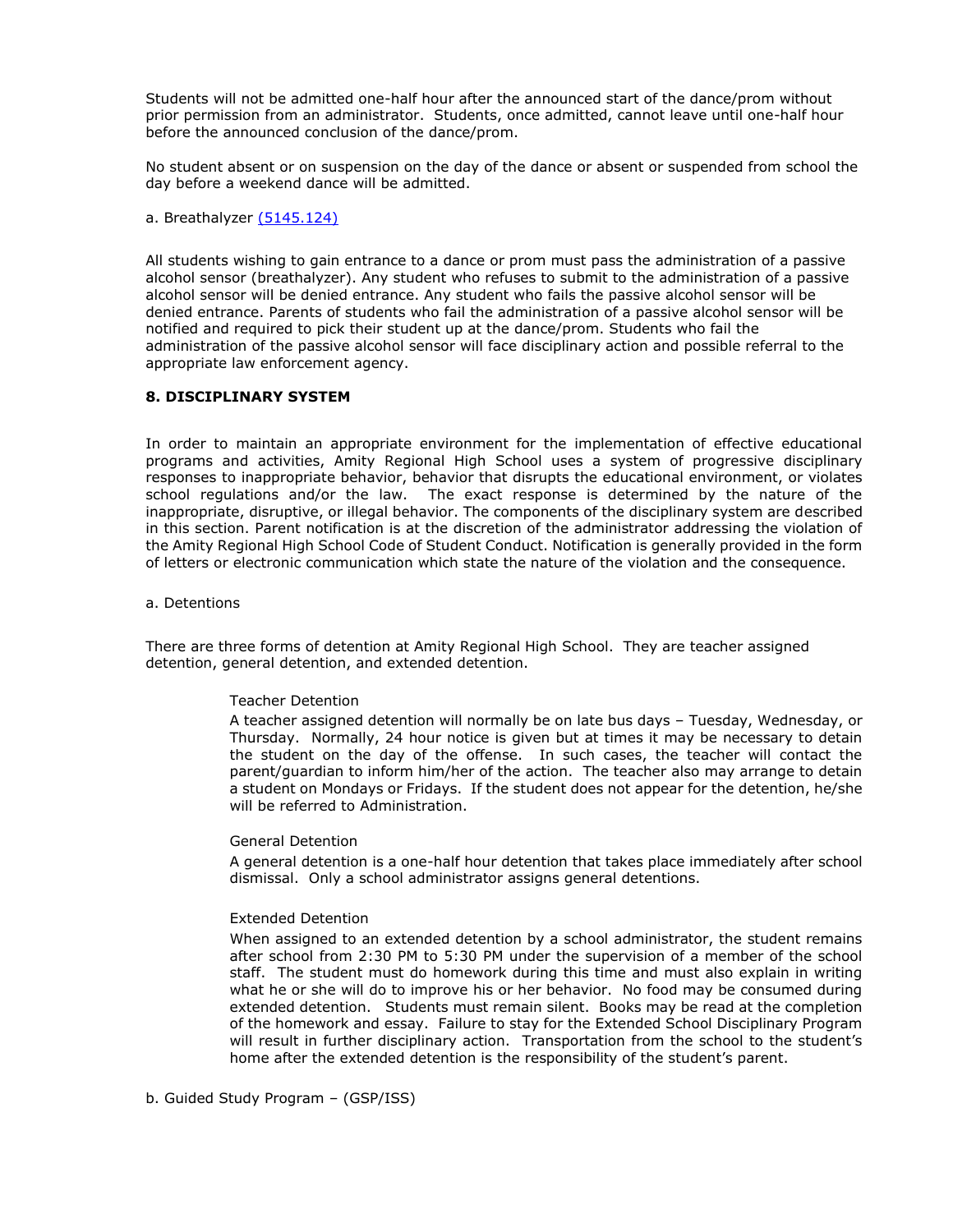Students assigned to GSP will remain in one room throughout the day except for a 27-minute lunch period. GSP is a positive alternative to suspension because students are marked present for the day, and they are required to do their schoolwork throughout the entire 6 sessions.

GSP is limited to 6 students each day, and appropriate behavior is mandatory. Students who refuse to follow GSP regulations will be sent home for the remainder of the day and required to redo the GSP the next day. Students are required to turn over their cell phone to their administrator for the duration of their time in the GSP room.

#### <span id="page-26-0"></span>c. Saturday School

Saturday School is a three-hour program administered as a consequence to students who violate the school's rules and regulations. In some cases it is an alternative to an out-of-school suspension. The student must do homework during this time and must also explain in writing what he or she will do to improve his or her behavior. No food may be consumed at this time. Students must remain silent. Books may be read at the completion of the homework and essay. Failure to stay for Saturday School will result in an out-of-school suspension. Transportation to and from the Saturday School program is the responsibility of the student's parent.

#### <span id="page-26-1"></span>d. Suspension & Expulsion

The policy and regulations of the Amity Board of Education in accordance with state statutes authorize the suspension and expulsion of students. Suspension of students means exclusion from school privileges or from transportation services only for no more than ten consecutive school days provided such exclusion shall not extend beyond the school year in which such suspension was imposed. Expulsion means an exclusion from school privileges for more than ten consecutive school days and shall be deemed to include, but not limited to, exclusion from the school to which the student was assigned at the time of such disciplinary action was taken, provided such exclusion shall not extend beyond a period of one calendar year.

For details concerning suspension and expulsion policies and procedures, please refer to Board of Education policy and regulation [5131.](https://resources.finalsite.net/images/v1570471431/amityregion5org/xqeb51plq0fvrreafmrt/students_5000_5131_Discipline.pdf) Copies are available in the main office at each school and in the office of the Superintendent.

The following breaches of conduct in school, on school property, on school transportation, en route to or from school on school provided transportation, or at any school-sponsored activity, may, depending on the particular circumstances, lead to disciplinary action, including, but not necessarily limited to, suspension and/or expulsion. Note that this is not an exhaustive list and misconduct not specifically listed herein may result in disciplinary action up to and including suspension and/or expulsion:

- Conduct causing a threat of danger to the physical well-being of the student or others;
- Striking, assaulting or causing bodily harm to another person;
- Theft or the unauthorized possession or use of property belonging to another;
- Using obscene, profane, insulting or otherwise inappropriate language or gestures to other people;
- Openly defying the authority of any member of the school staff, including verbal abuse;
- Causing or attempting to cause damage to school property or school buses or the personal property of others while on school grounds;
- Participating in a walkout, sit-in or other unauthorized demonstration on school property;
- Inciting others to participate in a walkout, sit-in or other unauthorized demonstration on school property;
- Blackmailing, threatening, bullying, hazing or otherwise intimidating others;
- Possessing in a school building or on school transportation, or having on school grounds or at a school sponsored activity, any kind of weapon, firearm, dangerous instrument or martial arts weapon (such as a pistol, knife, blackjack, BB or pellet gun, etc.) or facsimile thereof or off school grounds possession of a firearm in violation of Connecticut General Statutes 29-35 or possession and use of such a firearm, laser beam for target, dangerous instrument or weapon in the commission of a crime under Chapter 952 of the Connecticut General Statutes;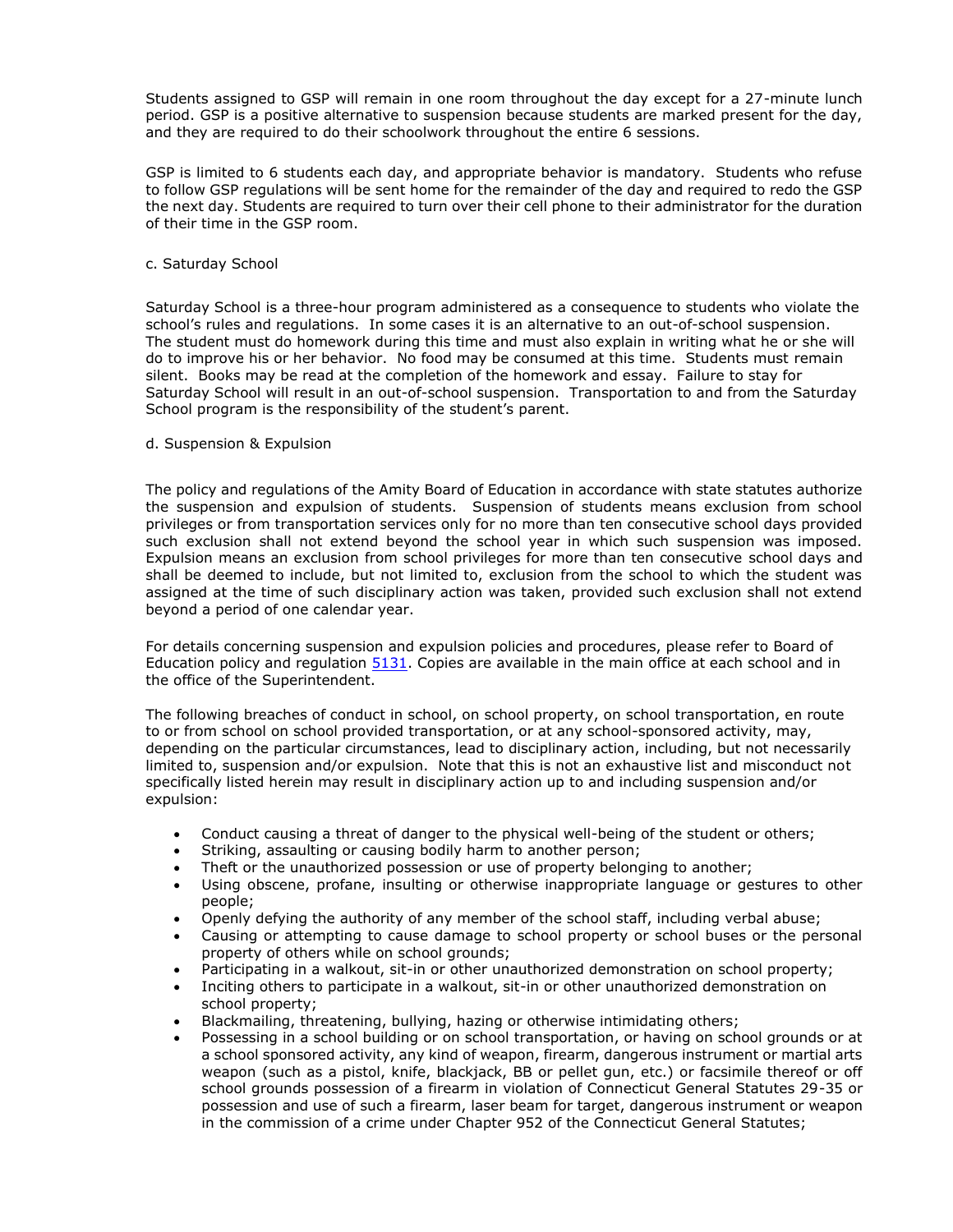- Unauthorized possession of, selling, distribution or consumption in the school, on school grounds, or at a school sponsored activity or contest, any controlled drugs, narcotics, intoxicant of any kind and/or alcoholic beverages, or facsimile thereof, as such are defined by Connecticut General Statutes or off school grounds offering for sale or distribution a controlled substance, as defined in subdivision (9) of Connecticut General Statutes Section 21a-240. Unauthorized use or possession of such substances shall also mean use or possession without a valid prescription;
- Harassment of any sort, against any person, including, but not limited to harassment based on lawfully protected class status;
- Being in the presence of those who are in possession of, using, transmitting, or being under the influence of any narcotic drug, hallucinogenic drug, amphetamine, barbiturate, marijuana, alcoholic beverage or intoxicant of any kind;
- Unauthorized absence from class or truancy, tardiness and/or inciting others to be absent from class or truancy;
- Refusal by a student to identify himself/herself to a staff member upon request;
- The destruction of real, personal and/or school property or property of others;
- Failing to serve an assigned detention or Saturday School:
- Use and/or possession of tobacco products, cigarettes, electronic cigarettes or facsimile of and/or smoking paraphernalia such as matches, lighters, etc., in school buildings and on school grounds;
- Tampering with school documents, including, but not limited to, forging of parental notes to the school;
- Turning in a false alarm or a bomb scare;
- Leaving school property without permission;
- Using or copying the academic work of another person and presenting it as his/her own without proper permission and/or attribution;
- Violation of any publicized school rule or policy;
- Other misconduct which is disruptive of the educational process.

# <span id="page-27-0"></span>**9. DRESS CODE [\(5132\)](https://resources.finalsite.net/images/v1599068172/amityregion5org/nlv0joqbpj19ci2ygcom/students_5000_5132_Dress.pdf)**

Students are expected to dress and groom themselves for the business of school so as to neither distract other students, nor disrupt the educational process, nor pose a health or safety threat to anyone. Students who do not comply will be directed to change their clothes and may be sent home by the administration. Repeated violations of the dress code may result in disciplinary action.

- Clothing should be free of obscenities, slogans, names, titles, or the like, which are defamatory toward person(s), group(s), the school or other organizations.
- Attire or accessories that display lewd or vulgar language or pictures, sexual references, or which depict logos or emblems that advertise or encourage the use of drugs, tobacco products, alcoholic beverages, or acts of violence are prohibited. In addition, derogatory language or pictures, where such language or pictures are likely to cause substantial disruption of the school, also are prohibited.
- Apparel or accessories that damage property or create a safety hazard are prohibited.
- Hoods of any kind will not be used as head covering during the school day.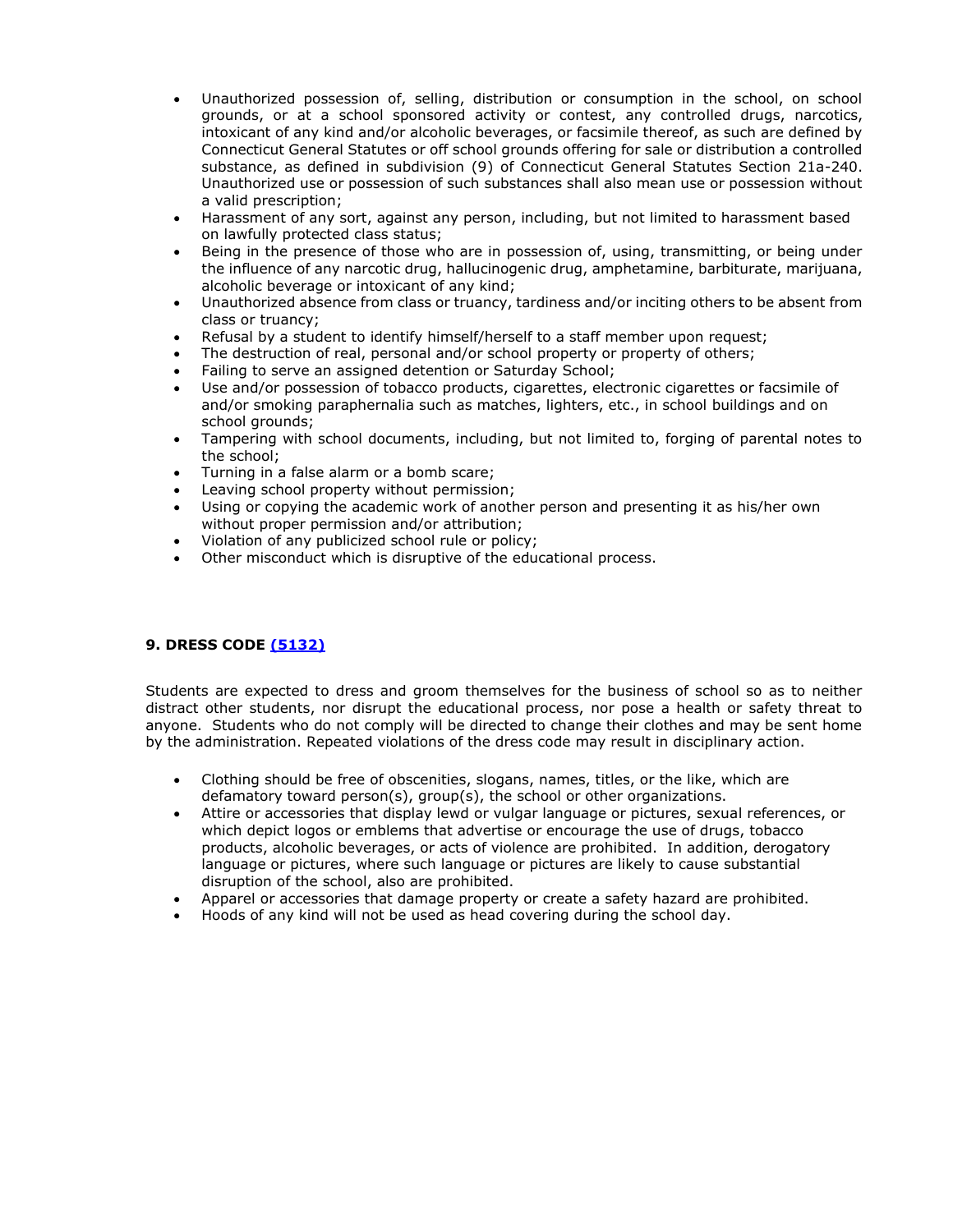## <span id="page-28-0"></span>**10. DRIVING TO SCHOOL AND PARKING REGULATIONS**

Bus transportation is provided for all students. Driving to school is a privilege. Details for student parking procedures including students parking fees are described in the Principal's Community Happenings in August. Parking illegally will result in vehicle ticketing. Three violations will result in an extended detention. Further violations will result in towing of the vehicle at the owner's expense. On campus parking is restricted to juniors and seniors who have paid for and secured a parking permit. Below are the Amity Regional High School parking regulations:

- Student parking will be in designated areas only. Students without parking stickers, students who do not park in designated spaces, or students who park in another person's space will be issued a fine of \$25.00 for each offense.
- There will be no student parking in the area reserved for staff members and visitors during any school day from 7:00 A.M. to 3:30 P.M. including minimum days.
- Non-registered cars, cars parked improperly, and cars that fail to display the student sticker will be issued a fine of \$25.00 for each offense.
- Cars may be moved during school hours only when a student has an early dismissal pass or a special pass issued only by an administrator.
- Students who drive to school on occasion must register their cars in advance with the attendance secretary. Students will not be allowed to sign in their car on a daily basis. This is necessary so that we may be able to contact the owner/driver in case of an accident or other emergency.
- Students are not to loiter in the school parking lots either before or after school. Students are not to be in the parking lots during the school day. Any student wishing to go to his/her car during the school day must obtain permission from an administrator. This is essential in order to ensure the safety and security of persons and their property. Students found in the parking lot without permission will be subject to school discipline.
- Suspension of driving privileges may result from failure to observe parking regulations, improper conduct with a motor vehicle, including speeding, reckless driving, etc., and disrespectful/inappropriate behavior toward security personnel enforcing the parking regulations.
- Suspension of driving privileges will result if students use their car to transport other students off-campus during the school day without permission.
- Students requiring special parking for less than ten (10) school days must provide medical documentation. Students requiring special parking for more than ten (10) school days must apply for and receive a handicap parking sticker from the State of Connecticut Department of Motor Vehicles. Applications are available in the attendance office.
- Parking tags are non-transferable.

## <span id="page-28-1"></span>**11. DRUGS AND ALCOHOL POLICY AND REGULATIONS [\(5131.6A\)](https://resources.finalsite.net/images/v1645017552/amityregion5org/x1fq1fehakxovgy2c1u6/students_5000_5131_6_Alcohol.pdf)**

The Region 5 Board of Education is required by Connecticut law to prescribe rules for the management and discipline of its schools. In keeping with this mandate, the use, sale, distribution, or possession of controlled drugs, controlled substances, drug paraphernalia, or alcohol on school grounds, at a school sponsored activity, or on a school bus is prohibited. Accordingly, it shall be the policy of the Board to take positive action through education, counseling, discipline, parental involvement, medical referral, and law enforcement referral, as appropriate, in the handling of such incidents. In addition, the Board may initiate expulsion proceedings where the Board has reason to believe, based upon written notification from law enforcement officials after an appropriate investigation, that a student either on or off school grounds has offered for sale or distribution a controlled substance which is subject to criminal penalties under C.G.S. Sections 21 a-277 and 21 a-278.

Any student in the Amity School District using, possessing, manufacturing, distributing, selling, or aiding in the procurement of controlled drugs, controlled substances, drug paraphernalia, or alcohol on school grounds, at a school-sponsored activity, or on a school bus, is subject to disciplinary action up to and including expulsion.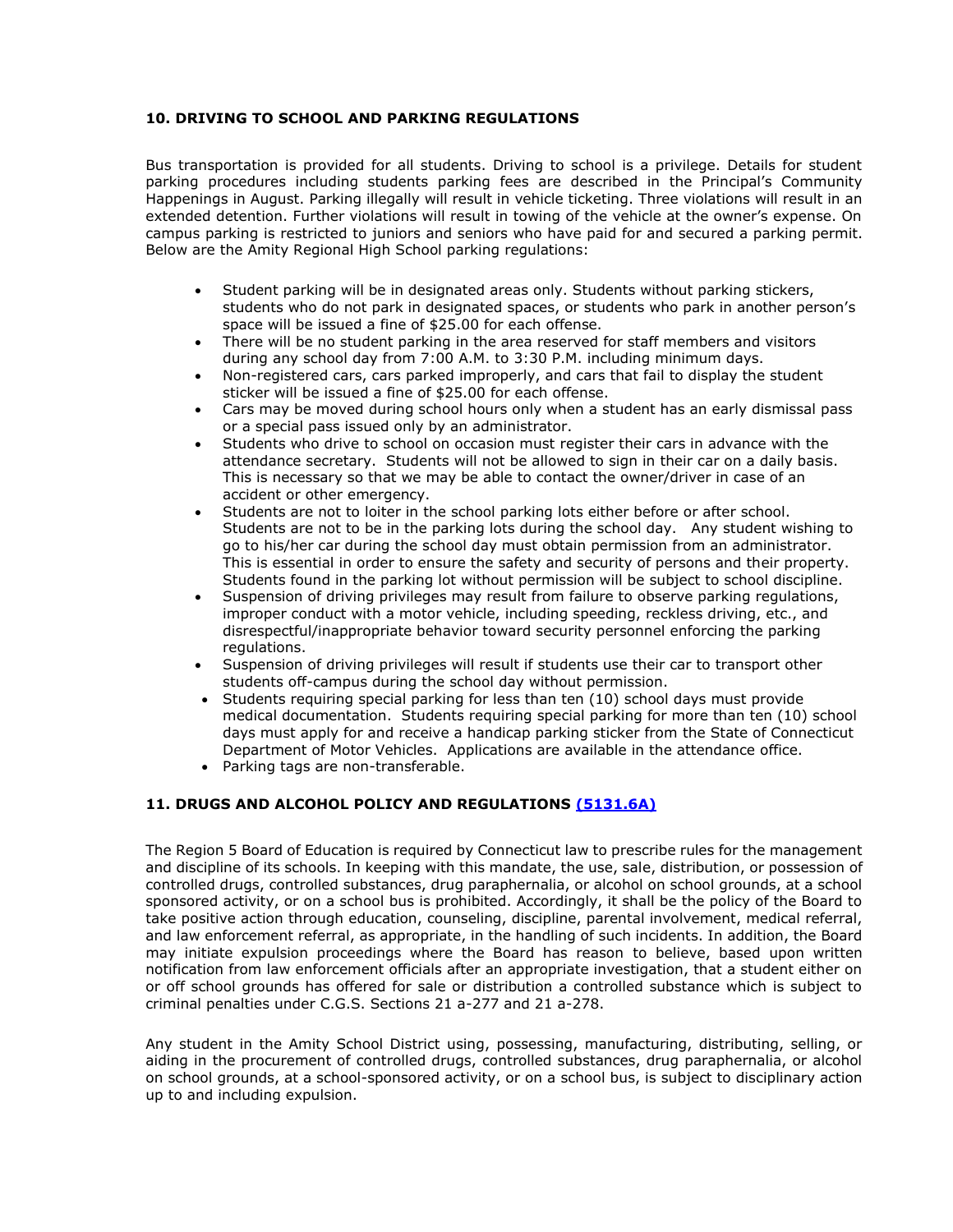Any student in the Amity School District who the Board has reason to believe, based upon written notification from law enforcement officials after an appropriate investigation, has either on or off school grounds offered for sale or distribution a controlled substance which is subject to criminal penalties under C.G.S. Sections 21 a-277 and 21 a-278, shall be subject to discipline actions up to and including expulsion proceedings in accordance with C.G.S. Section 10-234. Such student may be expelled for one calendar year if the Board finds that the student did so offer for sale or distribution a controlled substance.

Students found to be in violation of the Board's Drug and Alcohol Policy may be referred by the building administrator to an appropriate agency licensed to assess and treat drug and alcohol involved individuals. In such event, assessment and treatment costs will be the responsibility of the parent or guardian.

Law enforcement officials may be contacted by the building administrator in the case of suspected involvement in the use, sale, or distribution of controlled drugs, controlled substances, drug paraphernalia, or alcohol.

<span id="page-29-0"></span>a. Drug, Alcohol and Tobacco Policy as Related to Athletics and Co-Curricular Activities:

Violation of the alcohol, drugs, and tobacco policy has additional consequences for students who participate in athletics and co-curricular activities. We strongly encourage students to get involved in activities beyond the classroom, but students must remember that participation in sports and cocurricula's is a privilege, not a right. Violation of this drug and alcohol policy will affect a student's standing in co-curricular activities. Violations will lead to dismissal from the National Honor Society and removal from leadership positions in other clubs and organizations. Depending on the circumstances, violations will prevent participation in school performances and productions.

Consequences related to athletics and co-curricular activities are as follows:

- $\bullet$  1<sup>st</sup> drug/alcohol or disciplinary offense with the penalty of school discipline or a police summons-student will not participate in the equivalent of 20% of the total regular season contests. (The 20% consequence for this level of infraction will be applied if the violation occurs within the CIAC defined season.)
- $\bullet$  1<sup>st</sup> drug/alcohol offense with the penalty of a police arrest at the level of a misdemeanorstudent will not participate in the equivalent of 50% of the total regular season contests. (The 50% consequence for this level of infraction will be applied if the violation occurs within the CIAC defined season.)
- $\bullet$  1<sup>st</sup> drug/alcohol offense with the penalty of a police arrest at the level of a felony-student will be dismissed from the team. A felony arrest will result in a school year prohibition from all athletic teams regardless of whether the offense takes place in season or out of season.

Consequences for violation of the tobacco policy:

- $\bullet$  1<sup>st</sup> offense student will not participate in the equivalent of 10% of the total regular season contests.
- $\bullet$  2<sup>nd</sup> offense student will not participate in the equivalent of 50% of the total regular season contests.
- $\bullet$  3<sup>rd</sup> offense student will be dismissed from the team for the remainder of the season.

#### <span id="page-29-1"></span>b. Rehabilitation

The parents or guardians, with the aid and support of the school staff, should make every effort to involve the student in the appropriate rehabilitative experiences. The administrator or counselor should provide interested parents with information about any drug and alcohol counseling and rehabilitation and re-entry programs that are available to students.

Parents who feel that their child might need help with drug or alcohol problems should consult with the child's pediatrician. If necessary, call Infoline at 211 or use the emergency room of the local hospital. In addition, consult with support staff at Amity. Orange Youth Services (891-2157),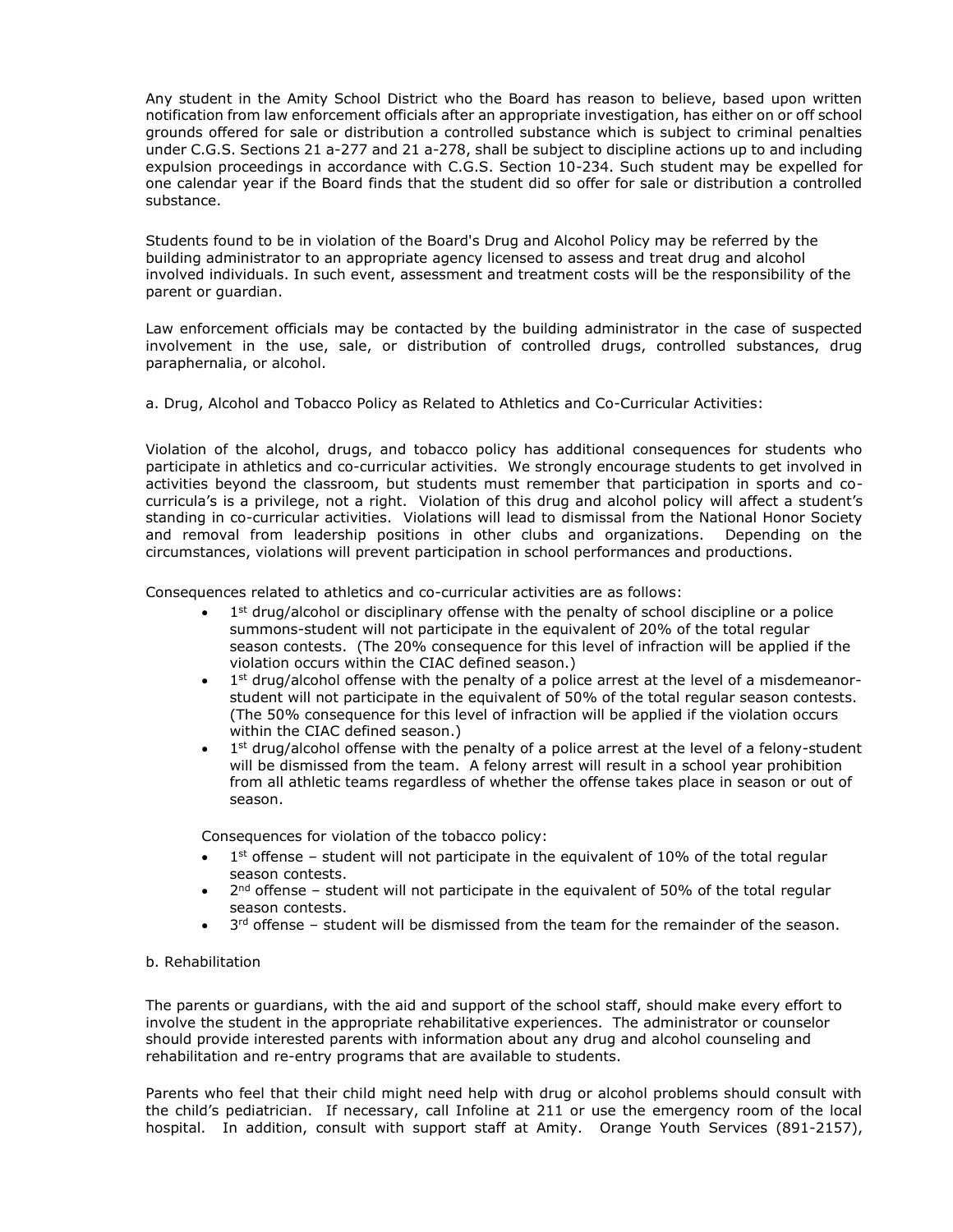Woodbridge Youth Services (203-389-3429), and Bethany Human Services (203-393-3648) can also provide information. Consultation and assessments are also available at the following treatment facilities:

## <span id="page-30-0"></span>**12. EARLY DISMISSAL/LATE ARRIVAL**

Seniors in good standing may secure early dismissal or late arrival passes by filling out all of the appropriate forms in the attendance office. These passes are a privilege and not a right. They are subject to revisions for academic or behavioral reasons. In addition, students must adhere to the following: 1) students must sign in for late arrival at the attendance desk in the main office, 2) students must arrive on time for their first scheduled class of the day, 3) students must sign out at the attendance desk in the main office prior to leaving. Once signed out, students must leave the campus.

## <span id="page-30-1"></span>**13. ELECTRONIC DEVICES [\(5131.81\)](https://resources.finalsite.net/images/v1579799920/amityregion5org/fywuved7u2lbtqb2wmur/students_5000_5131_81_ElectronicDevices.pdf)**

While certain electronic communication devices are allowed in school, the following regulations apply.

1. **All electronic devices should be silenced and stowed.** Teachers may allow student use of personal electronic devices, including cell phones, for appropriate educational purposes.

2. Devices operated in violation of this rule shall be confiscated and not returned until, where appropriate, a parent/guardian conference has been held.

3. Students found to be using any electronic communications device to in any way send or receive personal messages, data, or information that would contribute to or constitute cheating on tests or examinations shall be subject to discipline and the device shall be confiscated and not returned until a parent conference has been held. Students violating this rule will be disallowed from carrying any personal communication device following the incident unless a bona fide health emergency exists.

4. Student found to be using any electronic communications devices in violation of these rules shall be subject to disciplinary action. Where appropriate, police authorities will be contacted.

5. Care for these items is the student's responsibility. Any inappropriate use will result in confiscation.

6. No recording, video or audio, or photographs may be taken in school unless it part of a lesson and all appropriate privacy protections, such as contained in FERPA, are honored.

## <span id="page-30-2"></span>**14. FALSE ALARMS**

Any student who triggers a false alarm will be subject to disciplinary action up to and including expulsion. Students who trigger a false alarm are also subject to referral to the appropriate law enforcement agency.

## <span id="page-30-3"></span>**15. FIREWORKS/INCENDIARY DEVICES**

The possession, sale, purchase, and discharge of fireworks (including smoke bombs) is a violation of school rules and of Connecticut Law. Any student who possesses, sells, purchases, or discharges fireworks, including smoke bombs, in school, on school grounds or at a school-sponsored activity will face disciplinary action up to and including expulsion from school, and will be referred to the appropriate law enforcement agencies.

# <span id="page-30-4"></span>**16. FOOD AND DRINK**

No food is allowed outside of the cafeteria and/or culinary arts facilities. Students are permitted to carry water bottles; however, students must adhere to a teacher's individual classroom rules regarding water bottles. Teacher authorized curricular activities involving food are allowed only after administrative approval is granted. Food deliveries from outside sources are not permitted without administrative approval.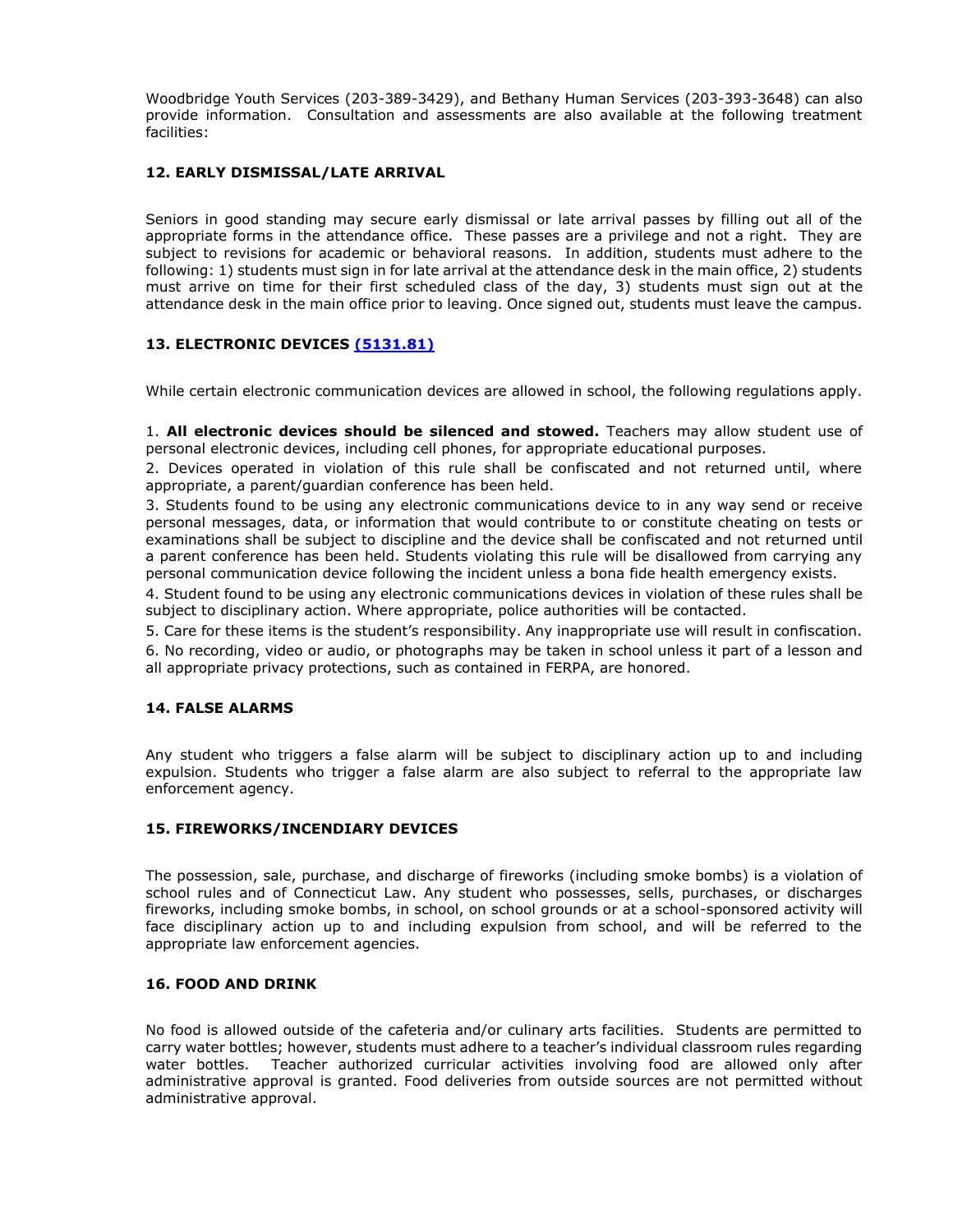Food Allergies: The school is committed to providing a safe environment for students with food allergies and to support parents regarding food allergy management. A plan based upon guidelines promulgated by the State Department of Education will be implemented for each student for the management of students with life-threatening food allergies and glycogen storage disease.

# <span id="page-31-0"></span>**17. HARASSMENT [\(5145.5\)](https://resources.finalsite.net/images/v1619533661/amityregion5org/wkuk4dw3cbedwv0iecht/PRF5145_5_Students_ProhibAgainstSexualHarass_091420.pdf)**

Students are expected to adhere to a standard of conduct that is respectful and courteous to faculty and staff, fellow students and to the public. You have the right to participate in all school and class activities in an atmosphere free from harassment. You have a responsibility not to engage in conduct that is unwelcome or offensive to others. Any student who believes that he/she is being subjected to any form of harassment should report this issue to his/her counselor or administrator.

It is the policy of the Amity Regional School District to maintain a learning environment that is free from harassment based on race, color, national origin, sex (including sexual harassment), disability, sexual orientation, religion or any other protected status recognized by state or federal law. Any form of harassment including sexual harassment, hazing, bullying, threatening and intimidating will not be tolerated at Amity High School. This policy applies to all academic programs and extra-curricular activities including school-sponsored events away from school. Students who engage in harassment will be subject to discipline, up to and including expulsion.

## <span id="page-31-1"></span>**18. LAVATORY USE**

Students may use the lavatories before school and between classes. During class a student is to obtain a signed pass from his/her teacher to use the lavatory.

## <span id="page-31-2"></span>**19. LEAVING SCHOOL PROPERTY**

Students are not to leave school property without permission from an administrator and parent verification. Students who leave school property without permission will be subject to school discipline:

First offense: Saturday School or extended detention Second Offense: Guided Study Program Third Offense: Loss of Credit/GSP

Leaving school property in a student vehicle without permission will result in loss of parking privileges.

# <span id="page-31-3"></span>**20. LOCKS AND LOCKER USE**

Each student is loaned one locker for his/her personal use. Students are assigned lockers their freshmen year and must use the lockers assigned to them. The school is not responsible for the security of the contents of the locker. Students may use their locker between periods; however, it is the student's responsibility to be on time for all classes. Locker use is not an excuse for being tardy to class.

The lockers are the property of the school and the school reserves the right to inspect them. The school reserves the right to check the lockers periodically to ensure neatness and cleanliness. The school also reserves the right to inspect the locker of an individual student. Under school board regulations, desks and lockers may be inspected if the administration has reason to suspect that material injurious to the best interests of the school are kept on school property. Student lockers may be searched under the provisions of the Amity Regional School District #5 search and seizure policy.

Each student in physical education class should report to their instructor with a lock. At this time they will be assigned a locker. All valuables and property should be locked while attending P.E. classes.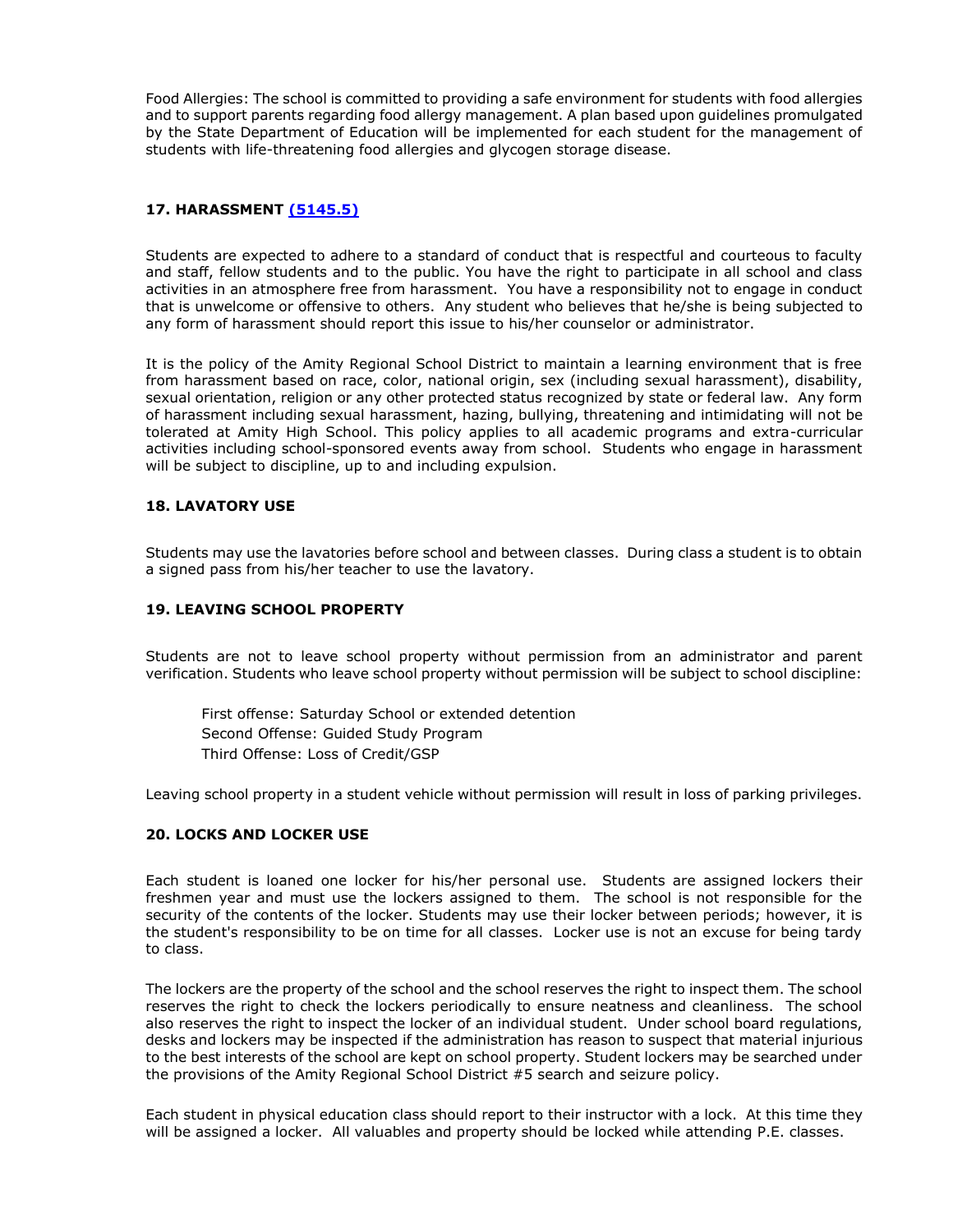Students should not bring personal property or large sums of money to school. The security of items left in lockers cannot be guaranteed. The school is not responsible for lost or stolen items.

# <span id="page-32-0"></span>**21. LOITERING ON SCHOOL GROUNDS [\(1251\)](https://resources.finalsite.net/images/v1563460054/amityregion5org/kfiozrs7cp2jipf0ogtc/community_relations_1000_1251_Loitering.pdf)**

Students are encouraged to become involved in after school activities including athletics, clubs, and other supervised co-curricular and extra-curricular events and activities. Students are also encouraged to stay after school for extra help with teachers. Students are not permitted to loiter on school grounds after school hours unless they are participating in a supervised, school-sanctioned activity. Students who sign out early are expected to leave school grounds and may return when their supervised activities begin. Students waiting for the late bus or for transportation home are expected to wait in the front of the building or by the Security Desk across from the main office. Any students found loitering on school grounds and not in attendance at a supervised school-sanctioned activity or event will be subject to disciplinary action and possible referral to police.

## <span id="page-32-1"></span>**22. LOST AND FOUND**

A lost and found depository is located in the Security Office. All articles of clothing, books or other items that are found are to be returned to the Security Office. Students who have lost an article may claim it upon presenting a satisfactory description of the article.

## <span id="page-32-2"></span>**23. OBLIGATIONS**

Students are responsible for all books, materials, equipment, and other supplies issued to them by the school that are lost or damaged. Students are also responsible for payment of all smoking and parking fines. Issuance of report cards, transcripts, and diplomas may be held up due to outstanding obligations. Students must be cleared of all obligations to participate in athletics and extracurricular activities including dances and proms. If a student loses a book, he/she should report this information immediately to the appropriate teacher who will provide the student with another copy of the textbook. The student should pay for the lost book as soon as possible. Numbered receipts will be issued for all money paid for lost books and equipment. If the lost article is found after the student has paid for it, the school will refund the money to the student upon presentation of the receipt.

Students are responsible for library materials that are lost or damaged. Any questions about the cost or replacement of library materials should be directed to the Media Specialist.

## <span id="page-32-3"></span>**24. OUT OF SCHOOL MISCONDUCT [\(5131.8\)](https://resources.finalsite.net/images/v1563560241/amityregion5org/k2fqu3nkecbbzhoyju4n/students_5000_5131_8_OutOfSchoolMisconduct.pdf)**

A student's conduct off school grounds at a non-school activity that is seriously disruptive of the educational process and violates any of the Board's publicized policies may also be grounds for disciplinary action up to and including expulsion. Any violation may also comprise athletics and/or co-curricular activities (see the Student Athlete Handbook).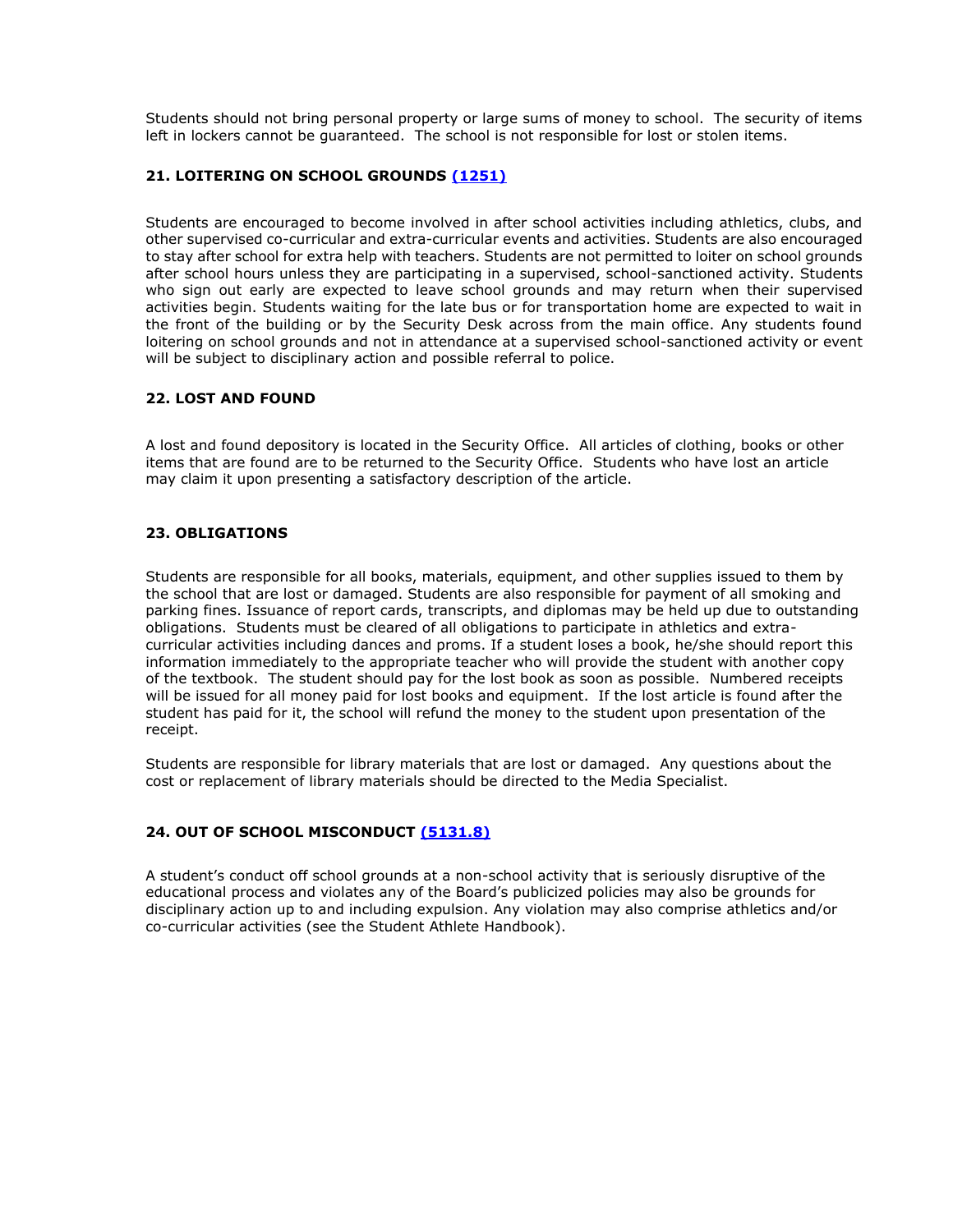## <span id="page-33-0"></span>**25. PASSES**

All students are required to have a pass when they are in the corridor during any scheduled period. All passes must be filled out completely and signed or initialed by the teacher issuing the pass. Passes to the phone may not be issued from classes.

## <span id="page-33-1"></span>**26. PASSPORTS AND STUDENT ID**

In an effort to increase student responsibility, an Amity passport will be issued to every student during the first week of school. Once a student requests a pass and the teacher gives permission, the student will record date, time, and destination using the designated abbreviations. Teachers will then verify and sign the passport in ink. Students must carry their passport to show school personnel when requested. Passports are nontransferable. If lost, passports may be purchased for \$1 in the school store or main office.

Students are issued a picture ID at the beginning of each year. Students are required to carry this ID daily to school and to all school events. Students must be prepared to present their ID upon request from a member of the Amity High School faculty or staff.

## <span id="page-33-2"></span>**27. POSTERS, BANNERS, NOTICES & BULLETINS**

An administrator must approve in advance all posters, banners, notices and bulletins. Posters, banners, notices and bulletins may only be placed on bulletin boards in authorized areas. All posters, banners, etc. must be removed after the event or activity they advertised has concluded.

## <span id="page-33-3"></span>**28. PROTECTION OF PERSONAL PROPERTY**

The school cannot guarantee the safety or security of hall and gym lockers. Large amounts of money and valuables should be kept at home. The school is not responsible for the security or loss of student possessions.

#### <span id="page-33-4"></span>**29. PROTOCOL IN THE BRADY CENTER**

The following are expectations associated with student behavior in the auditorium:

- 1. No food, drink or backpacks allowed in the auditorium
- 2. When entering for performances, presentation or meetings, please fill in from the front and fill in all rows and seats
- 3. Please be respectful and attentive to presenters, performers or presentations
- 4. Mute personal electronic devices of any kind

## <span id="page-33-5"></span>**30. PUBLIC DISPLAY OF AFFECTION**

Public displays of affection which create a disruption to the academic environment are not permitted and may result in disciplinary action.

#### <span id="page-33-6"></span>**31. REFUSAL OF IDENTIFICATION**

Any student who refuses to identify himself/herself to a faculty or staff member will be subject to school discipline. Students who provide a false name to faculty or staff will also face disciplinary action.

## <span id="page-33-7"></span>**32. REPORTING TO THE OFFICE**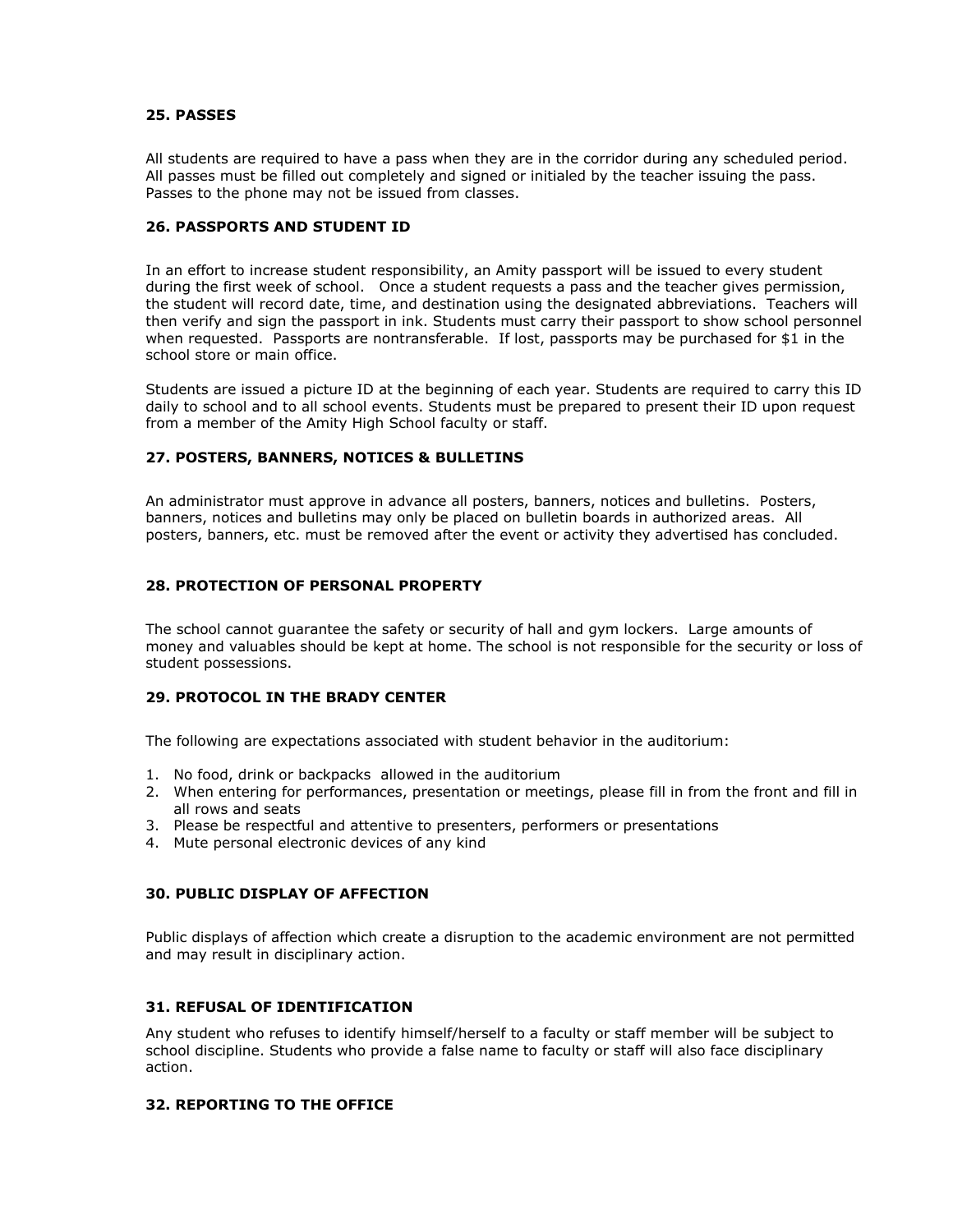Students who are sent to the office and fail to report directly to the office will be subject to school discipline.

## <span id="page-34-0"></span>**33. SALES**

Candy sales are not permitted at Amity Regional High School. This applies to school organizations and to outside organizations as well. No one may sell items in school for outside organizations. Only school organizations may sell items at Amity Regional High School. The Associate Principal in charge of student activities must approve all fundraisers.

## <span id="page-34-1"></span>**34. SEARCHES [\(5145.12\)](https://resources.finalsite.net/images/v1563560245/amityregion5org/xrqn7w42f3ujws1ttgaf/students_5000_5145_12_SearchSeizure.pdf)**

Under Amity Board of Education policy and regulations, school administrators may search a student's person or belongings if there is reasonable suspicion to believe that a student has violated school rules or the law or that a search is necessary to maintain school discipline or school policies. The school is given the power to authorize law enforcement and school officials to search lockers and other school property. A search is deemed to be justified when there are reasonable grounds to believe that the search will reveal evidence that the student has violated or is violating either school rules or the law.

## <span id="page-34-2"></span>**35. SENIOR LOUNGE**

The Senior Lounge is only open to eligible seniors during the school day. Senior Lounge eligibility will be determined this year by student government. Seniors are required to check in with study hall teachers before reporting to the Senior Lounge. The Senior Lounge is limited to 14 students at any one time. The administration reserves the right to close the Senior Lounge at any point.

## <span id="page-34-3"></span>**36. SKATEBOARDS, ROLLERBLADES AND ROLLER SHOES**

Skateboards, rollerblades and roller shoes are not to be worn or used in the building. Skateboards, rollerblades and roller shoes used in the building will be confiscated and students will be subject to disciplinary action.

## <span id="page-34-4"></span>**37. SMOKING/TOBACCO PRODUCTS OR FACSIMILES [\(5131.6\)](https://resources.finalsite.net/images/v1645017552/amityregion5org/x1fq1fehakxovgy2c1u6/students_5000_5131_6_Alcohol.pdf)**

Tobacco products or facsimiles are not allowed in school, on school property or at school activities. Using tobacco products on school property is against the law. Possession or use of any tobacco product or facsimile will result in a monetary fine. The fine for smoking inside the school building is \$75.00 as stated in the CT statute prohibiting smoking in public buildings. This fine will be issued by the School Resource Officer. In addition, the school administrators will issue a \$25.00 fine payable to the school. This fine will be included as part of student obligations. The fine for smoking outside of the building in violation of Amity's posted "smoke-free campus" policy is \$25.00. All school fines become part of student obligations. Any student who is in possession of a tobacco product or smoking paraphernalia will have these items confiscated.

Amity High School periodically offers in-house smoking cessation programs and has a referral service to outside smoking cessation programs. Any student who would like more information about smoking cessation programming should consult with the school nurse.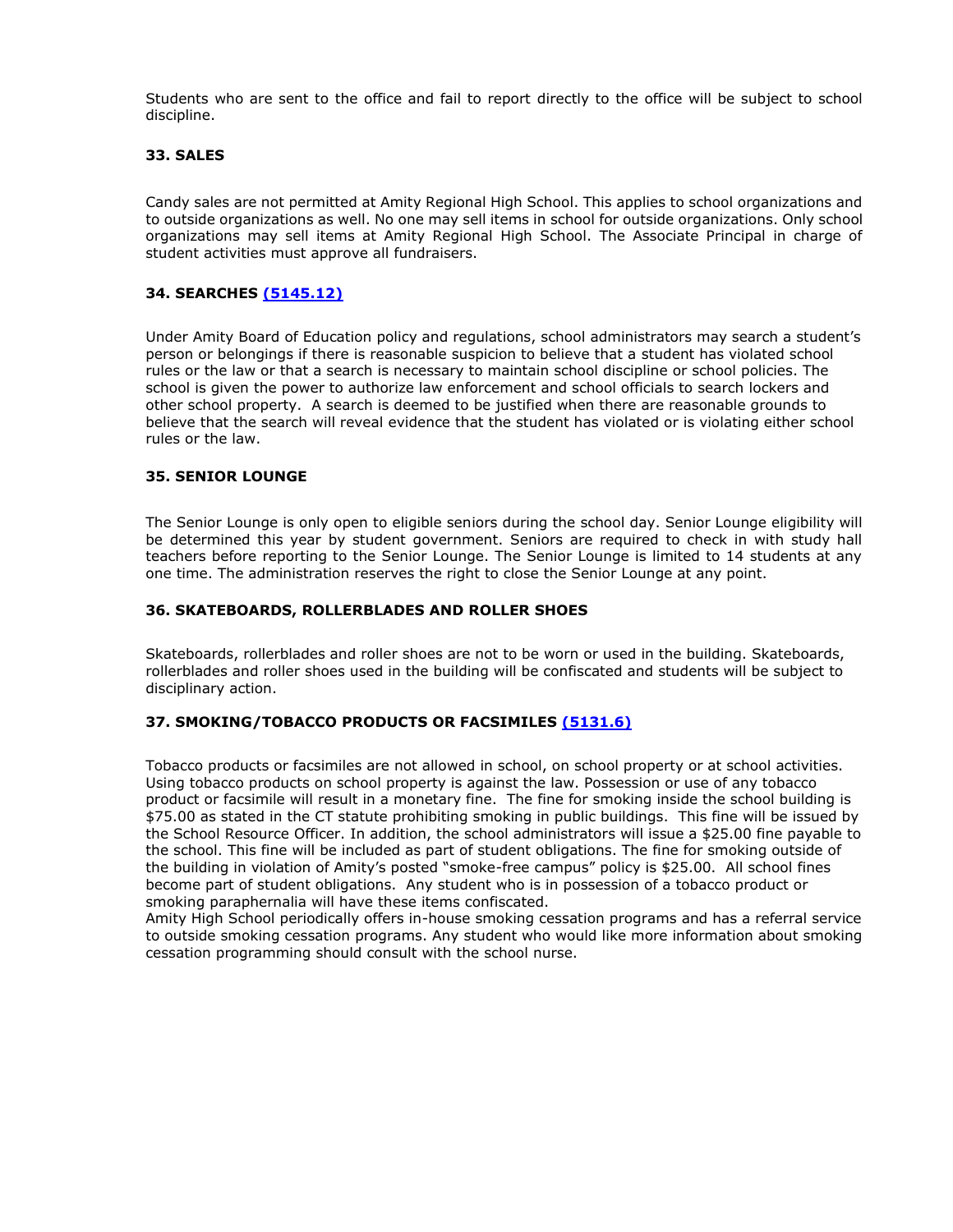## <span id="page-35-0"></span>**38. SORORITIES AND FRATERNITIES**

Sororities and fraternities are not permitted at Amity High School. Any Amity student who through his/her school activities, behavior, or attire, shows himself/herself to be a member of a fraternity or sorority or other similar organization will be automatically barred from all co-curricular activities, such as team sports, student organizations and offices, and school social events. All school policies and procedures apply.

## <span id="page-35-1"></span>**39. STUDENT COMPLAINTS**

If a student has a conflict or complaint concerning a faculty or staff member, the correct procedure is to discuss the problem with the faculty or staff member. If the problem is not resolved, the student should make an appointment to see his/her counselor. Every effort will be made to remedy the situation to everyone's satisfaction. If the complaint involves curriculum, instruction or assessment practices (i.e. grades) the student making the complaint should discuss the concern with the department chair. If resolution is not reached through interventions on behalf of the department chair and counselor the student may direct the concern to an administrator.

#### <span id="page-35-2"></span>**40. STUDY HALLS**

Study halls are quiet, supervised places where teachers take attendance. All students will be assigned to study hall during periods for which they do not have a scheduled class. Students who are going to the library or study centers during a study hall should go directly to the library or study center and sign in. No student is to leave the study hall without a pass.

#### <span id="page-35-3"></span>**41. TELEPHONES**

Students are not allowed to use the telephones in classrooms. If there is an emergency and a student needs to use the phone he/she is to ask for a pass to the main office.

#### <span id="page-35-4"></span>**42. THEFT**

Any student who is caught stealing from another student, faculty member, or from the school will face disciplinary action and possible referral to the appropriate law enforcement agency.

## <span id="page-35-5"></span>**43. VANDALISM [\(5131.5\)](https://resources.finalsite.net/images/v1563560238/amityregion5org/asykclpqggnpuel92fys/students_5000_5131_5_Vandalism.pdf)**

Any student causing or attempting to cause damage to school property, school buses or the personal property of others is subject to disciplinary action, restitution for damages and referral to the police.

# <span id="page-35-6"></span>**F. COMMUNICATION WITH PARENT(S)/GUARDIAN(S)**

Amity High School is committed to providing parent(s)/guardian(s) with relevant information about individual student progress and school programming. To that end, the school provides numerous opportunities for parent(s)/guardian(s) to access information. These opportunities include, but are not limited to, back-to-school nights, parent conferences, a robust school website, the Student Handbook, the Program of Studies, a Student-Athlete Handbook, Junior Planning Guide, weekly emails sent out on the high school listserv, quarterly progress reports, quarterly report cards, and access to teachers, counselors and administrators via school-based email and voicemail systems.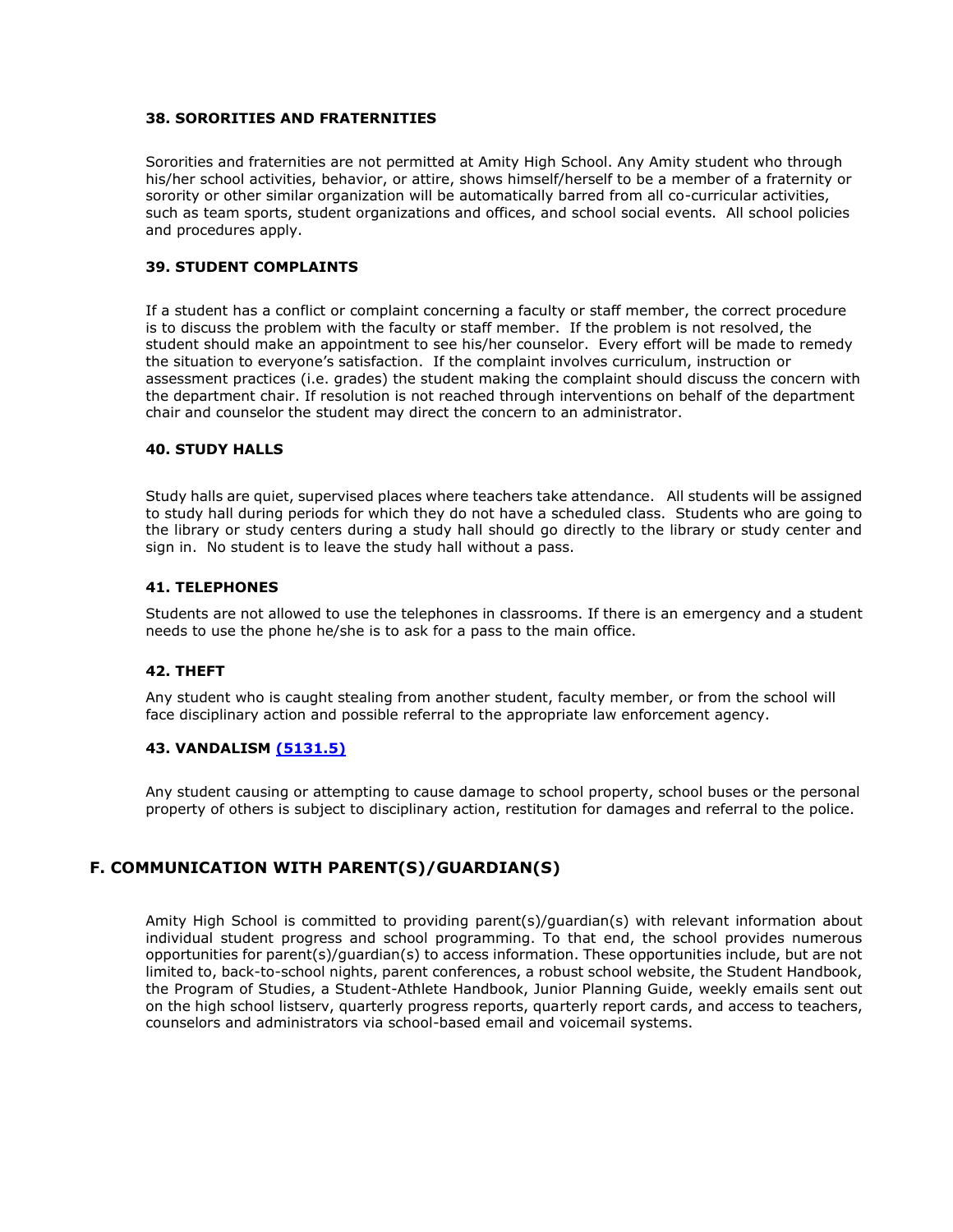## <span id="page-36-0"></span>**1. HIGH SCHOOL HAPPENINGS EMAIL**

A weekly email from the principal called the "Friday Happenings" is sent out on the high school listserv each Friday. Parent(s)/Guardian(s) are strongly encouraged to sign onto the listserv by accessing the district website at www.amityregion5.org and clicking the link the AHS-NEWS. Directions for enrolling on the listserv are available after clicking the AHS-NEWS link.

## <span id="page-36-1"></span>**2. POWERSCHOOL**

Amity Regional Schools provide parents/guardians of students in the Amity Regional School District with access to PowerSchool, which provides online access to student academic progress. With PowerSchool, parents are able to view class progress reports, standardized test scores, class attendance, discipline history, grades, class assignments, schedule information, and current biographical information.

## <span id="page-36-2"></span>**3. PAPERLESS COMMUNICATIONS**

The Amity Regional School System has implemented internet-based information systems. These systems keep parents/guardians informed of school-related events and accomplishments, and provide real-time, accurate, and up-to-date information on individual student progress. These internet-based systems include the following:

- 1. The district listserv email system
- 2. The student information system
- 3. The Amity Regional Schools website ([www.amityregion5.org](http://www.amityregion5.org/))

Amity Regional School relies on these electronic systems to keep parents informed. Paper copies of school information and individual student information are not mailed home unless parents opt-in to a paper-based mailing system. To request paper mailings, please contact the Main Office at the school your child attends and request to be added to the mailing list.

## <span id="page-36-3"></span>**4. PARENT CONFERENCES [\(1110.1\)](https://resources.finalsite.net/images/v1636556097/amityregion5org/sykzv9tpim9thorduquw/community_relations_1000_1110_1_Parent.pdf)**

Amity High School encourages parents to confer with teachers and other members of the staff. Conferences between educators and parents serve to improve the effective delivery of the educational programs to the students enrolled in the school. In order to facilitate this communication, there are regularly scheduled parent conferences. The purpose of these conferences is for educators and parents to communicate on the nature of the educational programs at Amity High School and the student's individual progress within those programs at Amity. There are four conferences, three evening conferences and one afternoon conference. The dates for the conferences appear on the school calendar. These ten-minute conferences are by appointment only. Parents schedule their student's teacher conferences on-line.

Although there are regularly scheduled conferences, parents are encouraged to call and visit teachers or other staff members as soon as a concern arises or whenever necessary to discuss a student's progress or to obtain information.Parents may make appointments for a conference at any point in the school year with a teacher or other staff member. These appointments can be scheduled by calling the person directly or by calling the school office to contact the staff member.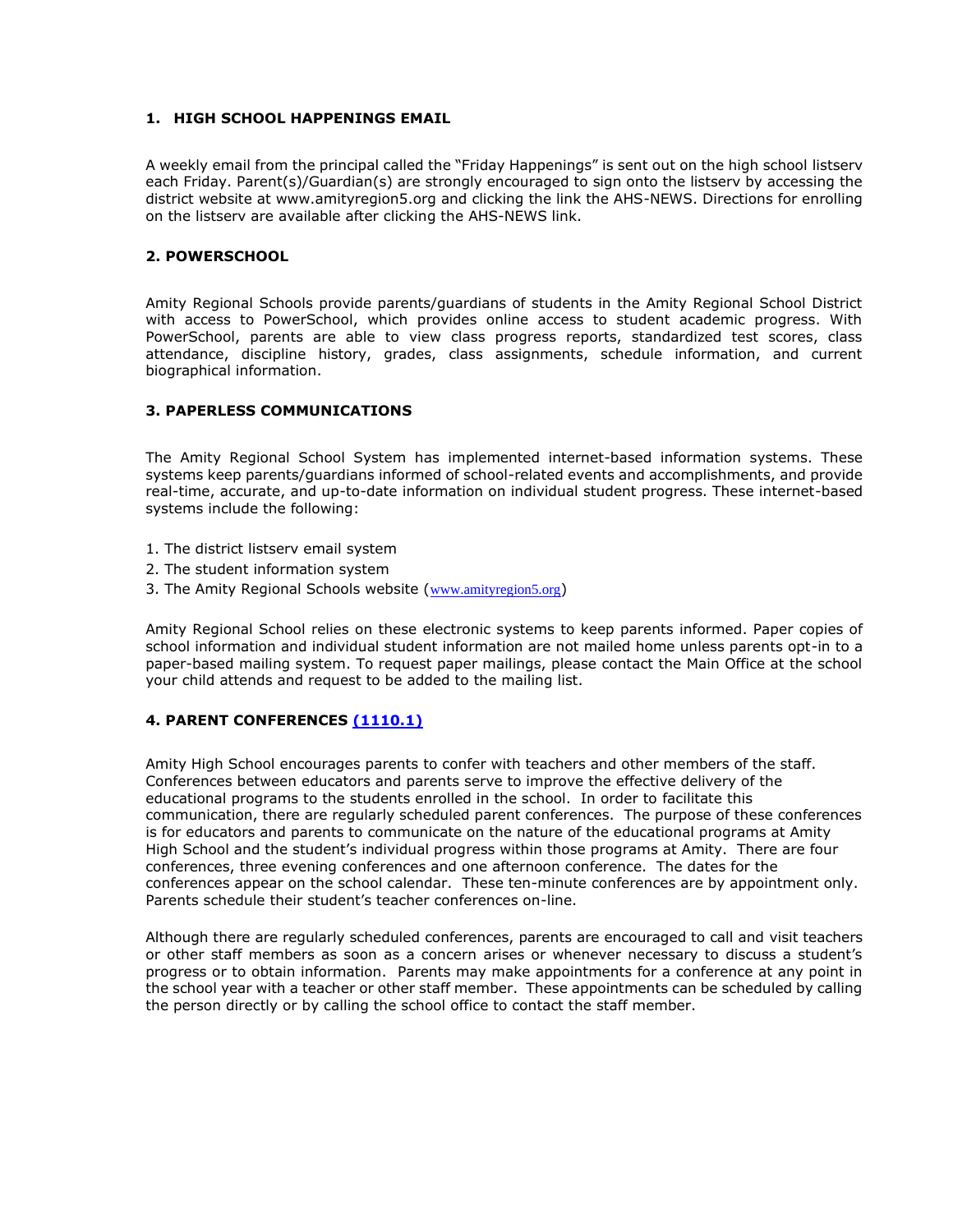## <span id="page-37-0"></span>**5. PARENT GROUPS**

#### <span id="page-37-1"></span>a. Athletic Booster Club

The Amity High School Athletic Booster Club is an organization consisting of volunteers that support, promote and assist the entire Athletic Department. The Booster Club has shown its support of Amity athletics through a number of capital projects as well the Annual Award Night Programs. The Amity Booster Club is open for membership to all parents. Monthly meetings are held at the high school. For more information contact the Amity High School Athletic Department.

#### <span id="page-37-2"></span>b. Amity Creative Theater

The Amity High School Music Department Parents Group is open to parents of all students studying or participating in musical programs in the school. The group supports the music program by encouraging attendance at concerts and other musical performances and by raising funds to provide scholarships, awards, tuition assistance, trips and the general enrichment of the musical experience of the students. For information on meeting dates and times contact the Music Department.

#### <span id="page-37-3"></span>c. PTSA

The Amity PTSA promotes the educational welfare of students, family and faculty in the school district, without seeking to control the policies or direct the administrative activities of the school. Both family and individual memberships are available. Monthly meetings are scheduled by the PTSA to plan activities and encourage involvement. Notices regarding the PTSA meetings and activities are communicated through the newsletter "Amity High News", sent to all families. For information on meeting dates and times, please call the school office.

#### <span id="page-37-4"></span>**6. PROCEDURES FOR PARENTAL COMPLAINTS**

Parents who have a concern about their child's performance in class or the relationship between their child and the teacher are encouraged to address the concern directly to the teacher. Parents may communicate with Amity High School teachers by email or telephone. Teacher email addresses are listed on the Amity High School website and voicemail extensions are accessible by calling the high school. If resolution does not occur with the teacher, parents are encouraged to consult with the content area department chairs and/or school counselor depending on the nature of the concern. If resolution is not reached with the department chair and/or school counselor parents should then communicate the nature of the concern to the high school administration.

#### <span id="page-37-5"></span>**7. REPORT CARDS AND INTERIM REPORTS**

Report cards and interim progress reports are not printed, nor are they distributed to parents and students via traditional paper and ink documentation. Ongoing information about student academic progress is posted by teachers using an online student information system. This information is available to parents using PowerSchool. Quarter grades are posted at the end of each quarter. These grades are also available in PowerSchool. Parents may request paper copies of report cards and interim reports by opting-in to a mailing system. To opt-in to the mailing system, parents should contact the Main Office and request to be placed on the mailing list.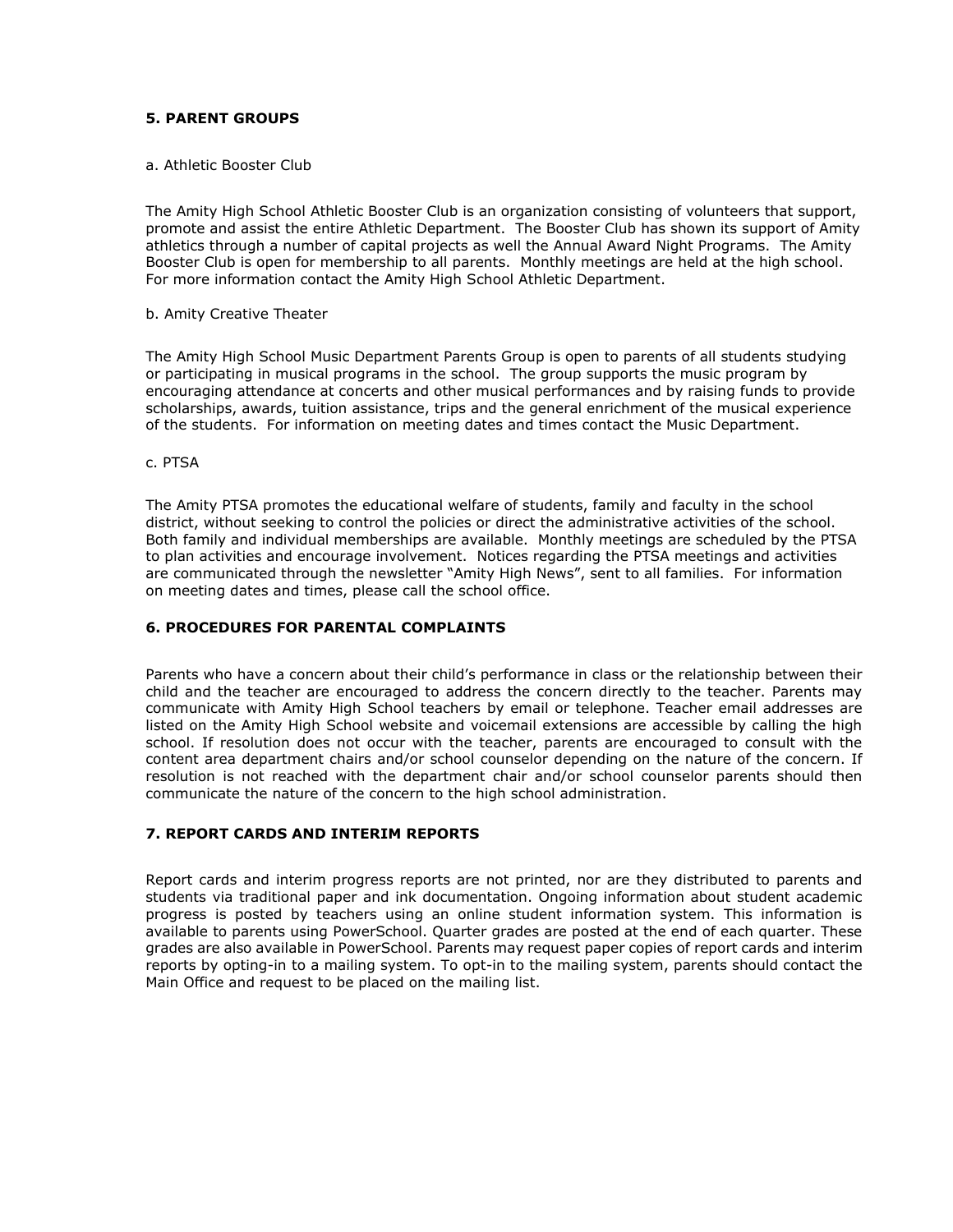# <span id="page-38-1"></span><span id="page-38-0"></span>**G. CO-CURRICULAR ACTVITIES**

## **1. CLASS COUNCILS**

Class councils govern the freshman, sophomore, junior and senior classes. These councils allow a broad range of student involvement in planning the activities of the class.

## <span id="page-38-2"></span>**2. CLUBS**

Amity High School provides an extensive co-curricular activity program. A booklet describing the school's co-curricular program and clubs will be distributed in September. New clubs may be formed by presenting a list of at least ten students and a sponsoring teacher who are interested in the club to the associate principal in charge of student activities. A list of clubs is posted on the school website.

## <span id="page-38-3"></span>**3. INTERSCHOLASTIC SPORTS**

Amity High School has a comprehensive interscholastic athletics program. The program consists of thirty sports. Dance team, field hockey, cross-country, basketball, volleyball, softball, lacrosse, ice hockey, soccer, outdoor and indoor track, tennis, swimming and skiing are varsity sports offered to girls who wish to participate in interscholastic competition. Interscholastic sports offered to boys are: football, basketball, hockey, outdoor and indoor track, swimming, soccer, cross-country, tennis, golf, baseball, wrestling, skiing, lacrosse and volleyball.

In order to be eligible to participate in interscholastic sports according to the regulations of the CIAC a student must carry at least four subjects and must pass four subjects. The subject (class) must meet for a minimum 200 minutes per five-day week in a traditional nine-week marking period.

A completed physical assessment form signed by a physician is required each year for students to participate in interscholastic athletics. The examination is valid for one year from the date it was done. The year must include the last day of the season of the sport in which the student wishes to participate.

A more detailed description of the athletic program as well as the athletic department's policies, procedures and rules may be found in the Student-Athlete Handbook. All student-athletes are expected to be familiar with requirements explained in the Student-Athlete Handbook.

## <span id="page-38-4"></span>**4. STUDENT GOVERNMENT**

The Student Council at Amity has officers and student representatives from each grade. Student support of and participation in the Student Government's activities are very necessary in order for our school to be a closely-knit, cooperative institution. All students are urged to come to Council members with any recommendations they may have concerning school functions.

# <span id="page-38-6"></span><span id="page-38-5"></span>**H. EMERGENCY PROCEDURES**

#### **1. EMERGENCY DRILLS**

In case of any emergency, it is important that students know what action to take. Emergency drills will be scheduled during the school year. There are two general types of emergency drills. The following describes each of these types of emergency drills.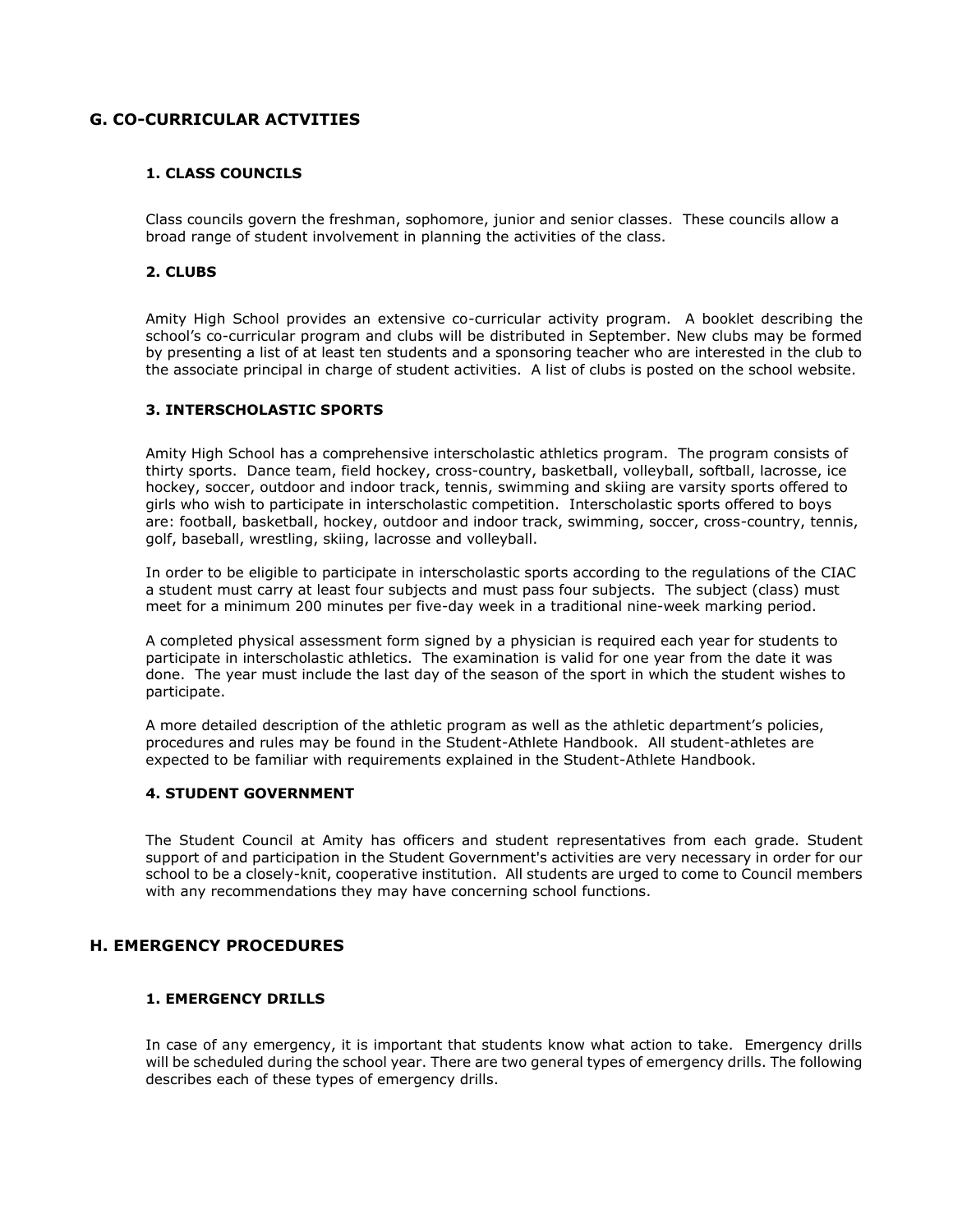<span id="page-39-0"></span>a. Lockdown

In the event of a lock down or lockdown drill, an announcement will be made over the PA. If students hear the call for a lockdown they should pay close attention to teacher instructions. If a student is in the hallway, lavatory, or any common area and a lockdown is called, he/she should proceed immediately to the nearest supervised area or classroom.

<span id="page-39-1"></span>b. Fire

Fire drills are held regularly throughout the school year. When the fire alarm sounds, students are to stop all work immediately and follow the teacher's instructions for leaving the building. Signs indicating the appropriate exits are posted in each room. If there is a fire drill during your lunch period, you are to use the nearest exit and proceed to the parking lot in front of the school. If there is a fire drill during passing time, you are to use the nearest exit and proceed to the area you would have reported to from your last class. Teachers will review with each class the procedures to be followed to exit the building in an emergency. If any exit is blocked, students are to follow the teacher's directions. If a corridor is smoke filled, students are to stay below the smoke. Once outside the building, classes are to remain with their teachers. Students are to remain in their assigned area during the entire drill.

## <span id="page-39-2"></span>**2. SCHOOL CLOSING, DELAYS, AND EARLY DISMISSALS**

Closing or delayed opening of Amity Regional High School and of the two Amity Regional Middle Schools will be announced on the district website, through the student management system and reported to local television and radio stations.

## <span id="page-39-4"></span><span id="page-39-3"></span>**I. GENERAL INFORMATION**

## **1. ABILITY GROUPING AND LEVEL WAIVERS**

Amity High School offers up to four ability levels depending on the course in the math, science, social studies, English and world language content areas. In most cases, elective courses in the fine arts and applied education content areas, and courses in the PE/Health content area are heterogeneously grouped. During the registration process, teachers make course level recommendations for each student according to specific criteria. The criteria for each course may be found in the Amity High School Program of Studies. There is a waiver process which allows students and parent(s)/guardian(s) to bypass teacher recommendations and waive up or down one level from the teacher recommended level. In some cases, students may be required to take an assessment prior to the requesting a waiver. Please refer to the Amity High School Program of Studies and/or contact the counseling office for more detailed information about the waiver and assessment process.

#### **ASBESTOS**

Legislation requires all school buildings to be reevaluated to determine if asbestos is present and if it poses a significant health hazard to the building's occupants. The District has on file plans showing the location of asbestos in each building and measures undertaken to comply with regulations to maintain a safe school environment. Request to review these plans may be made in the school office.

## <span id="page-39-5"></span>**2. DATE OF GRADUATION**

Graduation ceremonies are held at 4:00 pm on the selected date. The Board of Education may establish for any school year a firm graduation date for students in grade twelve which is no earlier than the one hundred eightieth day noted in the school calendar originally adopted by the board for that school year.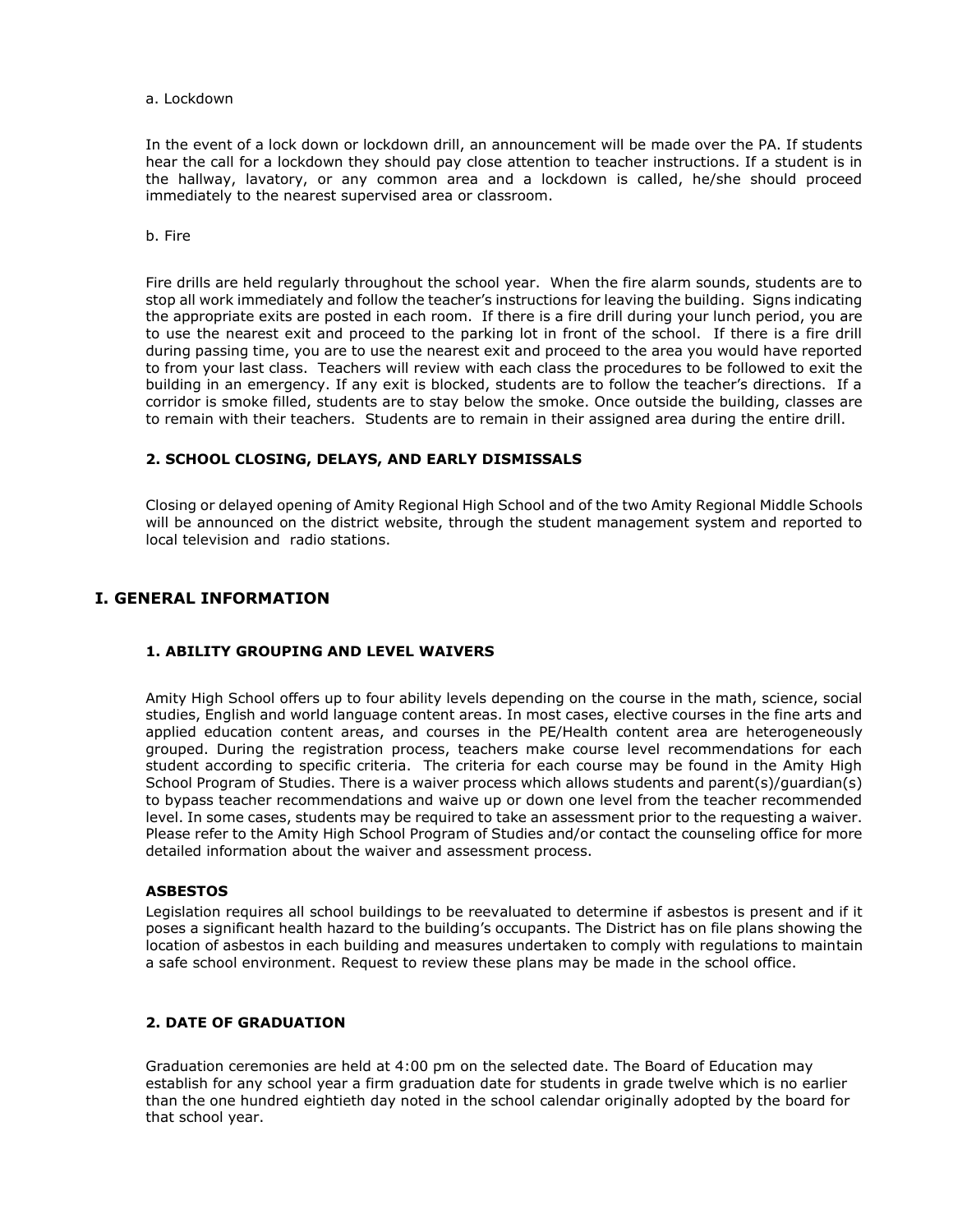## <span id="page-40-0"></span>**3. DIGITAL VANDALISM**

Digital vandalism is defined as any malicious attempt to harm or destroy any computer equipment or data of another user or any other networks that are connected to the system. This includes but is not limited to the uploading or creation of computer viruses, installing of a computer virus, trespassing, intentional altering or tampering with folders, work files or data of another user, unauthorized use of other users folders of network access, interfering with the operation of the network by physically damaging or installing illegal software, shareware or freeware without authorized permission. No software may be brought from home. Users should be prepared to be held accountable and responsible for their actions and for the loss of privilege if the rules of Appropriate Use are violated. Any observable breach of security should be reported to administrative personnel. Any acts of digital vandalism will results in restriction of use, possible loss of computer services, disciplinary action, and possible referral to appropriate law enforcement agencies. Any student(s) caught digitally vandalizing the school's IT systems will be expected to pay for the costs to repair the damage and restore the IT systems to normal operational capacity. These costs include the hourly rate of \$50.00 per hour paid to the Regional School District #5 IT staff. If the Regional School District #5 IT staff is unable to repair the damage, the student(s) shall be responsible for any outside IT consultant charges, and/or replacement of the damaged hardware, software, and related infrastructure.

## <span id="page-40-1"></span>**4. EARLY GRADUATION**

Students who anticipate completing all of their graduation requirements by the end of the first semester must see his/her counselor for further information before registering for senior year courses. Seniors who opt for early graduation are eligible to participate in all senior activities including the graduation ceremony.

## <span id="page-40-2"></span>**5. GRADUATION REQUIREMENTS [\(6146\)](https://resources.finalsite.net/images/v1569511925/amityregion5org/gpibk0edmb3hwkylza6r/instruction_6000_6146_GradRequirements.pdf)**

The course and credit requirements necessary to earn a diploma from Amity Regional High School vary by year of graduation. Please refer to [Program of Studies](https://resources.finalsite.net/images/v1644249857/amityregion5org/un2c39yq5feikhl2q6if/ARHSProgramofStudies2022-2023.pdf) (grades 10-12) for specific information and the separate **[Grade 9 2022-2023 Program of Studies](https://resources.finalsite.net/images/v1644791723/amityregion5org/dhccymtne0lux1q0jlqp/ProgramofStudiesGrade9FinalCopy.pdf) .**

Course credits are awarded when a student successfully completes all of the requirements of a course, including attendance, and receives a passing grade.

#### <span id="page-40-3"></span>**6**. **GREEN CLEANING PROGRAM**

A green cleaning program provides for the procurement and proper use of environmentally preferable cleaning products in the school. The cleaning products used meet standards approved by the Department of Administrative Services and minimize potential harmful effects in human health and the environment. Parents/Guardians may request a written copy of the District's policy pertaining to the green cleaning program.

No parent, guardian, teacher or staff member may bring into the school facility any consumer product which is intended to clean, deodorize, sanitize or disinfect.

#### **PESTICIDE APPLICATION [\(3524.1\(a\)\)](https://resources.finalsite.net/images/v1563541992/amityregion5org/bk8kcugc4ybtp74euqxu/business_3000_3524_1_HazardousMaterial.pdf)**

Only certified pesticide applicators shall be used in schools for any non-emergency pesticide use in school buildings or on school grounds. Pesticide applications are limited to non-school hours and when activities are not taking place. Areas to receive pesticide application will be posted and a written record of all pesticide applications will be maintained for five years. Parents/guardians and staff who want to receive advance notice of all pesticide use will be listed on a registry and such notice will be provided as required by law (Schools without an integrated pest -management plan must send prior notice by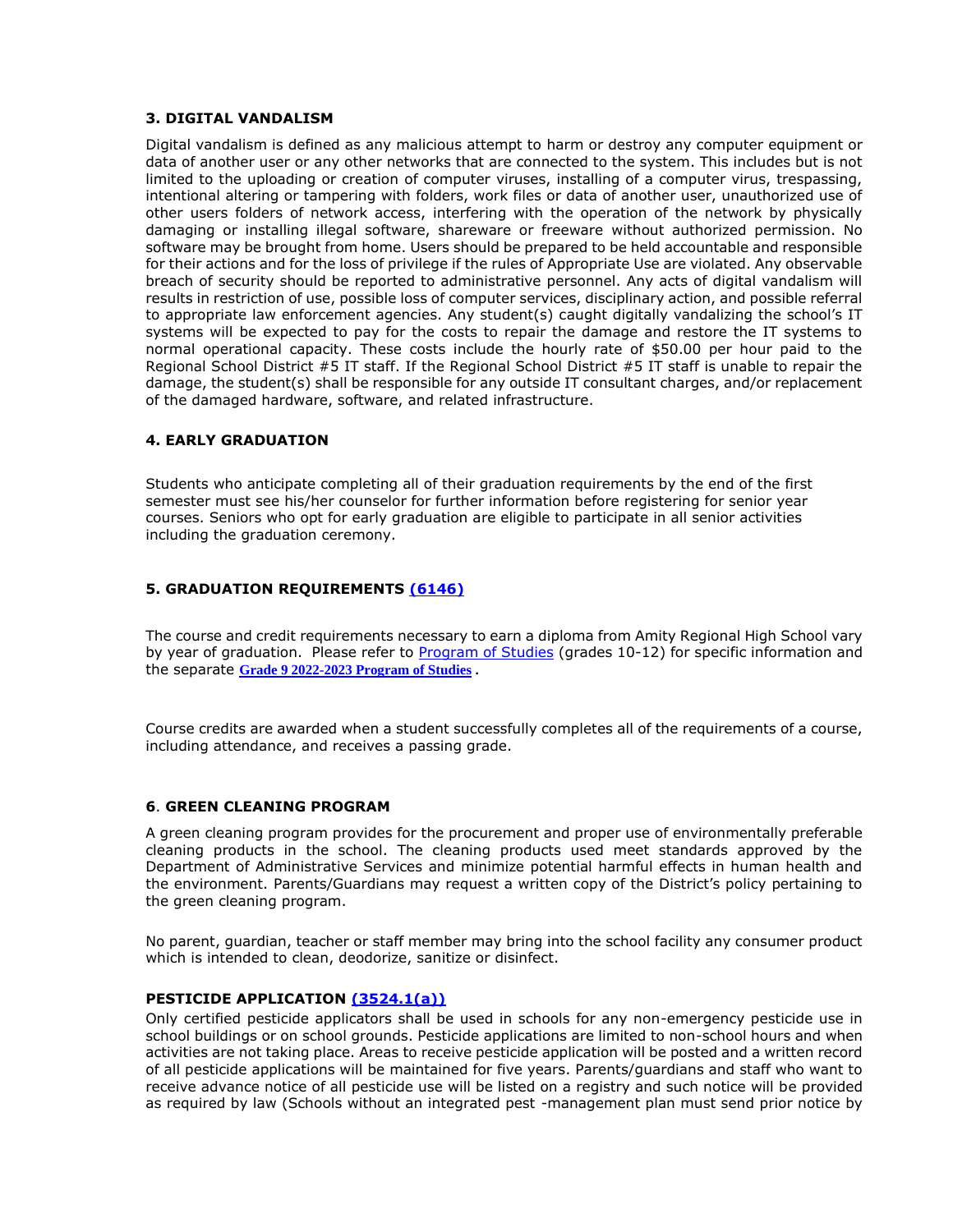mail). Parents/guardians who want to be notified prior to pesticide applications inside their child(ren)'s school assignment area may contact Director of Facilities.

## <span id="page-41-0"></span>**7. PARTICIPATION IN GRADUATION**

It is the policy of the Board of Education that participation in graduation ceremonies is limited to students who have satisfied the requirements for graduation. Participation in these ceremonies is a privilege. Students who have continually violated the code of conduct or BOE policies are in jeopardy of losing this privilege. A student may be denied permission to participate in graduation exercises when obligations to the school system have not been met. The obligations include, but are not limited to, the following: unreturned or destroyed texts, library books, equipment, lost or unreturned uniforms, smoking fines, parking fines, and damage to school property.

## <span id="page-41-1"></span>**8. RELEASE OF STUDENT EDUCATIONAL RECORDS [\(5125\)](https://resources.finalsite.net/images/v1619023627/amityregion5org/ehgrt4h9hz6au5wsdtiu/students_5000_5125_1_ConfidentialityOfStudentRecords.pdf)**

Student "educational" records will be released only with the written authorization of a parent/guardian or the authorization of a student when the student is eighteen years of age or older. Separate release forms must be signed to release special education and special services records. All obligations to the school system must be met prior to the release of educational records.

\*Note- See subsection 10 titled "Student Records" for a definition of, and explanation of the difference between, release of student "educational" records and release student "directory information".

## <span id="page-41-2"></span>**9. REQUIRED SCHEDULE OF COURSES AND CREDITS FOR COURSES [\(6146\)](https://resources.finalsite.net/images/v1569511925/amityregion5org/gpibk0edmb3hwkylza6r/instruction_6000_6146_GradRequirements.pdf)**

All students are required to carry a specified number of courses based on Board of Education policy and year of graduation. Please refer to the Amity Regional High School Program of Studies for more detailed information about credit, course, and other graduation requirements.

## <span id="page-41-3"></span>**10. SCHOOL DAY**

School starts at 7:34 a.m. each day. The school day has eight periods which meet in a rotating 6 drop 2 configuration (see front of handbook for schedule). School is dismissed at 2:18 p.m. The time allotted during the fifth session of each day is divided in such a way that students have time for a lunch period as well as a regular class period. Courses are scheduled in a four-day cycle (Days A-D). Each student is assigned a homeroom and seminar teacher to which he/she reports when asked to do so.

Transportation to and from school is available daily to all students. Late buses are provided on most Tuesdays, Wednesdays, and Thursdays. Late buses leave from in front of the school at 3:45 p.m. for those students who remain after school. There is one bus that goes to each town. The late buses will drop off students in their neighborhood. The drop off point may not be the student's regular bus stop.

## <span id="page-41-4"></span>**11. STUDENT RECORDS**

Pending Region 5 Board of Education approval, the following policy language will govern the release of student records.

#### Directory Information

Directory information includes information contained in an education record of a student that would not generally be considered harmful or an invasion of privacy if disclosed. Directory information may include, but is not limited to, the parent's name, address and/or e-mail address, the student's name, address, telephone number, e-mail address, photographic, computer and/or video images, date and place of birth, major field(s) of study, grade level, enrollment status (full-time; part-time), participation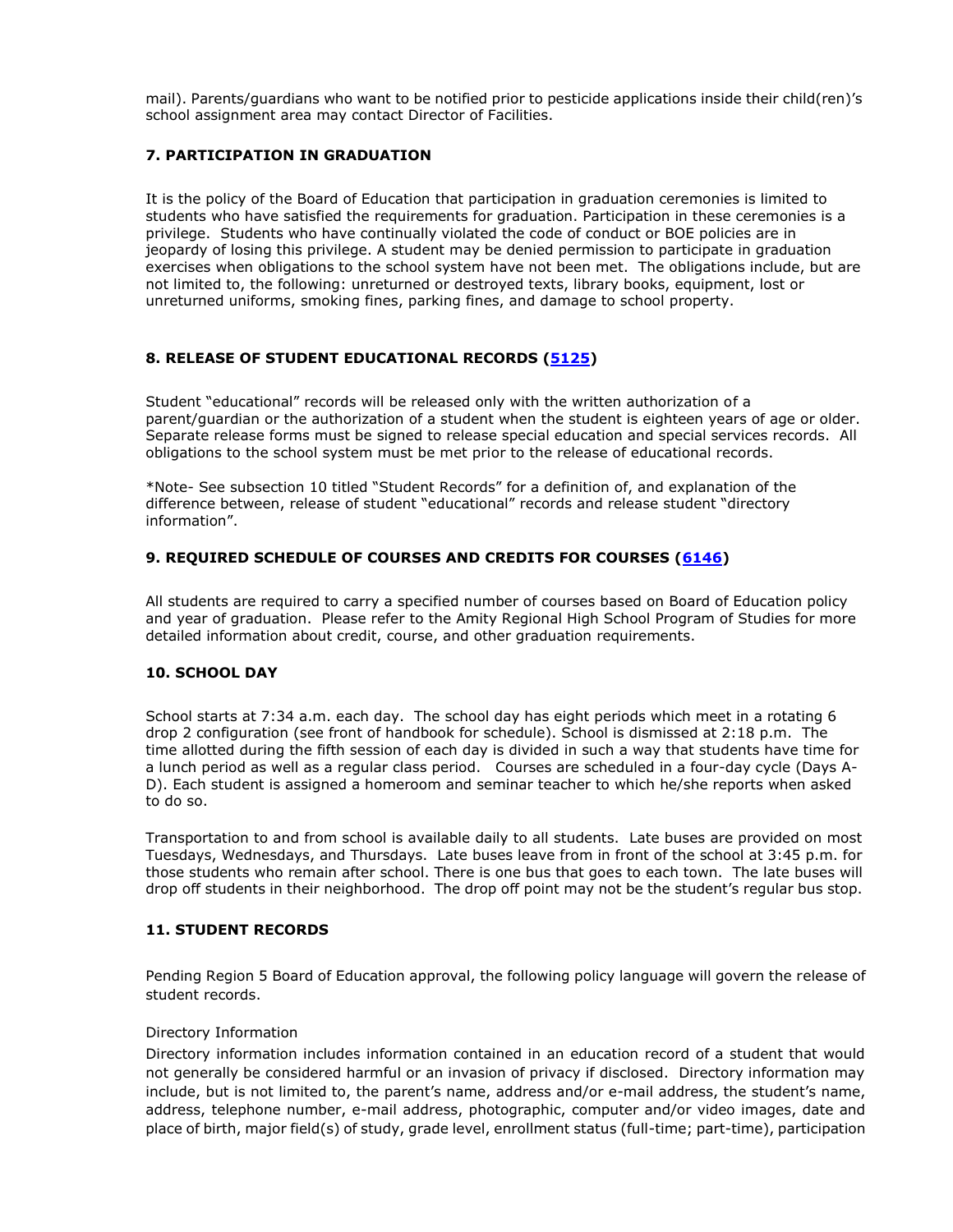in school-sponsored activities or athletics, weight and height (if the student is a member of an athletic team), dates of attendance, degrees, honors and awards received, and the most recent previous school(s) attended. Directory information does not include a student's social security number, student identification number or other unique personal identifier used by the student for purposes of accessing or communicating in electronic systems unless the identifier cannot be used to gain access to education records except when used in conjunction with one or more factors that authenticate the user's identity, such as a PIN or password.

## Release of Directory Information

Directory information will be released when the Superintendent determines that it is in the interest of the district and the students for such information to be disclosed**.** Parents, guardians or students over the age of 18 may object to release of directory information by notifying the school in writing within two weeks of receipt of this notification. An objection to disclose directory information shall be good for only school year.

The complete Board of Education policy governing student records is available on the Region 5 website at www.amityregion5.org (see Policy 5125.1 Confidentiality and Access to Educational Records).

Special education and special services records are maintained in a separate file in the Counseling Office. Access to these records is available through the student's counselor. These records are not a part of the academic records sent to colleges and other educational institutions.

## <span id="page-42-0"></span>**12. TECHNOLOGY POLICY/ACCEPTABLE USE [\(6141.321\)](https://resources.finalsite.net/images/v1579795455/amityregion5org/mmqeutoamqyd1q8poaqk/instruction_6000_6141_321_InternetAUP.pdf)**

The Amity Board of Education adopted as a part of its plan for the integration of computer technology into the school's programs an acceptable use policy. A student's parent must sign a form giving his/her child permission to access and use the district's network of electronic information resources for educational and research purposes before the student will be given access to the network. Each student before obtaining access to the school's computer and electronic information resource systems must sign a form indicating that the student has read and will abide by the acceptable use policy in his/her use of the school's computer technology equipment and software. The Acceptable Use Regulations can be found on the Amity web site, amityregion5.org, and will be distributed in school.

<span id="page-42-1"></span>a. Amity Acceptable Use Regulations:

It is important to your teachers, your parents and your school administrators that you understand the many consequence of the new technology connections that you wish to make using the information networks. It is important that you understand that your use of this powerful educational tool is a privilege. If you use it properly, it can provide you with countless hours of educational exploration. You will lose this privilege if you break any of the technology access rules. Some parts of the Internet contain material that is not suited for students. The intent of the Amity Regional School District is to use Internet and network connections only for purposes consistent with our approved curriculum. Anyone who uses the network illegally or improperly will lose his or her use privileges. The information networks cannot be used for commercial or for-profit services. The rules defined in this document describe the proper way to use this research tool. The information networks are "public places." You must always remember that you are sharing this space with many other users. Millions of individuals may be interacting across the internet at the same time. Your actions can be "seen" by others on the network. If you use a particular service on the network, it is likely that someone know the connections that you are making, knows about the computer software that you are using, and know what you looked at while you were in the system. These connections are granted to you as part of the larger scope of the curriculum, and therefore the Amity Regional School District has the right to monitor what you do on the network. This is to ensure that the network continues to function properly for all its users.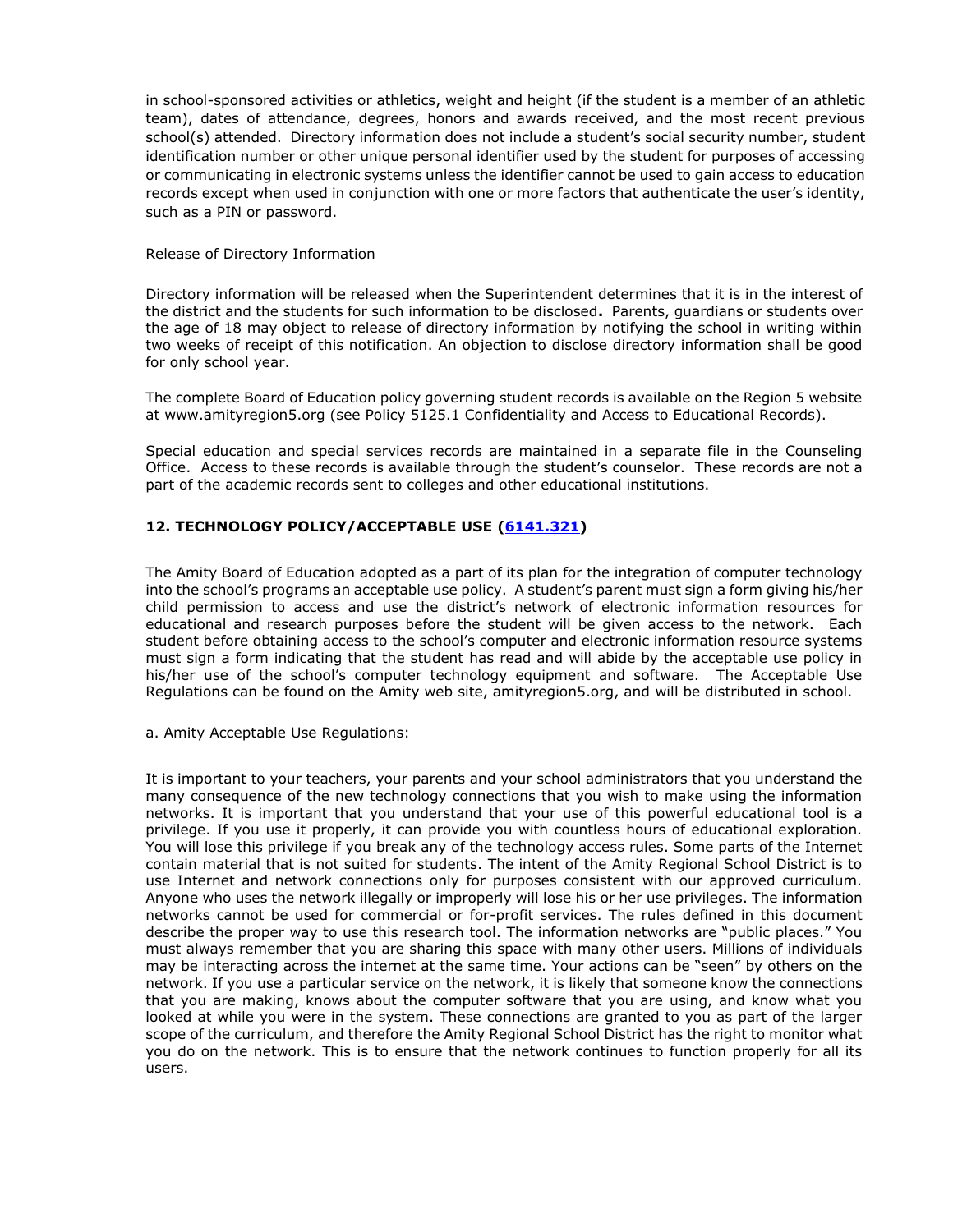## <span id="page-43-0"></span>b. Moral and Ethical Issues

While the Amity Regional School District wants you to use this valuable tool, we do not condone the use of inappropriate information on the internet. We acknowledge that some materials exists that are inappropriate to the instructional setting and we will do everything we reasonably can to prevent them from being accessed. You must clearly understand that access to such material in any form is strictly forbidden. The network is designed to achieve and support instructional goals. You should avoid any information that does not support classroom learning.

#### <span id="page-43-1"></span>c. Virtual Field Trips

The information networks offer many opportunities for "virtual" field trips to distant locations. The Amity Regional Schools considers all connections to remote locations as field trips. The rules that apply to student conduct on field trips apply to these virtual electronic field trips as well. It is important that you realize that you represent your school and the school district when you use the information networks and be on your best behavior. The District takes a very serious stand on issues related to ethical and moral issues related to technology and telecommunications. Two such serious issues are plagiarism and violation of copyright laws.

#### <span id="page-43-2"></span>d. Plagiarism

Plagiarism is "taking ideas or writing from another person (regardless of source) and offering them as your own." Credit should always be given to the person who created the articles or the idea. The student who leads readers to believe that what they are reading is the student's original work when it is not is guilty of plagiarism. This includes information gained off the internet.

#### <span id="page-43-3"></span>e. Copyright

According to the Copyright Act of 1976, "Fair Use" means that you may freely use any information that you legally find on the information networks so long as you do so only for scholarly purposes, and cite it properly.

## <span id="page-43-4"></span>**13. VISITORS [\(1250\)](https://resources.finalsite.net/images/v1563460054/amityregion5org/ccqzoh0zwz0hxzgfwnca/community_relations_1000_1250_Visits.pdf)**

Student guests are not permitted during the school day. Any parents or members of the community wishing to visit the high school must seek approval from the high school administration. All visitors must register at the Security Desk on the day of the visit and be escorted by a high school staff member. While on campus guests are required to wear a visitor badge which must be visible by the high school security, faculty, staff and administration.

## <span id="page-43-5"></span>**14. WORKING PAPERS**

Working papers may be obtained in the Career Center. The student seeking to obtain working papers must present a written promise of employment and proof of age such as a birth certificate, driver's license, passport, etc.

## <span id="page-43-6"></span>**15. HOMELESS STUDENTS [\(5118.1\)](https://resources.finalsite.net/images/v1584457894/amityregion5org/auqexis7hkudjx1y3gjt/POLICYONLYStudents_P5118_1_HomelessStudents_030920Autosaved.pdf)**

Homeless students, as defined by federal and state legislation, will have all programs, service and transportation that other students enjoy and may continue to attend the school of origin. The local liaison for homeless children is the Director of Pupil Personnel Services.

#### **16. MIGRANT STUDENTS [\(6141.312\)](https://resources.finalsite.net/images/v1563719311/amityregion5org/gsws2xxjp8cpypmgxxsw/instruction_6000_6141_312_Migrant.pdf)**

The district has a program to address the needs of migrant students. A full range of services will be provided to migrant students, including applicable Title I programs, special education, gifted education, vocational education, language programs, counseling programs and elective classes.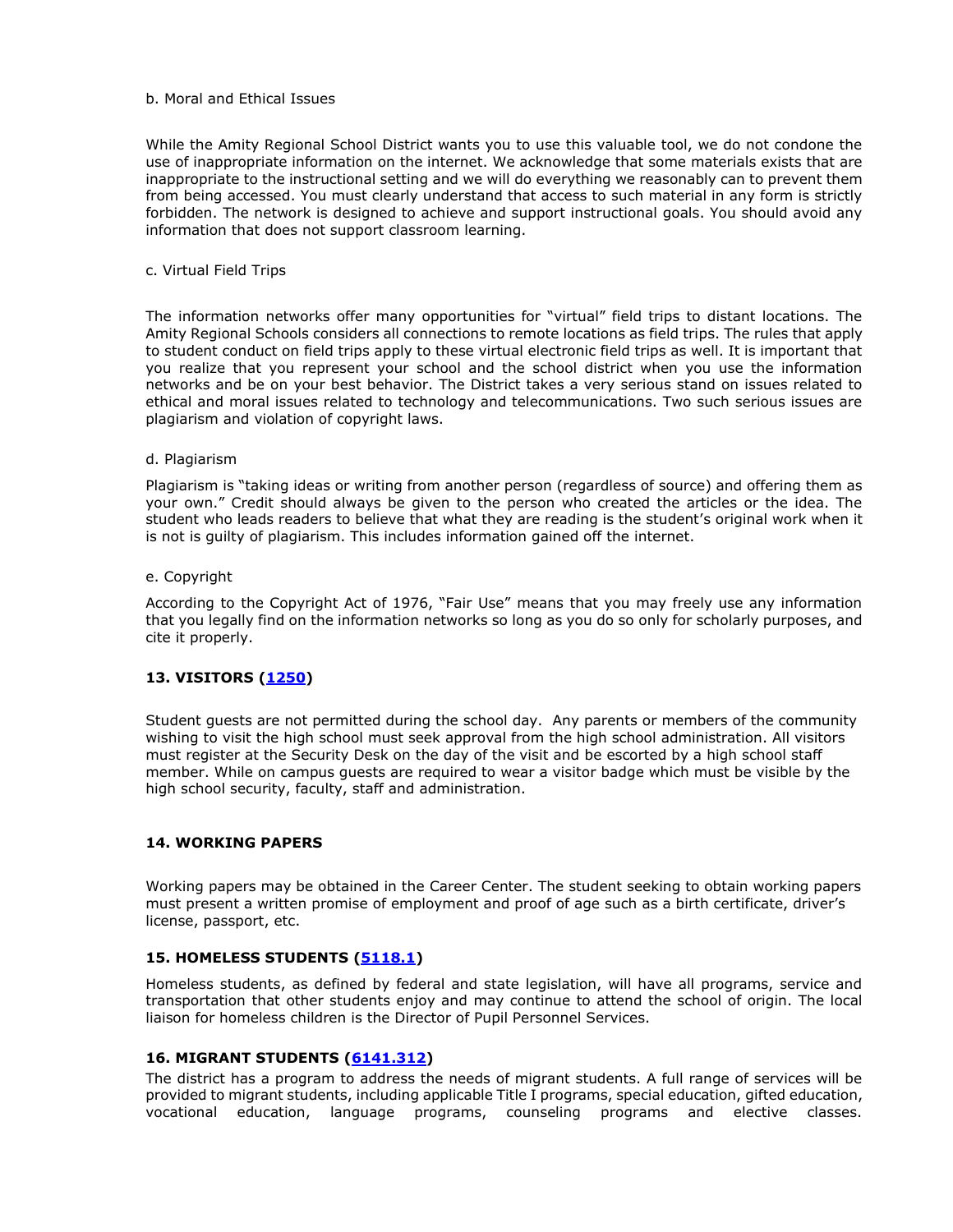Parents/guardians of migrant students will be involved in and regularly consulted about the development, implementation, operation and evaluation of the migrant program.

## **17. LIMITED ENGLISH PROFICIENT (LEP) STUDENTS (ENGLISH LEARNERS) [\(6141.31\)](https://resources.finalsite.net/images/v1579800119/amityregion5org/zoojqy4bigf4lzy7dagr/Instruction_P6141_311_EnglishLearner_011320.pdf)**

Parents of Limited English Proficient (LEP) Students/English Learners participating in a language instructional program will be notified within 30 days of their child's placement in the program. The notification will include an explanation of why, a description of the program, and the parent's rights to remove their child from the English Learners program. In addition, the notification will explain how the program will help the child to develop academically, learn English and achieve the standards necessary for promotion.

# <span id="page-44-0"></span>**J. HAZING [\(5131.91\)](https://resources.finalsite.net/images/v1563560242/amityregion5org/qswlh0qmtz1fgguesauu/students_5000_5131_91_Hazing.pdf)**

#### Purpose

The purpose of this policy is to maintain a safe learning environment for students and staff that are free from hazing. Hazing activities of any type are inconsistent with the educational goals of the school district and are prohibited at all times.

## General Statement of Policy

No student, teacher, administrator, volunteer, contractor, or other employee of the school district shall plan, direct, encourage, aid, or engage in hazing. No teacher, administrator, volunteer, contractor, or other employee of the school district shall permit, condone, or tolerate hazing.

Apparent permission or consent by a person being hazed does not lessen the prohibitions contained in this policy. Hazing activities are seriously disruptive of the educational process in that they involve students and violence or threats of violence. This policy applies to behavior that occurs on or off school property and during and/or after school hours. A person who engages in an act that violates school policy or law in order to initiate another person or to be initiated into or affiliated with a student organization shall be subject to discipline for that act.

The school district will act to investigate all complaints of hazing and will discipline or take appropriate action against any student, teacher, administrator, volunteer, contractor, or other employee of the school district who is found to have violated this policy.

#### Definitions

"Hazing" means committing an act against a student or coercing a student into committing an act that creates a risk of physical or emotional harm to a person in order for the student to be initiated into or affiliated with a student organization or for any other purpose. The term hazing includes but is not limited to:

- 1. Any type of physical brutality such as whipping, beating, striking, branding, electronic shocking, or placing a harmful substance on the body.
- 2. Any type of physical activity such as sleep
	- deprivation, exposure to weather, confinement in a restricted area, calisthenics, or other activity that subjects the student to a risk of harm or that adversely affects the mental or physical health or safety of the student.
- 3. Any activity involving the consumption of any alcoholic beverage, drug, tobacco product, or any other food, liquid, or substance that subjects the student to an unreasonable risk of harm or that adversely affects the mental or physical health or safety of the student.
- 4. Any activity that intimidates or threatens the student with ostracism, that subjects a student to stress, embarrassment, shame or humiliation, that adversely affects the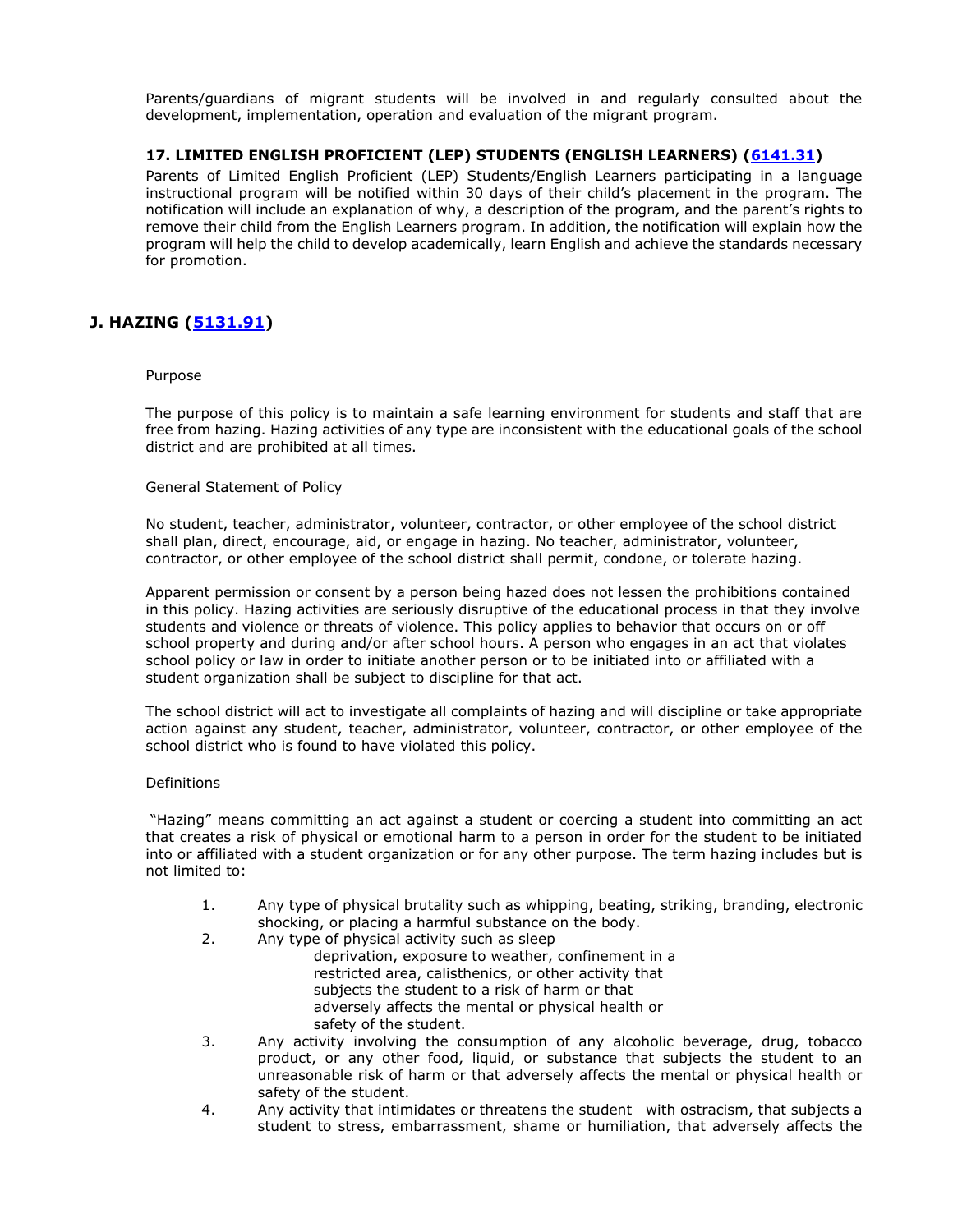mental health or dignity of the student or discourages the student from remaining in school.

5. Any activity that causes or requires the student to perform a task that involves violation of state or federal law or of school district policies or regulations.

#### Reporting Procedures

Any person who believes he or she has been the victim of hazing or any person with knowledge or belief of conduct that may constitute hazing shall report the alleged acts immediately to an appropriate school district official designated by this policy.

The building principal is the person responsible for receiving reports of hazing at the building level. Any person may report hazing directly to the Superintendent or his/her designee.

Teachers, administrators, volunteers, contractors, and other employees of the school district shall be particularly alert to possible situations, circumstances or events that might include hazing. Any such person who receives a report of, observes, or has other knowledge or belief of conduct, which may constitute hazing, shall inform the building principal immediately.

Submission of a good faith complaint or report of hazing will not affect the complainant or reporter's future employment, grades, or work assignments.

#### School District Action

Upon receipt of a complaint or report of hazing, the school district shall undertake or authorize an investigation by school district officials or a third party designated by the school district. The school district may take immediate steps at its discretion to protect the complainant, reporter, students, or others pending completion of an investigation of hazing.

Upon completion of the investigation, the school district will take appropriate action. Such action may include but is not limited to warning, detention, suspension, exclusion, expulsion, remediation, termination, or discharge. Disciplinary consequences will be sufficiently severe to deter violations and to appropriately discipline prohibited behavior. School district action taken for violation of this policy will be consistent with the requirements of applicable collective bargaining agreements, applicable statutory authority, including school district policies and regulations.

#### Reprisal

The school district will discipline or take appropriate action against any student, teacher, administrators, volunteer, contractor, or other employee of the school district who retaliates against any person who makes a good faith report of alleged hazing or against any person who testifies, assists, or participates in an investigation, or against any person who testifies, assists, or participates in a proceeding or hearing relating to such hazing. Retaliation includes but is not limited to any form of intimidation, reprisal, or harassment.

#### Dissemination of Policy

This policy shall appear in each school's parent and/or student handbook and in each school's staff handbook.

#### <span id="page-45-0"></span>**K. HEALTH SERVICES**

The school nurse is available for assessment of illness as well as professional nursing care in an emergency. In addition, the nurse provides health counseling and serves as a resource for the health education curriculum. Wellness programs are conducted during the year to provide students with information to use in making well-informed health decisions.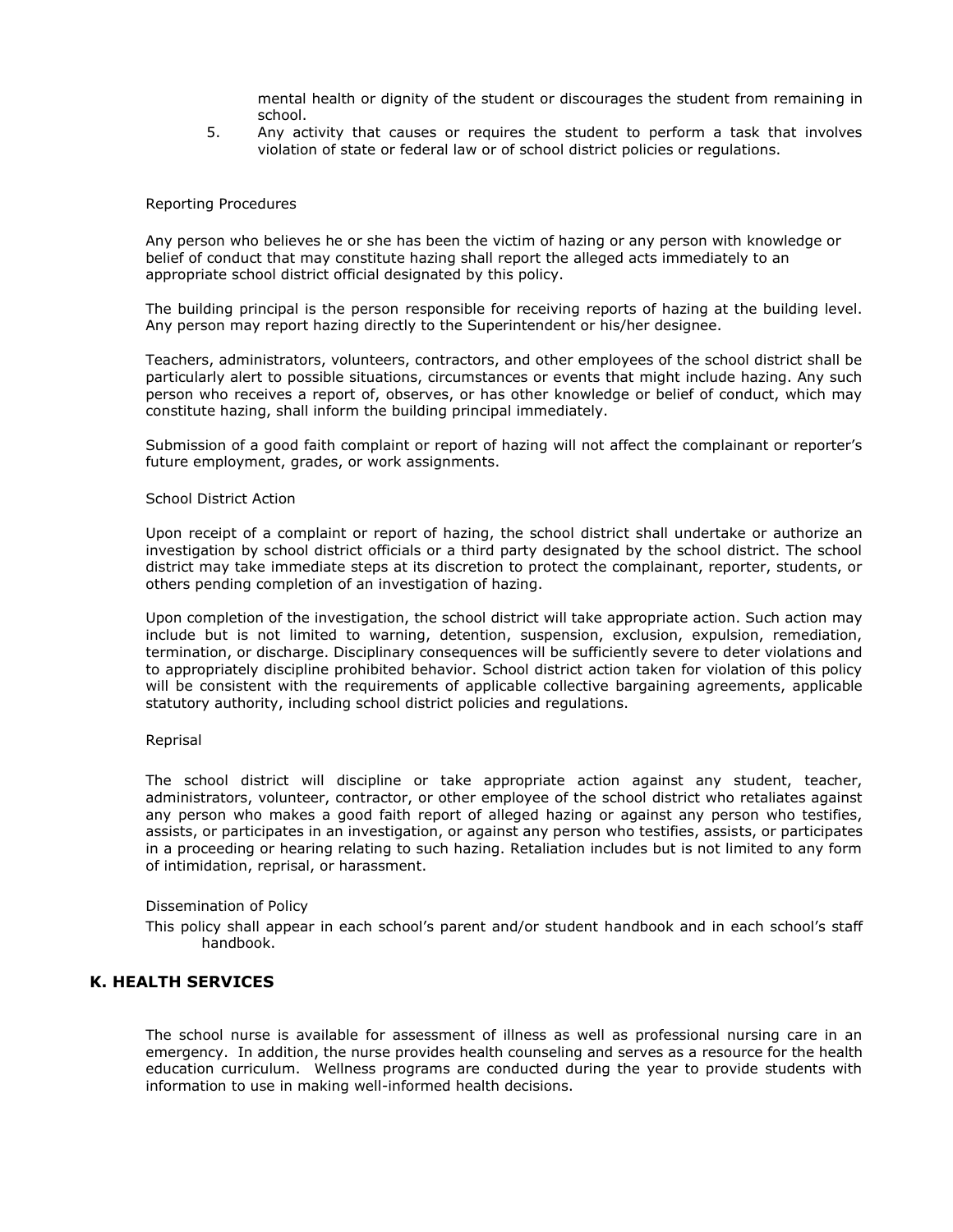The Health Office is located in room 309 next to the Counseling Office. The Health Office is open from 7:00 a.m. to 2:30 p.m. Monday through Friday. When a student is ill or in need of medical attention he/she may visit the Health Office. Other than in an extreme emergency students must report to their classroom or study hall teacher to obtain a pass before reporting to the Health Office. Students who are ill or injured are prohibited from contacting a parent/guardian directly for pickup without seeing the school nurse first. Any student who contacts a parent for dismissal without being evaluated by the nurse will or an administrator first, will be considered unexcused. Students who drive to school will only be dismissed by this method with the approval of the parent/guardian and the school nurse. The nurse may deny driving privileges to a student being dismissed who is at risk for medical complications or who may not be able to travel safely home.

All students wishing to have a vision, hearing or blood pressure screening may request the service in the Health Office.

School health services do not include treatment, except emergency treatment and/or first aid. In each school the Health Office maintains cumulative health records on students, an up-to-date file giving the name of each student's family physician and other persons to call in event his/her parents cannot be reached in case of emergency.

# <span id="page-46-0"></span>**1. DRUGS/MEDICATIONS [\(5141.21\)](https://resources.finalsite.net/images/v1573671325/amityregion5org/lwykiz5nug7iefsstcun/students_5000_5141_21_AdministeringMeds.pdf)/INHALERS [\(5141](https://resources.finalsite.net/images/v1636558582/amityregion5org/cqxmtliunkw4k3nx6uql/students_5000_5141_StudentHealthServices.pdf) AND [5141.212\)](https://resources.finalsite.net/images/v1563560239/amityregion5org/vtyjsnbtcbubjehgrwnf/students_5000_5141_212_StudentUseInhalers.pdf)**

Drugs/Medications/Inhalers are not permitted in school unless they are prescribed by a physician. The procedures to be followed for the possession and administration of medication in school are as follows:

- 1. A Medical Authorization Form signed by the doctor and the parent must be on file in the Health Office and renewed annually.
- 2. All medication must be brought to school by the student's parent/guardian and handed to the school nurse.
- 3. Medications must be in a properly labeled container from the pharmacy.
- 4. The school nurse will administer medication in the Health Office.
- 5. A parent/guardian may administer medication to his/her child in the Health Office.
- 6. A student may carry an inhaler for self-administration providing a Medical Authorization Form is on file in the Health Office.

A 45-day supply of medication in the Health Office for a student is permissible. The school nurse will notify a parent when a supply needs to be replenished.

School personnel are prohibited from recommending the use of psychotropic drugs for any student enrolled in the school system. School nurses district medical advisors; school psychologists, school social workers and school counselors may recommend that a student be evaluated by an appropriate medical practitioner. Furthermore, the district is prohibited from requiring a child to get a prescription before they may attend school, be evaluated to determine eligibility for special education or receive special education.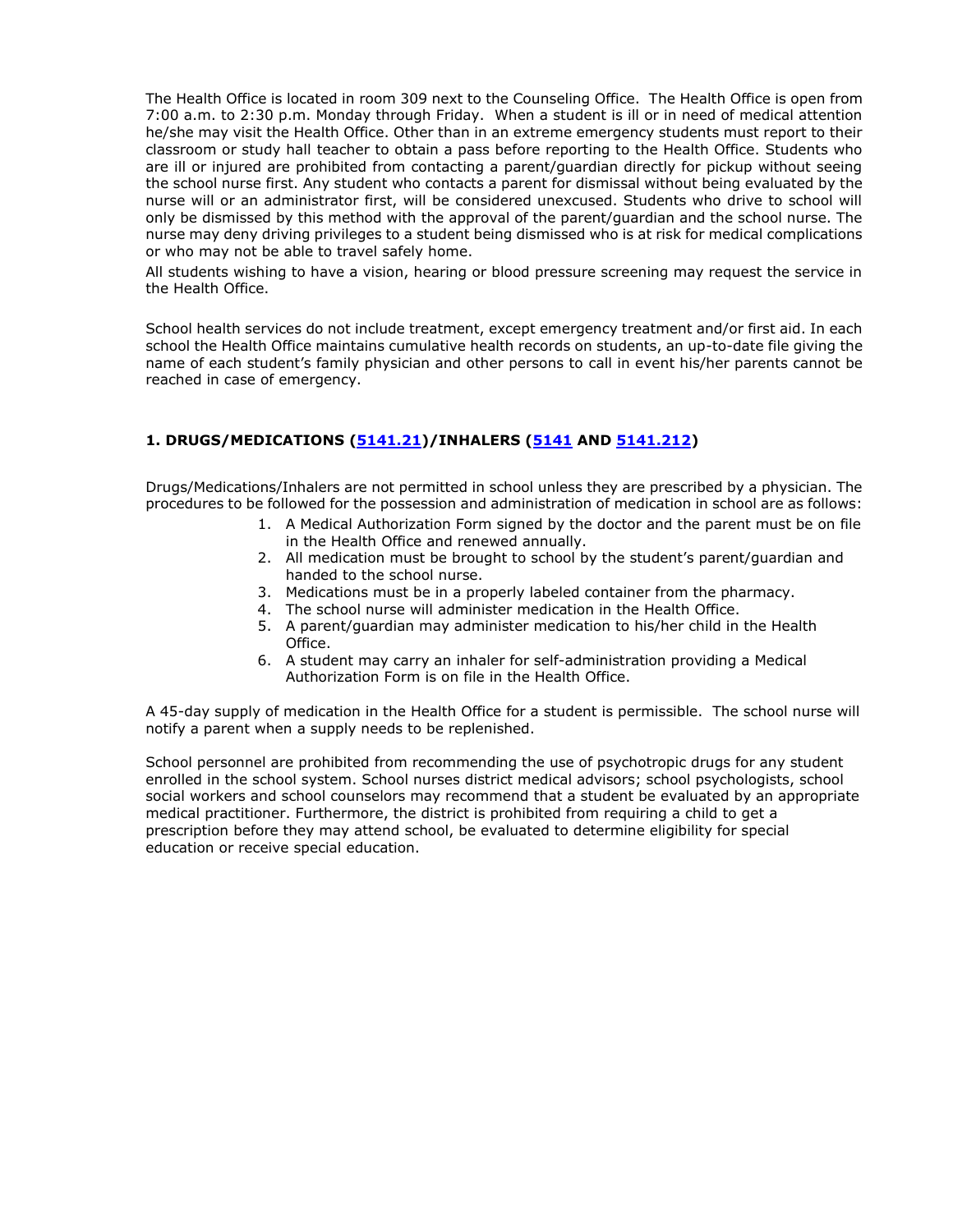## <span id="page-47-0"></span>**2. EMERGENCY FORMS**

Please complete and sign the Emergency Form and return it to the High School Health Office as soon as you receive it. In a serious emergency, the student's parents are notified and the student is transported to the hospital where treatment is rendered. In addition, it is necessary to know the doctor and hospital of choice.

In the absence on the Emergency Form, which includes the parent's consent for treatment, only lifesaving procedures may be performed. If your business telephone number is not available an unnecessary delay in providing proper care for your child will occur. If your home or business telephone number changes during the school year, please notify the school nurse to make the change on the Emergency Form.

If parents are going to be away, the school nurse should be notified of the person responsible for your child in your absence.

## <span id="page-47-1"></span>**3. HEALTH STATUS/ILLNESS**

Parents/guardians are asked to contact the school nurse if a medical condition is present that may affect the student's school performance. In order for the school nurse to provide effective medical care to a student particularly in an emergency it is IMPORTANT for a parent/guardian to notify the school nurse when a student is placed on medication or is taking medicine at home or medications are changed or discontinued.

Students who are advised by a physician to use crutches are to report to the Health Office upon their return to school to review with the school nurse the proper technique for using crutches safely in school. Students are to use crutches only when a physician prescribes them.

#### <span id="page-47-2"></span>**4. PHYSICAL EDUCATION**

The Health Office will not issue one-day excuses from physical education. Students who need to be excused from physical education classes for one day are to report to the gym class and confer with the teacher.

Written documentation from a medical doctor is required for a medical excuse from physical education if the student is unable to participate for more than one day. The doctor's note is to be given to the school nurse. A pass will be issued to the student who will report to physical education class. A copy of the doctor's note will be given to the physical education teacher and the school counselor.

## <span id="page-47-3"></span>**5. PHYSICAL EXAMINATIONS**

All  $10<sup>th</sup>$  grade students are required to have a physical examination. All students new to the Amity school district must have a physical examination prior to entering school.

A completed physical assessment form signed by a physician is required each year for students to participate in interscholastic athletics. The examination is valid for one year from the date it was done. The year must include the last day of the season of the sport in which the student wishes to participate.

## <span id="page-47-4"></span>**6. SPORTS INJURIES**

If a student is injured in a school sport, the student and/or the student's parent should notify the school nurse. This notification is in addition to the notification from the coach. An Accident Report Form must be completed and a record of the injury maintained for any injury that occurs in a school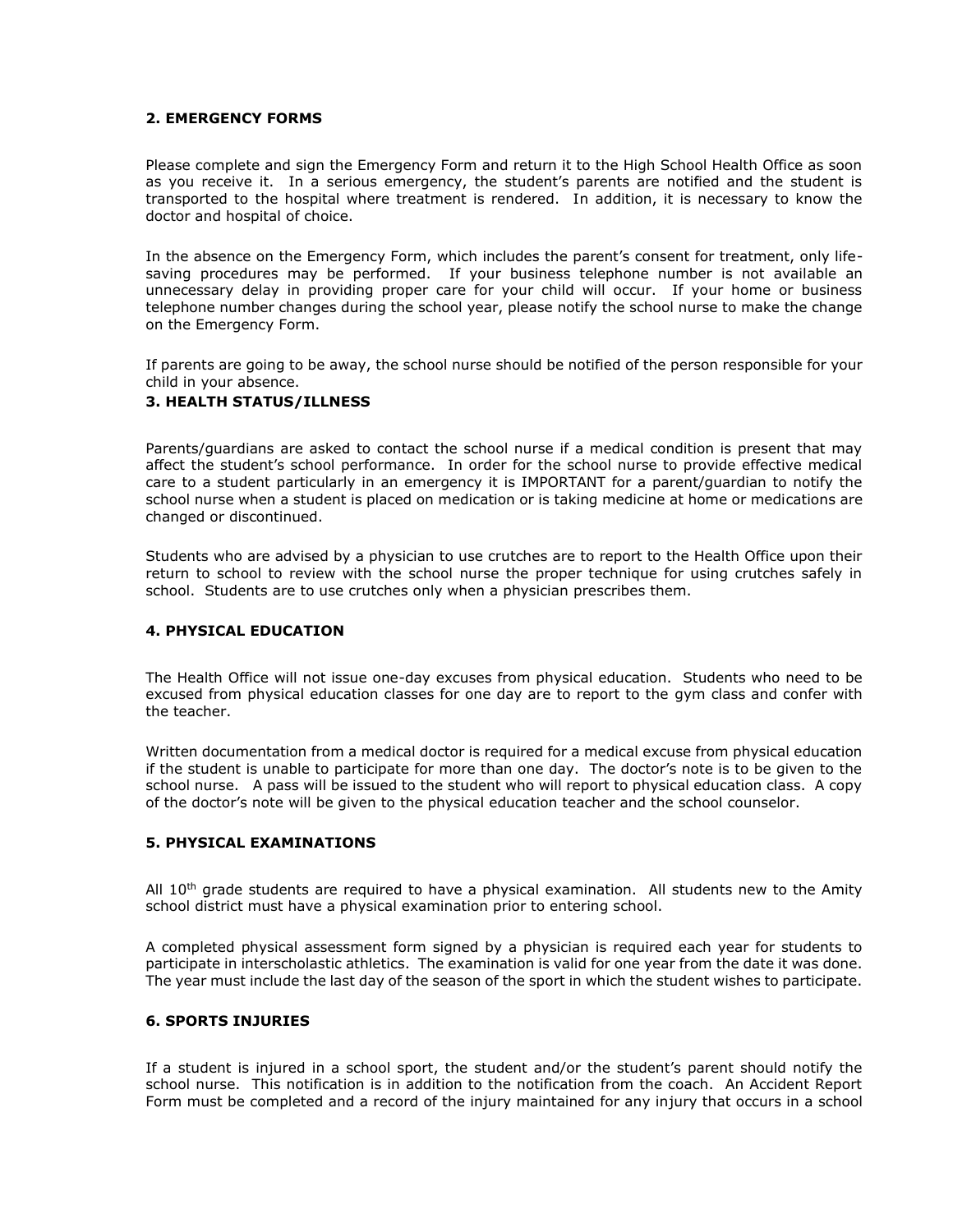sports activity. The student may need to miss physical education or sports while recovering from the injury. A note from the student's doctor will excuse the student from the activities.

## <span id="page-48-0"></span>**7. TRANSPORTATION OF ILL/INJURED STUDENTS**

EMERGENCY - The school nurse will notify the parent and contact the Woodbridge Emergency Medical Service for transportation to the medical facility indicated on the student's Emergency Form.

NON-EMERGENCY - The parent is responsible for transportation home or to the doctor's office. The nurse will notify the parent or in the parent's absence, the person designated on the student's Emergency Form to assume responsibility. A student may drive himself/herself home from the high school if the parent gives permission and in the judgment of the school nurse, the student is well enough to do so safely.

Students are not permitted to walk home from school if they are ill.

# <span id="page-48-1"></span>**L. NOTICE REGARDING SECTION 504 OF THE REHABILITATION ACT OF 1973 [\(5145.42\)](https://resources.finalsite.net/images/v1600362113/amityregion5org/aqrtwp9ztxuyrnfyqshs/Students_PRF5145_42_Section504AndTitleII_081219.pdf)**

It is the policy of the Amity Regional School District to ensure that students who are disabled within the definition of Section 504 of the Rehabilitation Act of 1973 ("Section 504") are identified, evaluated, and provided with a free and appropriate public education, regardless of the nature and severity of the disability. It is the policy of the Amity Regional School District to ensure that disabled students have opportunities to participate in academic, nonacademic and extracurricular activities. Students who are disabled have the right to receive accommodations, modifications and related services that will enable such students to be educated with their non-disabled peers to the greatest extent possible.

The Amity Regional School District does not discriminate against any individual, including students, staff and parents, with a disability within the meaning of Section 504 in any of its employment practices, programs or activities.

The Director of Pupil Personnel Services is designated as the Section 504 Coordinator:

Amity Regional School District Director of Pupil Personnel Services 25 Newton Road Woodbridge, CT., 06525 (203) 397-4820

Parents of students with disabilities under Section 504 have the right to participate in the decisionmaking process concerning the referral, evaluation and programming of their children. Parents have the right to review and obtain copies of the educational records of their children. Parents also have the right to an impartial hearing.

Parents may request a Section 504 impartial hearing concerning the identification, evaluation or educational placement of their child with a disability under Section 504. The hearing officer may only review issues related to the identification, evaluation or program of the student with a disability. The hearing officer does not have jurisdiction to hear claims alleging harassment, discrimination or retaliation unless such claim is directly related to the identification, evaluation or placement of the student. Complaints alleging harassment, discrimination or retaliation should be submitted to Mary Raiola pursuant to the grievance procedure set forth in the Nondiscrimination Statement in this handbook.

Any individual who feels he or she has been discriminated against in violation of Section 504 should immediately contact the Director of Pupil Personnel Services. Additionally, such individual may file a complaint with the Boston Regional Office of the Office of Civil Rights (OCR).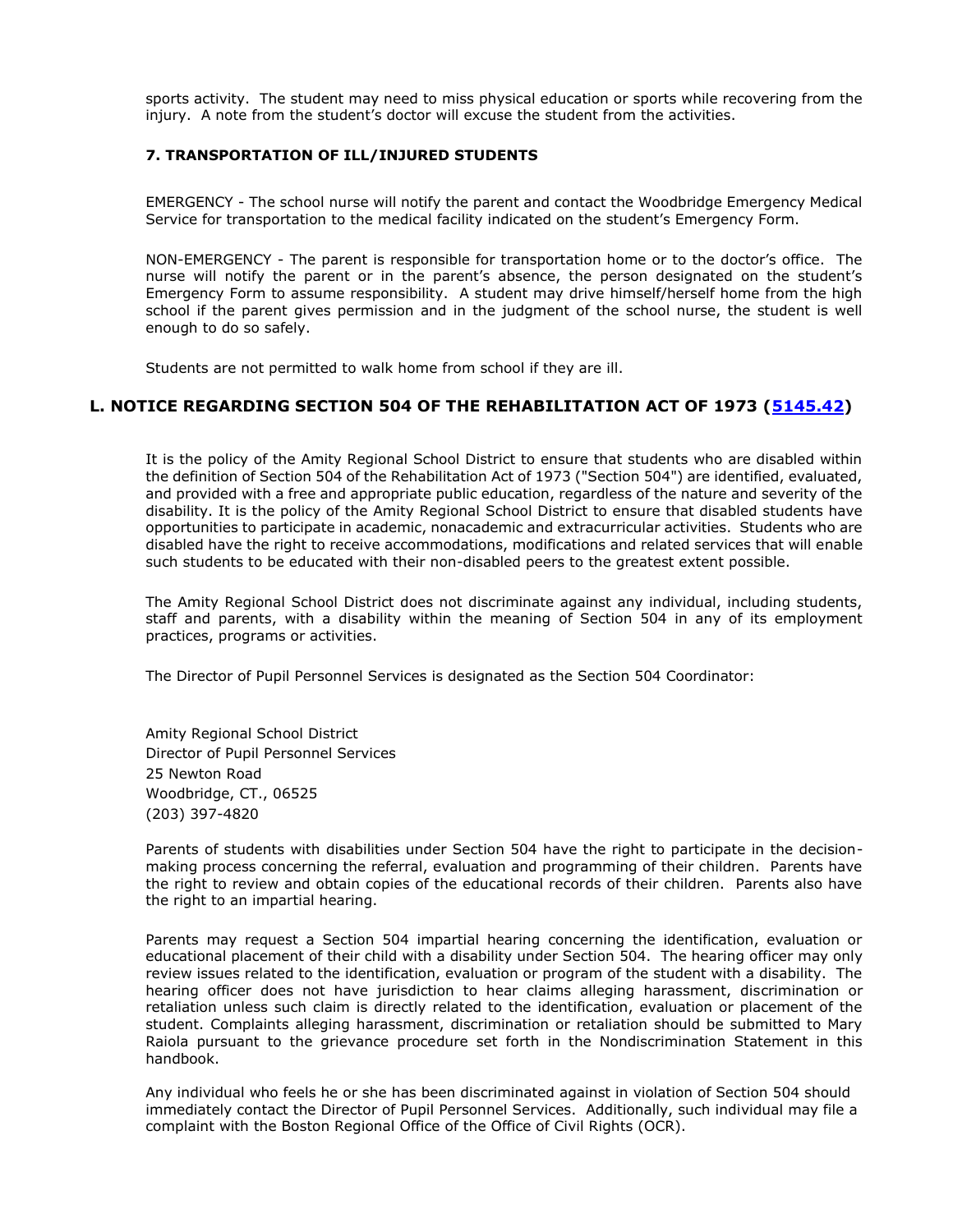## <span id="page-49-1"></span><span id="page-49-0"></span>**M. RELATED SERVICES**

## **1. STEPHEN H. GORDON MEDIA CENTER**

The Media Center provides a wide variety of print and non-print materials, equipment, and services to support the curriculum and to serve the personal needs of students and staff. The Media Center is open from 7:00 A.M. to 3:30 P.M. Available resources include an extensive book collection, a large number of periodicals and audiovisual materials. On-line database search capability and access to our local library networks afford students the opportunity to locate and gather information from outside sources. Copy machines are available in the Media Center for use by students.

All materials except reference books and periodicals are circulated. Items circulate for a three-week loan period and may be renewed unless a reserve has been placed on the material. Certain materials on overnight reserve may only be borrowed at the end of the school day. All overnight materials must be returned before Period 1 on the following school day.

Fines for overdue materials are 5 cents per day for circulating items and 25 cents per day for overnight materials. Report cards will not be issued to students who have outstanding overdue books at the end of the third marking period and at the end of the year. Payment must be made for any lost or damaged materials.

A limited number of students will be admitted to the Media Center during each period. This number is based on the capacity of the Media Center. The number may be reduced when classes are scheduled to use the Media Center. If the number of students wishing to use the Media Center exceeds the available capacity of the Media Center, those in excess of the quota will return to class.

Students wishing to use the resources available in the Media Center during a study hall are to report to their class for attendance first. Students are to sign in upon entry. All students wishing to leave the Media Center must obtain a pass from the Media Center staff.

Students are requested to respect the quiet atmosphere maintained in the Media Center.

Eating and drinking are not permitted in the Media Center.

## <span id="page-49-2"></span>**2. PSYCHOLOGICAL SERVICES**

School psychologists provide services to students referred by the Planning and Placement Team. Services may include an individual psycho-educational assessment and/or short-term counseling. Psychologists coordinate the building Planning and Placement Team, are integral members of the Crisis Resource Team, and provide consultative services to families, students, and school staff. Through these services, psychologists seek:

- 1. to foster the recognition and understanding of individual differences within the school setting and family context;
- 2. to enable the school to identify and meet each student's education needs in an appropriate and realistic manner;
- 3. to assist school staff in adjusting educational approaches to maximize individual ability, motivation, and performance;
- 4. to promote continued development of a school atmosphere that encourages sensitivity to the connections between basic human needs and the behavior and attitudes that shape educational growth; and
- 5. to promote family understanding of children's needs and to assist in their efforts to meet those needs.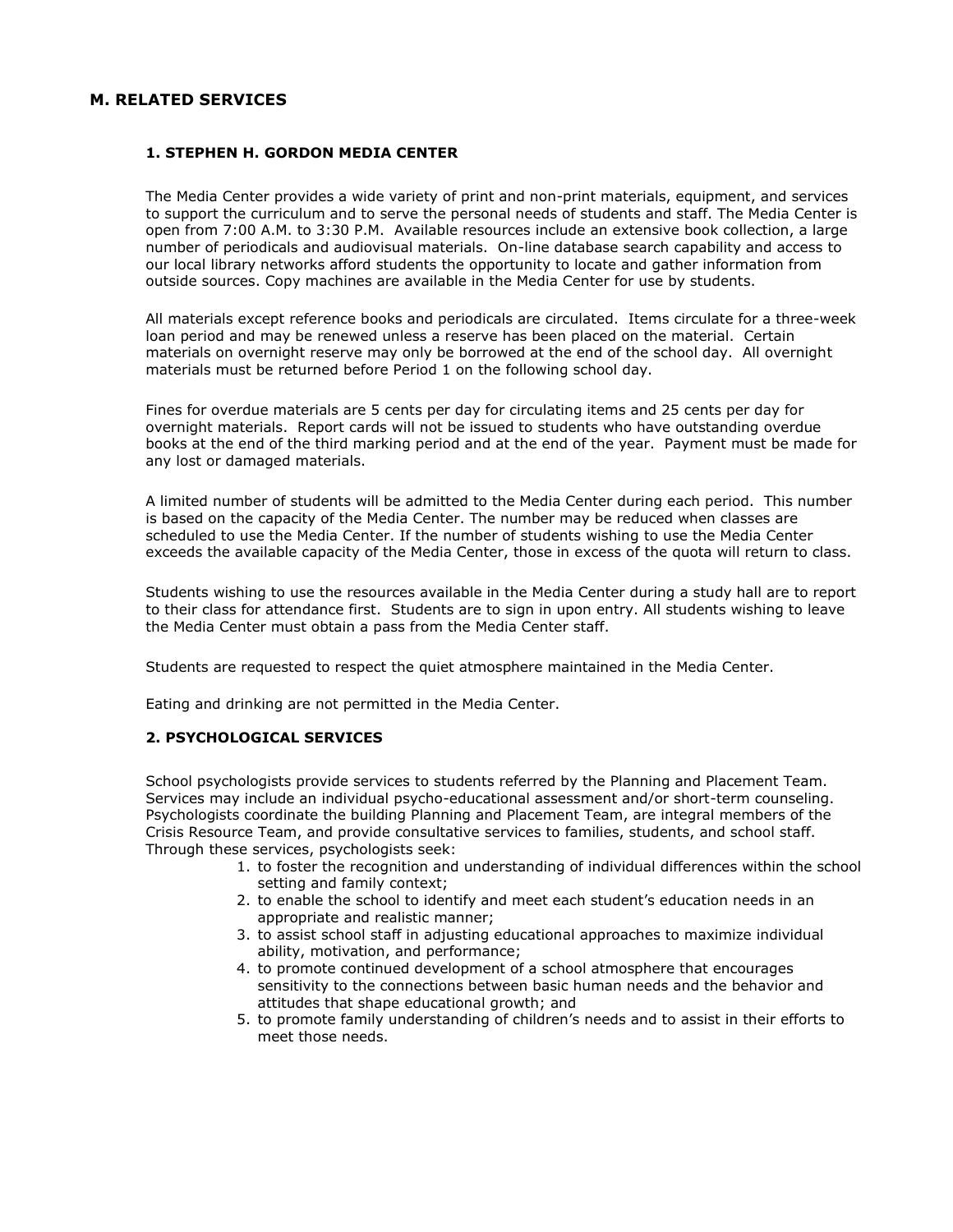## <span id="page-50-0"></span>**3. SPECIAL EDUCATION SERVICES**

Special Education Services are designed to meet the specific needs of those students identified under IDEA (Individuals with Disabilities Education Act) as having learning disabilities, social/emotional needs, visual or hearing impairments, intellectual disabilities, or other health impairments. These students, identified by the Planning and Placement Team process, may need a combination of specialized instruction and classroom modifications to achieve successful learning experiences in their mainstream classes. Special Education Services are also provided in Resource Rooms. Resources Rooms provide a positive environment that is both structured and flexible and will accommodate various learning styles to meet the student's needs.

## <span id="page-50-1"></span>**4. READING SERVICES**

The Reading Center provides comprehensive reading instruction to students with varying needs. Services include assessment and individual prescribed remedial instruction for students in regular and special education programs, developmental, enrichment, and content strategies instruction to students who read at or below grade level. Learning areas targeted include comprehension, word attack, vocabulary development, and organizational skills. Student programs are developed in consultation with reading consultants, school counselors, specialists, classroom teachers, parents, and students involved. The reading program extends to the classroom where reading consultants work in cooperation with content teachers to provide learning strategies and study skills.

## <span id="page-50-2"></span>**5. SCHOOL RESOURCE OFFICER [\(5142.4\)](https://resources.finalsite.net/images/v1636558626/amityregion5org/udwein8wwaj5a2lcsupv/students_5000_5142_4_ResourceOfficer.pdf)**

The School Resource Officer is a member of the Woodbridge Police Department assigned to work with the members of the Amity High School community in a variety of roles. The School Resource Officer is a police officer and a member of the high school staff. The School Resource Officer carries out all of the duties and responsibilities of a police officer while assigned to Amity High School. The School Resource Officer works with members of the faculty to provide instruction on law related topics and provides general information regarding criminal law and the criminal justice system. The School Resource Officer consults with teachers, counselors, administrators, students and parents whenever necessary as well as provides counseling on police related matters.

## <span id="page-50-3"></span>**N. SEXUAL AND OTHER FORMS OF HARASSMENT [\(5145.5\)](https://resources.finalsite.net/images/v1619533661/amityregion5org/wkuk4dw3cbedwv0iecht/PRF5145_5_Students_ProhibAgainstSexualHarass_091420.pdf)**

It is the policy of the Amity Regional School District to maintain a learning environment that is free from harassment based on race, color, national origin, sex (including sexual harassment), disability, sexual orientation, religion or any other protected status recognized by state or federal law. Harassment will not be tolerated in the Amity Regional School District. The Board of Education strictly forbids any form of harassment by students, personnel, individuals under contract, or volunteers subject to the control of the Board. This policy applies to all academic programs and extra-curricular activities, including school-sponsored events away from school. Students who engage in harassment will be subject to discipline, up to and including expulsion.

#### Definitions:

Sexual harassment is defined as unwelcome conduct of a sexual nature, whether verbal or physical, including, but not limited to, advances or requests for sexual favors, insulting or degrading sexual remarks or conduct, threats or suggestions that a student's submission to or rejection of unwelcome conduct will in any way influence a decision regarding that student, or conduct of a sexual nature which substantially interferes with the student's learning or creates an intimidating, hostile or offensive learning environment. Examples of sexual harassment include, but are not limited to:

- pressure for sexual activity
- repeated remarks with sexual or sexually demeaning implications
- unwelcome or inappropriate touching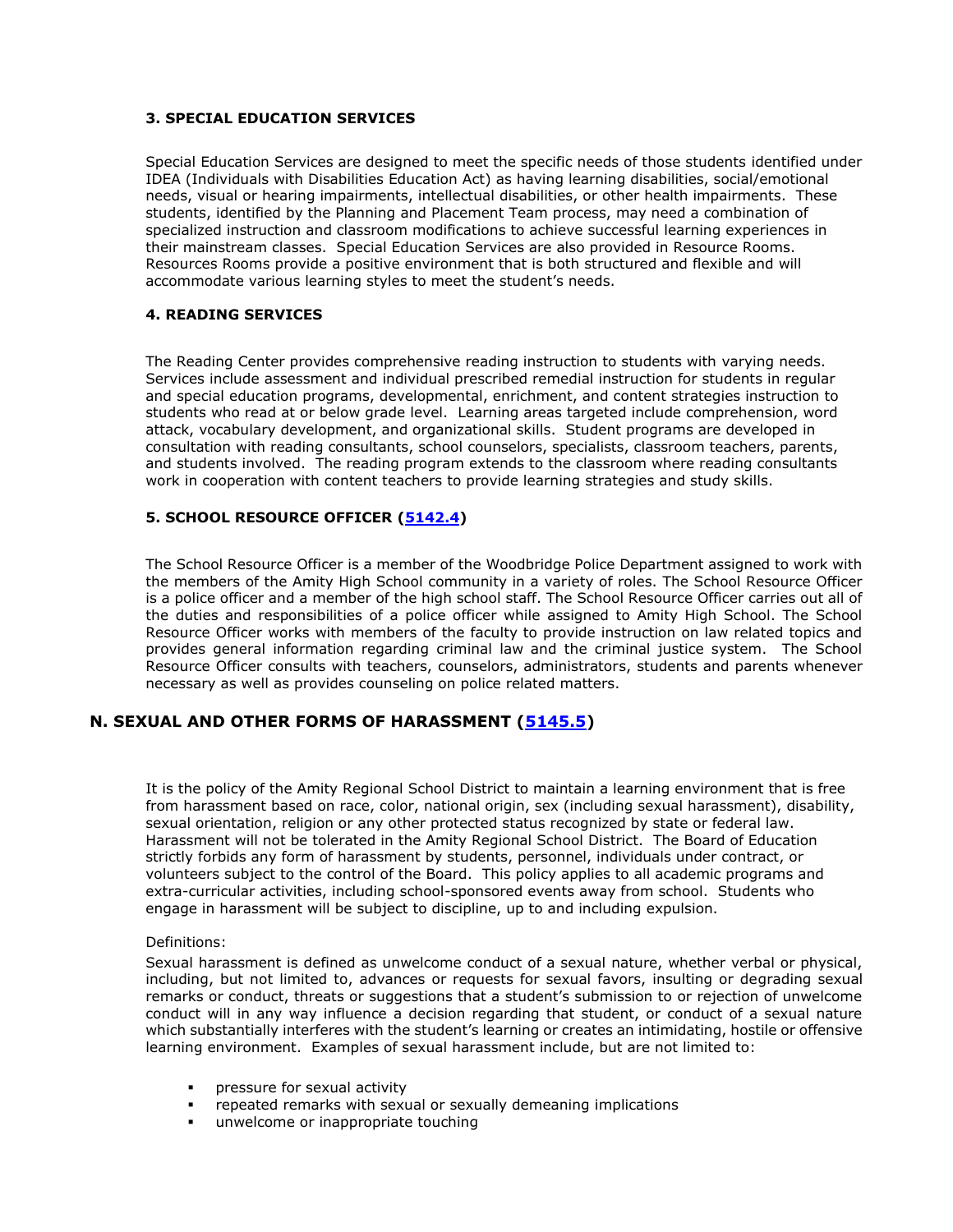suggesting or demanding sexual involvement accompanied by implied or explicit threats concerning a student's grades or academic standing

For purposes of this policy, harassment of a student based on a protected status consists of verbal or physical conduct relating to an individual's protected status when: (1) the harassing conduct is sufficiently severe, persistent or pervasive that it affects a student's ability to participate in or benefit from an educational program or activity or creates an intimidating, threatening or abusive educational environment; (2) the harassing conduct has the purpose or effect of substantially or unreasonably interfering with an individual's academic performance; or (3) the harassing conduct otherwise adversely affects an individual's learning opportunities.

The Director of Pupil Personnel Services, the District's Title IX Coordinator, who can be reached at (203) 397-4820, will ordinarily handle questions, complaints, and other matters concerning harassment. The Title IX Coordinator is responsible for ensuring compliance with federal and state law and Board policy concerning harassment. In the alternative, questions, complaints and other matters may be referred directly to the Superintendent or the Superintendent's designee.

For further details concerning the policies and complaint procedures concerning harassment complaints in the Amity Regional School District, please refer to Board of Education policy 5145.5. Copies of this policy are also available in the main office at each school and in the office of the Superintendent.

# <span id="page-51-1"></span><span id="page-51-0"></span>**O. STUDENT SERVICES**

## **1. CAREER CENTER**

The Amity Regional High School Career Center is open to all students and residents of Bethany, Orange and Woodbridge. The Career Center is open every school day from 7:30 a.m. to 3:30 p.m. The center contains current career reference materials, college and vocational school materials, catalogues, applications, SAT and PSAT registration materials, and a college/career computer program for use by students, parents, and community members. The Career Center provides students with career resources and real-life career exploration. The center is the place where students meet with representatives from colleges, the military service, business and industry, as well as hear career speakers. The Career Center staff provides assistance in resume writing, developing interviewing skills, and writing a strong college essay. Career testing and counseling, an integral part of career exploration, begins in the students' sophomore year.

Computers are available to allow students to enter their personal career or educational preferences to develop a list of colleges and universities, jobs and financial aid sources that may best meet their needs. This process is particularly helpful to juniors and seniors planning their post-secondary education or future employment.

# <span id="page-51-2"></span>**2. COLLEGE TESTING PROGRAM**

The Counseling Department coordinates the college testing program for Amity High School students. All college testing registration and practice materials are available to students through the Counseling Department's Career Center. Career testing is also available in the Career Center.

The Preliminary Scholastic Aptitude/National Merit Scholarship Qualifying Test is administered once a year in October. Beginning in the 2007-08 academic year, Amity High School began requiring all juniors to take the PSAT. The PSAT will be administered free of charge during the school day for all juniors. This test, in addition to serving as the qualifying test for juniors for the National Merit Scholarship program, is a short form of the SAT I. Many students use the PSAT as a practice test for SAT I. Students and counselors use PSAT scores to identify areas of strength and relative weakness as the students prepare for SAT I, continue their course work, and plan for the future.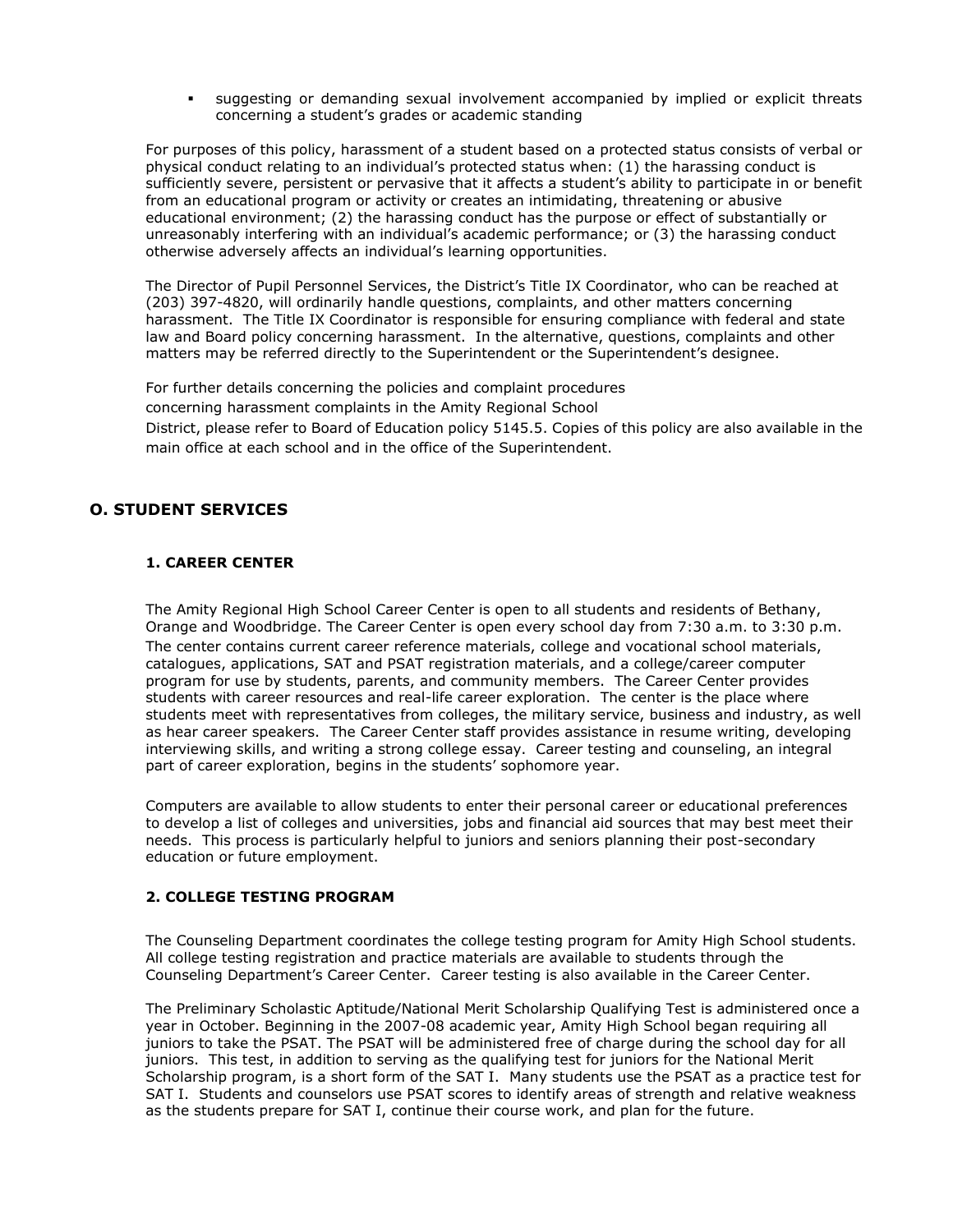SAT I is a reasoning test used by many colleges as part of their admissions process. SAT I is usually taken by juniors during the second semester of the junior year for preliminary college planning and preparation for additional testing. Seniors are encouraged to take the test at least once during the first semester of their senior year for college application purposes. The SAT test dates are available on the College Board website at www.collegeboard.com.

Advanced Placement Tests are available to students who have completed advanced course work in certain subject areas. These tests are not used by colleges in their admissions process but are used for advanced placement/advanced standing for college freshmen. The tests are administered in May on a schedule established by the College Board. Information and registration materials are available from the Counseling Department.

The College Board, which administers all the testing programs listed above, provides testing accommodations for students with disabilities. Amity High School and the student who requests accommodations must provide appropriate documentation.

## <span id="page-52-0"></span>**3. COUNSELING SERVICES**

Amity Regional High School offers students counseling on an individual and group basis concerning personal, academic, college, and career decisions. Each student is assigned to a counselor when he/she enters high school. As a general rule, each student will have the same counselor throughout his/her high school experience. The counselor also works closely with administrators, teachers, other staff members, and parents to help each student develop his/her potential.

Counselors are available throughout the school day to assist students with educational, vocational, and personal problems. A student or a counselor may arrange an appointment. An administrator, a teacher, a staff member or a parent may make a referral to a counselor. Counselors meet with various groups to discuss careers, colleges, test results, and other pertinent topics. In addition, counselors meet with students who have identified or displayed common concerns such as selfesteem, eating disorders or grief. Many times students will seek counseling or advice on a myriad of issues. Outreach counseling services are available to provide additional counseling services to students with social and personal problems. A Student Assistance Counselor is available to provide services to students regarding drug or alcohol related issues. Students who require extended or specialized counseling may be referred to professionals outside of the school setting.

College and career counseling at Amity begins for students when the counselors assist the students with the selection of courses necessary to prepare for success in college or a career. Students begin the college search process in their junior year utilizing a web-based program called Naviance. A post-secondary planning guide which includes instructions on how to access and use Naviance is distributed to all students in their junior year to all families in order to assist them in the process of planning for selecting among the options available to students. Parents are assisted in the postsecondary planning process through a variety of evening programs. Students are aided in the college application process throughout the senior year until suitable post-secondary plans are in place.

#### Appointments with Counselors:

In order to make the best use of the services provided by each counselor, students are encouraged to make appointments as needed with their counselor. Students may do this by coming to the Counseling Office at any time other than class time or by emailing their counselor. Counselors also will initiate appointments and group sessions with students.

A student is not to visit the Counseling Office during scheduled class periods without an appointment (except in a true emergency), a pass, and permission of his/her teacher. Students visiting the Counseling Office are required to have a pass signed by his/her teacher.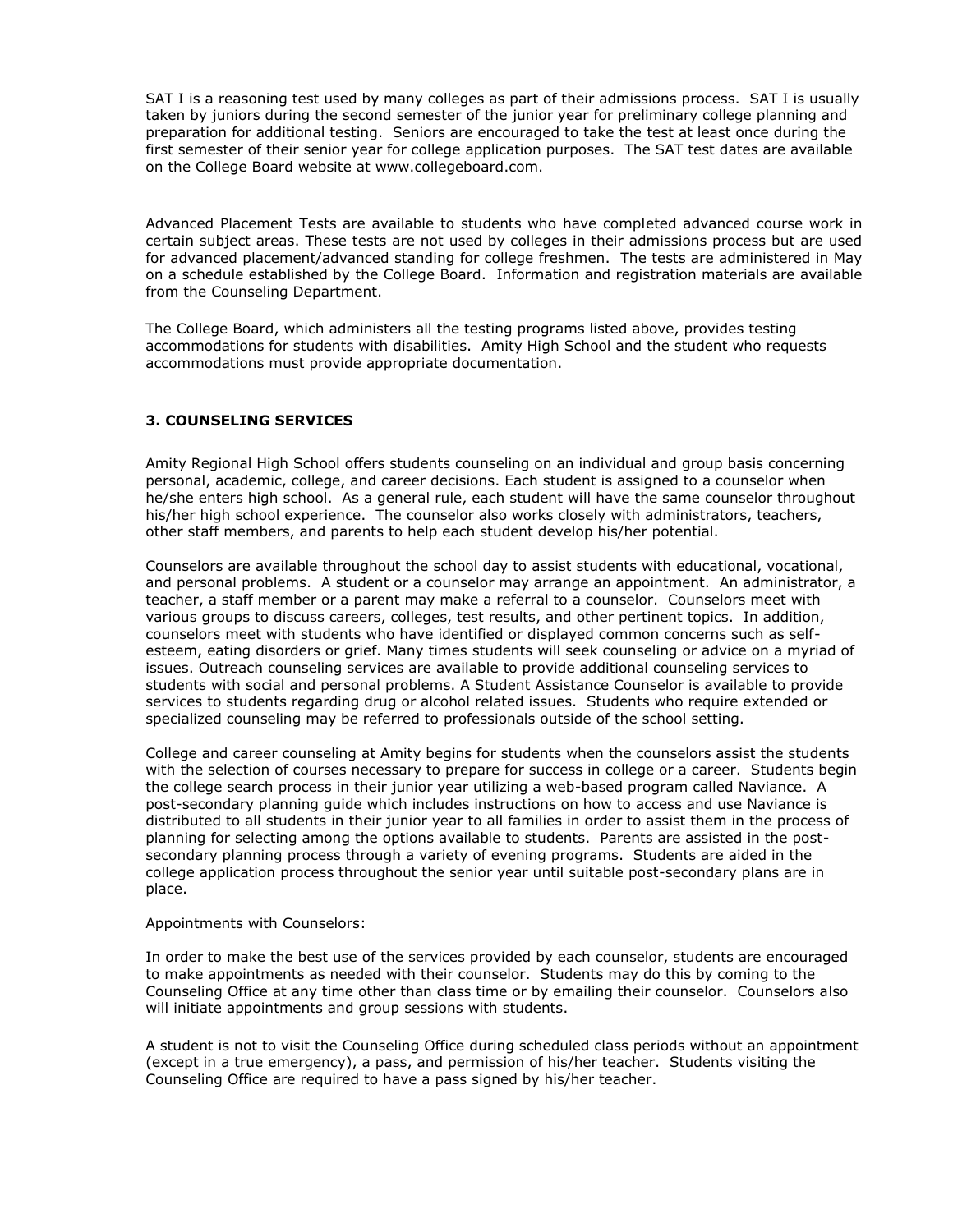## <span id="page-53-0"></span>**4. HOMEBOUND INSTRUCTION [\(6173\)](https://resources.finalsite.net/images/v1600350778/amityregion5org/vdajk2toexcjnnrmdqc2/instruction_6000_6173_Homebound.pdf)**

Homebound instruction is available to a student when the physician treating the student certifies in writing that the student is unable to attend school for medical reasons for at least three weeks. Anyone needing more specific information about homebound instruction should contact the student's counselor.

#### **Magnet Schools**

It is recognized that some students may benefit from attendance at a magnet school not limited by school district boundaries.

## **On Campus Recruitment**

Students at the middle and high school level will be informed of the availability of (1) vocational, technical and technological education and training of technical high schools and (2) agricultural sciences and technology education at regional agricultural science and technology education centers. Full access for the recruitment of students by technical high schools, regional agricultural science and technology education center, magnet schools, charter schools will be provided. Military recruiters and institutions of higher learning shall have access to secondary school students' names, addresses and telephone listings unless the student's parent/guardians submits a written request that such information not be released without their prior written consent.

## <span id="page-53-1"></span>**5. PROGRAM FOR THE HEARING IMPAIRED**

This program is designed to coordinate and provide access for hearing-impaired students to Amity's broad range of educational opportunities. While recognition of individual differences is emphasized, a basic commitment is made to mainstreaming hearing-impaired students. Environmental parameters are established which ensure the student's ultimate participation and involvement in both the school and the community. The program seeks to foster the development of each hearingimpaired student's integrity and identity within our society.

# <span id="page-53-2"></span>**6. SCHOLARSHIP OPPORTUNITIES**

During the spring, seniors have the opportunity to apply for dozens of scholarships. The applications for the scholarships are available through the Counseling Office. Seniors are encouraged to review the qualifications needed for each scholarship and to apply for all scholarships for which they qualify. Annually, seniors will be encouraged to apply for local scholarships administered by the Region 5 School District. Applications for these local scholarships are only accepted via and on-line application process. Counselors review the on-line application process with seniors during the early part of the spring semester.

# <span id="page-53-3"></span>**7. SPEECH AND LANGUAGE SERVICES**

Speech and language services are offered to students who experience difficulties in one or more of the following areas: articulation, voice, stuttering, receptive, or expressive language. The student, a parent/guardian, or a faculty member can make a referral. Those students identified by the Planning and Placement Team process as in need of speech and language services participate in individual or small group therapy sessions under the direction of the Speech-Language Pathologist.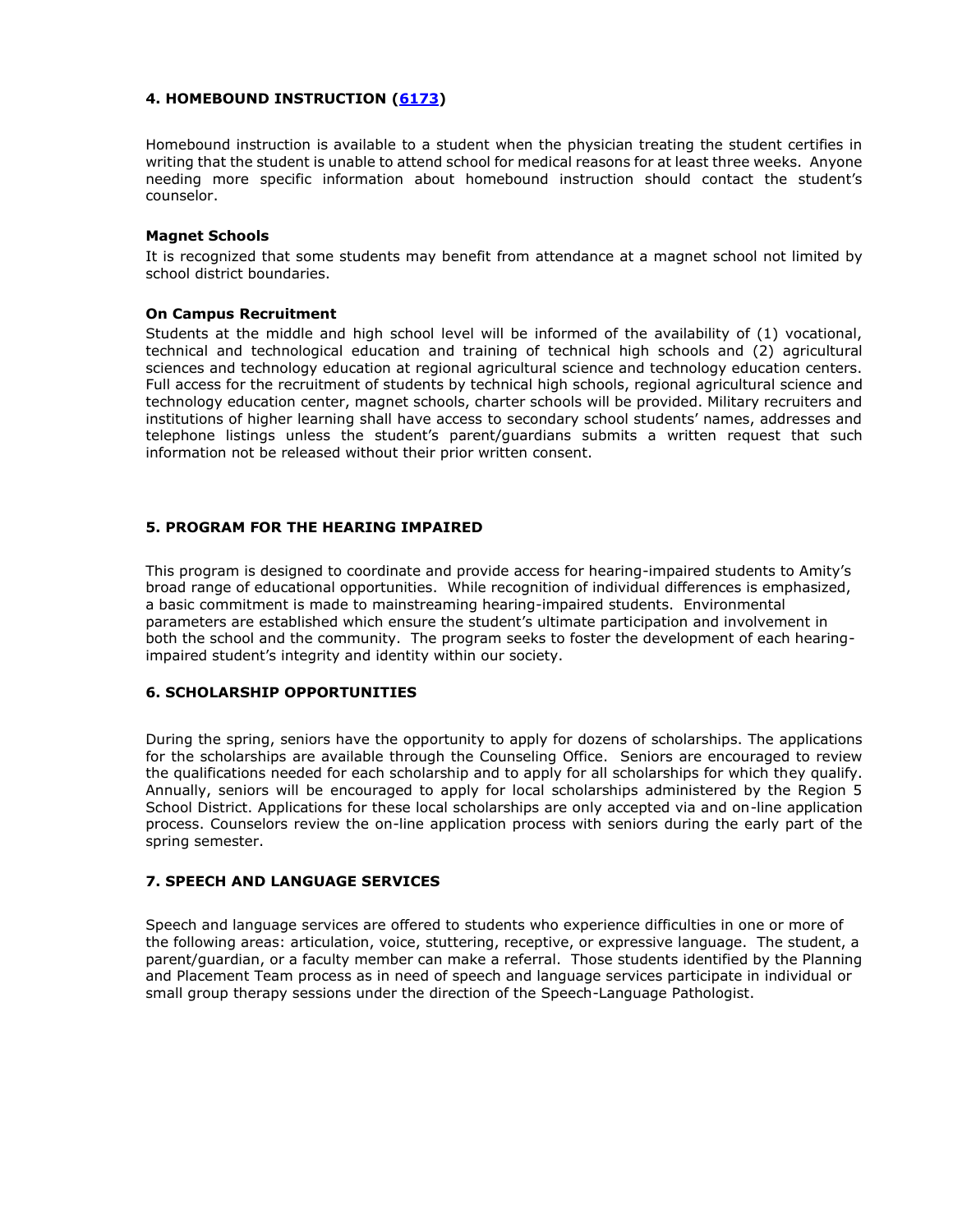## <span id="page-54-0"></span>**8. STUDENT STUDY TEAM (SST)**

The SST is a regular education initiative that addresses educational needs by formulating and implementing interventions for individual students. The team includes representatives from several areas including regular education, special education, counseling, school health, school administration, and school psychology. When a student is referred to the team, it identifies areas of concern, plans and implements appropriate strategies, supports regular education teachers, reviews progress, and makes additional referrals as needed. After conferring with the student's counselor, referrals to the SST can be made by the student, a parent/guardian, or the counselor. The student, parent/guardian, and referring person are invited to the SST meeting. Follow-up meetings are scheduled to review progress. The team meets regularly and as warranted by the timing of referrals. It also serves to monitor students who previously had IEP.

## **9. TITLE I COMPARABILTY OF SERVICES [\(6161.3\)](https://resources.finalsite.net/images/v1563719313/amityregion5org/nt10ozlfq2njwfzgbuqs/instruction_6000_6161_3_ComparabilityOfPrograms.pdf)**

All district schools, regardless of whether they receive Federal Title I finds, provides services that, taken as a whole, are substantially comparable. Staff, curriculum materials and instructional supplies are provided in a manner to ensure equivalency among district schools.

## <span id="page-54-1"></span>**P. USE OF DOGS TO SEARCH SCHOOL PROPERTY [\(5145.122\)](https://resources.finalsite.net/images/v1563560245/amityregion5org/xrqn7w42f3ujws1ttgaf/students_5000_5145_12_SearchSeizure.pdf)**

The Amity Board of Education believes its school provide a safe and orderly environment in which to learn. The Board is confident that the administration acts diligently to implement Board of Education policies geared to bar illegal substances from school and to respond to situation in which illegal substances are detected. Given the prevalence of illegal substances amount the your population in our society, the Board want to convey a strong message to the community, faculty, staff, and student body concerning the use of or possession of illegal substances within the Amity Regional School District.

When the Superintendent determines that the existence of illegal substances is creating a disruption of the educational environment, the Superintendent may invite the appropriate police authorities to search the school property with dogs trained for the purpose of detecting the presence of illegal substances. The purpose of such a search shall be to protect the health and safety of students, employees, or property, and to detect the presence of illegal substances. The use of trained drug sniffing dogs is subject to the following:

1. The Superintendent shall contact the appropriate police authority who will conduct the search using properly trained drug-sniffing dogs (not a general police k-9) handled by a specially trained officer. The Principal and his/her designee shall be present while the search is taking place.

2. Parents and student shall be notified of this policy through its inclusion in the student and/or parent handbook.

3. All school property such as lockers, classrooms, parking areas and storage areas may be searched.

a. Dogs shall not be used in rooms occupied by persons except for demonstration purposes with the handler present.

b. When used for demonstration purposes, the dog may not sniff the person or any individual.

4. Individual(s) shall not be subject to a search by dogs.

5. Once notification has been given to parents and students, through inclusion of the policies in the student and/or parent handbook, the school district will have met its obligation to advertise the searches. Additional notices need not be given and actual times or dates of planned searches need not be released in advance.

6. Only the dog's official handlers will determine what constitutes and alert by the dog. If the dog alerts on a particular item or place, the student having the use of the item or place, or responsibility for it, shall be called to witness the search. If a dog alerts on a locked vehicle, the driver shall be asked to unlock it for inspection.

7. Law enforcement agencies will be given full authorization to investigate and prosecute any person(s) found to be responsible for illegal substance(s) on school property.